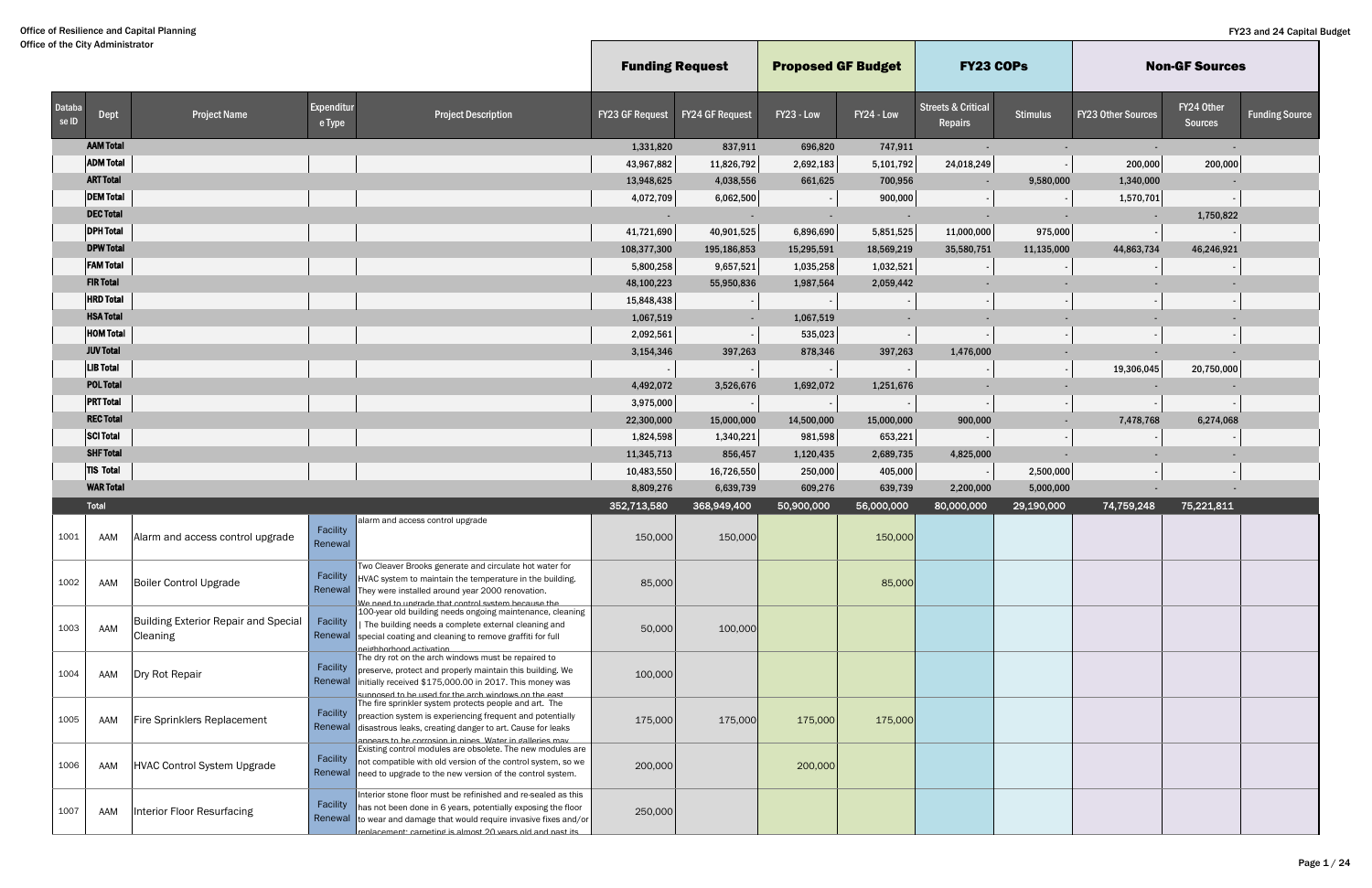|                 |            |                                                               |                                                      |                                                                                                                                                                                                                                                       | <b>Funding Request</b> |                 | <b>Proposed GF Budget</b> |            | <b>FY23 COPS</b>                         |                 |                           | <b>Non-GF Sources</b>        |                       |
|-----------------|------------|---------------------------------------------------------------|------------------------------------------------------|-------------------------------------------------------------------------------------------------------------------------------------------------------------------------------------------------------------------------------------------------------|------------------------|-----------------|---------------------------|------------|------------------------------------------|-----------------|---------------------------|------------------------------|-----------------------|
| Databa<br>se ID | Dept       | <b>Project Name</b>                                           | Expenditur<br>e Type                                 | <b>Project Description</b>                                                                                                                                                                                                                            | <b>FY23 GF Request</b> | FY24 GF Request | FY23 - Low                | FY24 - Low | <b>Streets &amp; Critical</b><br>Repairs | <b>Stimulus</b> | <b>FY23 Other Sources</b> | FY24 Other<br><b>Sources</b> | <b>Funding Source</b> |
| 1008            | AAM        | Osher Gallery doors replacement                               | Facility<br>Renewal                                  | Replace door for Osher Gallery with advance locking system<br>to secure the art residing in this gallery.                                                                                                                                             |                        | 75,000          |                           |            |                                          |                 |                           |                              |                       |
| 1009            | AAM        | <b>AAM - Facilities Maintenance</b>                           | Maintena<br>nce                                      | Annual facility maintenance appropriation for AAM facilities.                                                                                                                                                                                         | 321,820                | 337,911         | 321,820                   | 337,911    |                                          |                 |                           |                              |                       |
| 1010            | <b>ADM</b> | ADA Barrier Removal at Stow Lake                              | ADA<br>Facilities                                    | The REC project at Stow Lake fails to meet access<br>requirements that were adopted after the project request<br>was submitted; Stow Lake requires additional improvements<br>to comply with the ADA                                                  | 100,000                |                 | 100,000                   |            |                                          |                 |                           |                              |                       |
| 1011            | ADM        | Critical Access Repair &<br>Maintenance                       | ADA<br>Facilities                                    | Critical access repair and maintenance program, including<br>costs associated with the ADA Transition Plan                                                                                                                                            | 500,000                | 300,000         | 100,000                   | 300,000    |                                          |                 |                           |                              |                       |
| 1012            | ADM        | GGP-Sharon Art Studio & Meadow                                | ADA<br>Facilities                                    | ADA Facilities RPD                                                                                                                                                                                                                                    | 500,000                |                 |                           | 500,000    |                                          |                 |                           |                              |                       |
| 1013            | <b>ADM</b> | <b>GSA Ongoing ADA Needs</b>                                  | ADA<br>Facilities                                    | There is an ongoing need to identify, consult on and<br>ameliorate/correct emerging needs and deficiencies within<br>City facilities at/for which ADA accommodations were not<br>nronerly funded and/or at/for which ADA issues arise: this           | 500,000                | 500,000         |                           |            |                                          |                 |                           |                              |                       |
| 1014            | ADM        | GGP - Barrier Removal - Public Right<br>Of Way - JFK Dr       | <b>ADA</b><br>Streets &<br><b>Right of</b>           | ADA Facilities RPD: JFK Dr Curb ramp installation/repair                                                                                                                                                                                              | 500,000                |                 |                           |            | 500,000                                  |                 |                           |                              |                       |
| 1015            | ADM        | GGP - Barrier Removal - Public Right<br>Of Way - Stanyan Curb | <b>May</b><br>ADA<br>Streets &<br><b>Right of</b>    | ADA Facilities RPD: Stanyan Curb ramp installation/repair                                                                                                                                                                                             | 400,000                |                 |                           |            | 400,000                                  |                 |                           |                              |                       |
| 1016            | ADM        | <b>Hazards and Climate-Resilient</b><br>Design Guidance       | <b>May</b><br>Criticar<br>Project<br>Developm<br>ent | This project will build upon the Sea Level Rise Guidance for<br>Capital Planning to create a comprehensive guidance for<br>planning and designing resilient municipal facilities, including<br>suidance for stormwater flooding extreme heat wildfire | 350,000                |                 | 100,000                   | 250,000    |                                          |                 |                           |                              |                       |
| 1017            | ADM        | 49 SVN - Greywater Pump<br>Connection                         | Enhance<br>ment                                      | Electrical connection of greywater booster pump to<br>emergency power and to BAS                                                                                                                                                                      | 250,000                |                 |                           |            |                                          |                 |                           |                              |                       |
| 1018            | ADM        | City Hall - GE Lighting System<br>Replacement                 | Enhance<br>ment                                      | Strands and lights to be replaced                                                                                                                                                                                                                     | 600,000                |                 |                           |            |                                          |                 |                           |                              |                       |
| 1019            | ADM        | IPIC (EN) - Community Challenge<br>Grant                      | Enhance<br>ment                                      | The Community Challange grant program provides matching<br>funds for community projects in the Eastern Neighborhoods<br>Plan area. A portion of this request will cover GSA<br>administrative costs to adminster this program I Support               |                        |                 |                           |            |                                          |                 | 200,000                   | 200,000                      | <b>IPIC</b>           |
| 1020            | ADM        | Kern County Oil Wells Closure                                 | Enhance<br>ment                                      | To comply with the BOS' decision to shut-down the Kern<br>County Oil Wells (a 400 acre site with hundreds of closed<br>and abandoned wells, and also 83 idle wells, upon<br>ermination of the Chevron lease). City must can and                       | 1,000,000              |                 | 100,000                   | 400,000    |                                          |                 |                           |                              |                       |
| 1021            | ADM        | 1 SVN Fire Detection System<br><b>Emergency Equipment</b>     | Facility<br>Renewal                                  | 1 SVN Fire Detection Emergency Equipment - emergency<br>generator and diesel fire pump motor replacement                                                                                                                                              | 1,000,000              |                 |                           |            | 1,000,000                                |                 |                           |                              |                       |
| 1022            | ADM        | 1099 Sunnydale - Boiler                                       | Facility<br>Renewal                                  | Air handler and boiler replacement                                                                                                                                                                                                                    | 400,000                |                 |                           |            | 400,000                                  |                 |                           |                              |                       |

 $\mathbb{L}$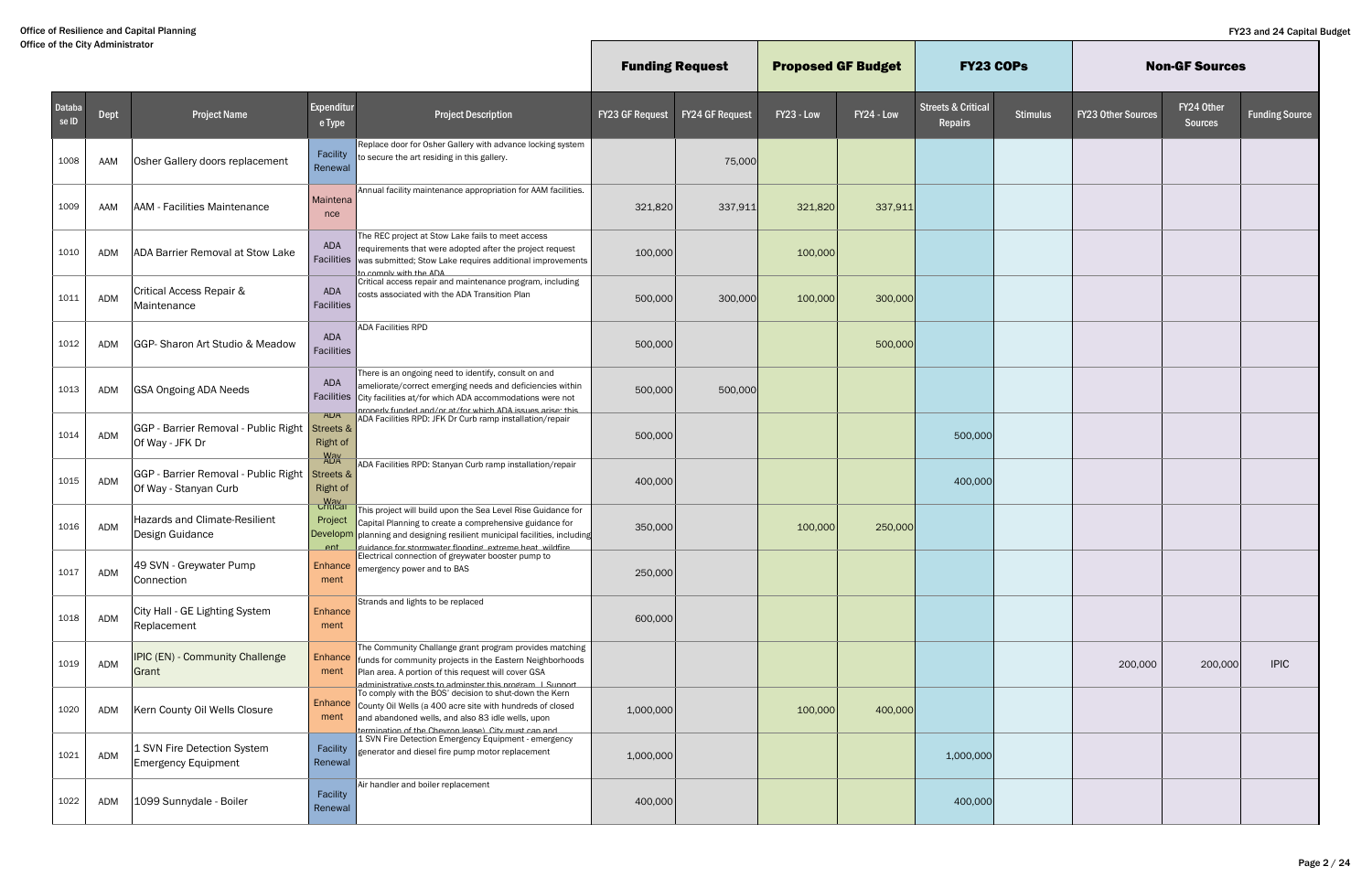|                 |      |                                                         |                      |                                                                                                                                                                                                            | <b>Funding Request</b> |                        | <b>Proposed GF Budget</b> |            | <b>FY23 COPs</b>                         |                 |                           | <b>Non-GF Sources</b>        |                       |
|-----------------|------|---------------------------------------------------------|----------------------|------------------------------------------------------------------------------------------------------------------------------------------------------------------------------------------------------------|------------------------|------------------------|---------------------------|------------|------------------------------------------|-----------------|---------------------------|------------------------------|-----------------------|
| Databa<br>se ID | Dept | <b>Project Name</b>                                     | Expenditur<br>e Type | <b>Project Description</b>                                                                                                                                                                                 | <b>FY23 GF Request</b> | <b>FY24 GF Request</b> | FY23 - Low                | FY24 - Low | <b>Streets &amp; Critical</b><br>Repairs | <b>Stimulus</b> | <b>FY23 Other Sources</b> | FY24 Other<br><b>Sources</b> | <b>Funding Source</b> |
| 1023            | ADM  | 1650M - Chiller/Cooling Tower                           | Facility<br>Renewal  | Mechanical Equipment Refurbishment                                                                                                                                                                         | 500,000                |                        |                           |            | 500,000                                  |                 |                           |                              |                       |
| 1024            | ADM  | 1650M - Common Area Carpet                              | Facility<br>Renewal  | Replace common area carpet                                                                                                                                                                                 | 100,000                |                        |                           |            |                                          |                 |                           |                              |                       |
| 1025            | ADM  | 25 VN - Elevator Controls                               | Facility<br>Renewal  | 25VN Elevator Control Upgrade                                                                                                                                                                              | 1,000,000              |                        |                           |            | 1,000,000                                |                 |                           |                              |                       |
| 1026            | ADM  | 25VN - Domestic Booster Pump                            | Facility<br>Renewal  | Domestic booster pump skid and expansion tanks<br>replacement                                                                                                                                              | 150,000                |                        |                           | 150,000    |                                          |                 |                           |                              |                       |
| 1027            | ADM  | 25VN - Exterior Façade                                  | Facility<br>Renewal  | Maintenance and painting                                                                                                                                                                                   | 500,000                |                        |                           | 500,000    |                                          |                 |                           |                              |                       |
| 1028            | ADM  | 50 Raymond - Exterior Siding<br>Replacement             | Facility<br>Renewal  | Replacement of building siding and waterproofing                                                                                                                                                           | 500,000                |                        |                           |            | 500,000                                  |                 |                           |                              |                       |
| 1029            | ADM  | 555 7th - Elevator Project                              | Facility<br>Renewal  | Sole elevator needs to be replaced                                                                                                                                                                         | 1,500,000              |                        |                           |            | 1,500,000                                |                 |                           |                              |                       |
| 1030            | ADM  | 555 7th - Exterior Wood Siding<br>Replacement and Paint | Facility<br>Renewal  | The exterior siding has dry rot and is allowing water inside<br>the building; needs replacement and painting.                                                                                              | 750,000                |                        |                           |            | 750,000                                  |                 |                           |                              |                       |
| 1031            | ADM  | 555 7th - Garage Doors<br>Replacement                   | Facility<br>Renewal  | Doors to secured garage fail to close and will be replaced                                                                                                                                                 | 100,000                |                        |                           |            |                                          |                 |                           |                              |                       |
| 1032            | ADM  | 555 7th - HVAC Project                                  | Facility<br>Renewal  | Heat pumps need to be replaced                                                                                                                                                                             | 300,000                |                        |                           |            |                                          |                 |                           |                              |                       |
| 1033            | ADM  | Alemany Farmers Market Roof                             | Facility<br>Renewal  | Replacement of office building roof                                                                                                                                                                        | 350,000                |                        |                           | 350,000    |                                          |                 |                           |                              |                       |
| 1034            | ADM  | CAO-SF311 UPS Replacement                               |                      | Current UPS (for the entire 311 office) was installed in 2006<br>Facility $\ $ and is no longer supported by the vendor. It cannot be<br>Renewal depended on to provide backup power in case of an outage. | 135,000                |                        |                           |            |                                          |                 |                           |                              |                       |
| 1035            | ADM  | City Hall - Dome - Roof Leak Repairs                    | Facility<br>Renewal  | Dome & Roof accessible Leak Repairs   Leak repairs and<br>end of life replacement.                                                                                                                         | 500,000                |                        | 200,000                   | 300,000    |                                          |                 |                           |                              |                       |
| 1036            | ADM  | City Hall - Exterior Stone<br>Refurbishment             | Facility<br>Renewal  | Exterior stone needs grout refurbishment and repair due to<br>age, wear and tear                                                                                                                           | 350,000                | 7,000,000              | 200,000                   | 200,000    |                                          |                 |                           |                              |                       |
| 1037            | ADM  | City Hall - Flat Roof - Waterproofing                   | Facility<br>Renewal  | Flat roof needs additional waterproofing & repairs                                                                                                                                                         | 2,500,000              |                        |                           |            | 2,500,000                                |                 |                           |                              |                       |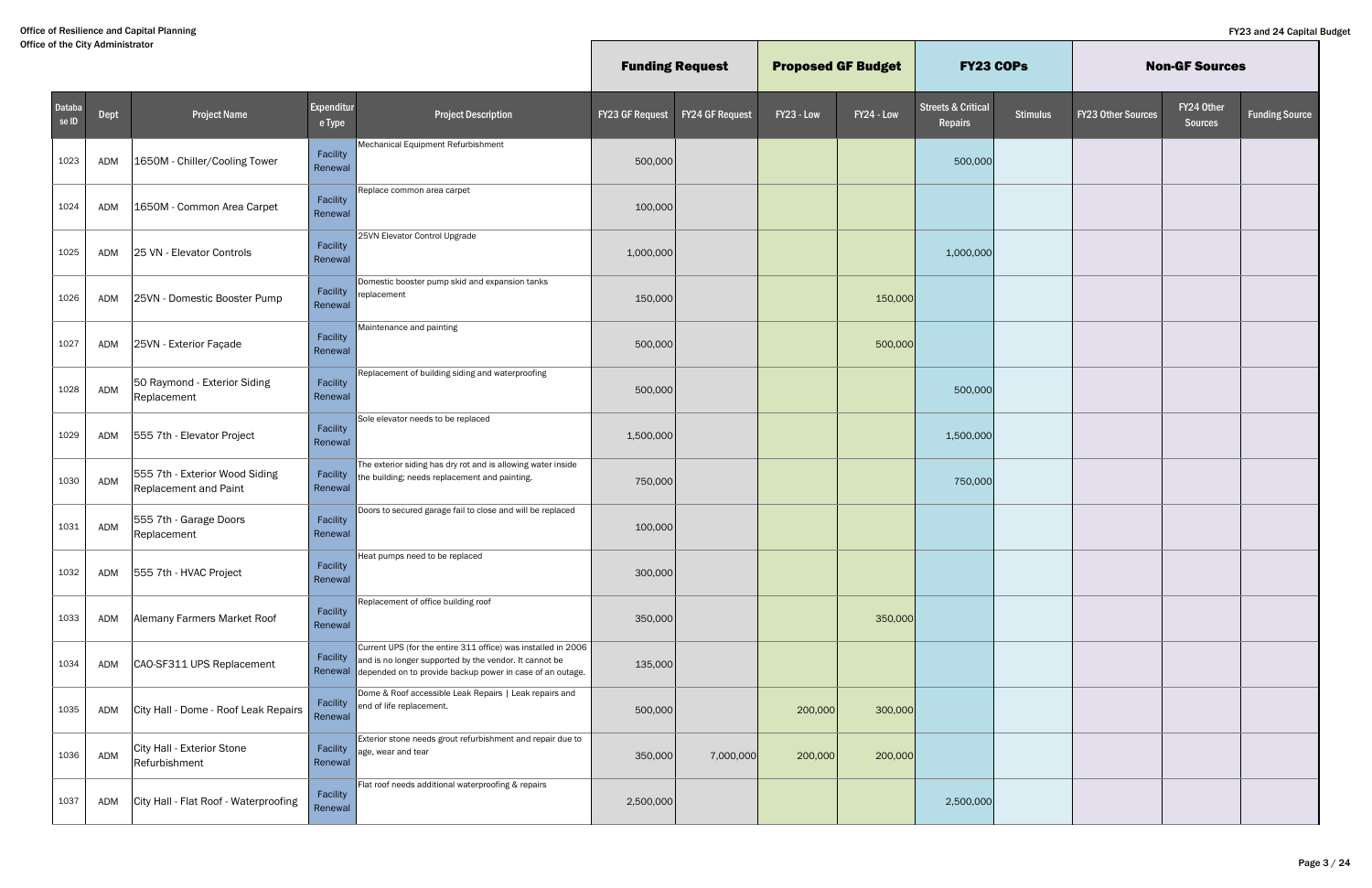|                 |            |                                                                |                      |                                                                                                                                                                                                                                                                     | <b>Funding Request</b> |                        | <b>Proposed GF Budget</b> |            | <b>FY23 COPS</b>                         |                 |                           | <b>Non-GF Sources</b>        |                           |
|-----------------|------------|----------------------------------------------------------------|----------------------|---------------------------------------------------------------------------------------------------------------------------------------------------------------------------------------------------------------------------------------------------------------------|------------------------|------------------------|---------------------------|------------|------------------------------------------|-----------------|---------------------------|------------------------------|---------------------------|
| Databa<br>se ID | Dept       | <b>Project Name</b>                                            | Expenditur<br>e Type | <b>Project Description</b>                                                                                                                                                                                                                                          | <b>FY23 GF Request</b> | <b>FY24 GF Request</b> | FY23 - Low                | FY24 - Low | <b>Streets &amp; Critical</b><br>Repairs | <b>Stimulus</b> | <b>FY23 Other Sources</b> | FY24 Other<br><b>Sources</b> | <b>Funding Source</b>     |
| 1038            | ADM        | Civic Center - Steam Loop<br><b>Emergency Repairs</b>          | Facility<br>Renewal  | Risk of steam scalding in the streets due to leakage, risk of<br>system failure and heating steam to CH. In 2019, minimum<br>unscheduled repairs were performed; Immediate repairs<br>through RRR are needed                                                        | 300,000                | 300,000                | 100,000                   | 200,000    |                                          |                 |                           |                              |                           |
| 1039            | ADM        | Civic Center - Steam Loop Renewal                              | Facility<br>Renewal  | Due to holes and old piping, the steam loop has numerous<br>and dangerous leaks which pose an imminent threat to the<br>system and the well-being of persons and property in the<br>vicinity of same Said nining needs to be replaced                               | 3,738,000              |                        |                           |            | 3,738,000                                |                 |                           |                              |                           |
| 1040            | <b>ADM</b> | HOJ - Garage Door Replacement                                  | Facility<br>Renewal  | Doors to secured garage fail to close and will be replaced                                                                                                                                                                                                          | 100,000                |                        | 100,000                   |            |                                          |                 |                           |                              |                           |
| 1041            | ADM        | HOJ - HVAC Project                                             | Facility<br>Renewal  | HOJ's HVAC system is controlled by pneumatice air supplied<br>by 3 compressors and a cooling pump system. Both the<br>pumps and air compressors are past lifecycles, are failing,<br>heasiner ed of been bor                                                        | 400,000                |                        |                           |            |                                          |                 |                           |                              |                           |
| 1042            | ADM        | HOJ - HVAC Project - Valve<br>Replacement                      | Facility<br>Renewal  | Replacement of the original cooling and heating values                                                                                                                                                                                                              | 250,000                |                        |                           |            |                                          |                 |                           |                              |                           |
| 1043            | ADM        | HOJ- Fire Pump/Controls<br>Replacement                         | Facility<br>Renewal  | Original fire pump and controls for F/L/S sprinkler system<br>failing and will be replaced                                                                                                                                                                          | 225,000                |                        |                           | 225,000    |                                          |                 |                           |                              |                           |
| 1044            | ADM        | PSB - Green Roof Replacement                                   | Facility<br>Renewal  | PSB needs green roof replaced                                                                                                                                                                                                                                       | 325,000                |                        |                           |            |                                          |                 |                           |                              |                           |
| 1045            | ADM        | <b>Underground Fuel Tank</b><br>Replacements                   | Facility<br>Renewal  | Replacement of 3 aging tanks for diesel and gasoline fuel at<br>the DPW yard at 2323 Cesar Chavez and 2 aging tanks for<br>gasoline fuel at the HOJ station at 950 Bryant. The aging<br>tanks will all he renlaced with double-walled tanks with                    | 19,602,699             |                        |                           |            | 9,225,727                                |                 |                           |                              |                           |
| 1046            | ADM        | <b>GSA - Facilities Maintenance</b>                            | nce                  | Annual facility maintenance appropriation for GSA facilities.<br>Maintena Cash Program funds routine maintenance.                                                                                                                                                   | 405,533                | 425,809                | 405,533                   | 425,809    |                                          |                 |                           |                              |                           |
| 1047            | ADM        | <b>GSA</b> - Facility Maintenance (HOJ)                        | nce                  | Annual facility maintenance appropriation for the Hall of<br>Maintena Justice.   Funding Principle 3                                                                                                                                                                | 286,650                | 300,983                | 286,650                   | 300,983    |                                          |                 |                           |                              |                           |
| 1048            | ADM        | Moscone Annual Capital<br>Maintenance                          | nce                  | Annual capital maintenance funds to go towards various on-<br>Maintena going convention facility maintenance projects and priorities.                                                                                                                               | 1,000,000              | 3,000,000              | 1,000,000                 | 1,000,000  |                                          |                 |                           |                              |                           |
| 1049            | ADM        | Cost Overrun Contingency                                       | Other                | Cost Overrun Contingency                                                                                                                                                                                                                                            | 2,000,000              |                        |                           |            | 2,004,522                                |                 |                           |                              |                           |
| 1050            | <b>ART</b> | <b>AAACC - Seismic Cost Escalation</b>                         | Facility<br>Renewal  | Cost escalation is 8% over 2019 cost estimate (\$15M) from<br>Facility Assessment, or \$1,200,000. Relocation/storage<br>costs are \$10,000 per month for 14 months, or \$140,000.                                                                                  | 1,340,000              |                        |                           |            |                                          |                 | 1,340,000                 |                              | FY22 COVID<br>contingency |
| 1051            | ART        | BVOH - Roof & Fire System<br>Upgrades                          | Facility             | FIRE SUPRESSION SYSTEMS (BVOH Facility Assessment<br>$\vert$ page 11)<br>Renewal The fire alarm system was upgraded in 2015 as part of the<br>recent renovation. The main fire alarm nanel was kent but                                                             |                        | 2,000,000              |                           |            |                                          |                 |                           |                              |                           |
| 1052            | ART        | Civic Art Collection - Conservation<br>Assessments & Treatment | Facility             | Assessment of identified artwork to determine and plan an<br>appropriate treatment. Artwork in the Civic Art Collection are<br>Renewal identified, for this project, by program staff as needing the<br>most immediate care amongst the City's collection of 4 000. | 415,200                | 537,600                | 125,000                   | 125,000    |                                          |                 |                           |                              |                           |

 $\mathbb{L}$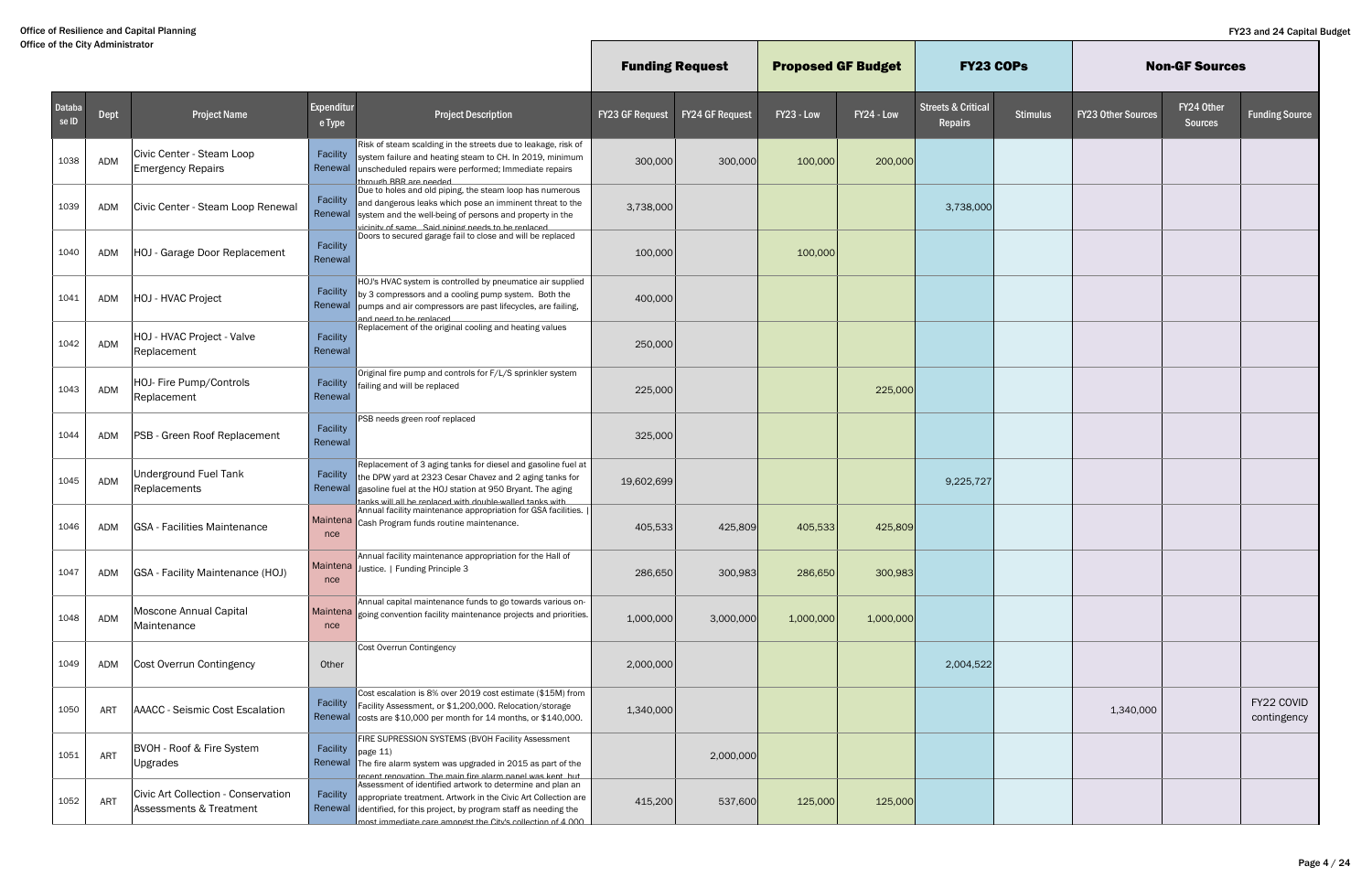|                 |            |                                                                                       |                        |                                                                                                                                                                                                                                                                    | <b>Funding Request</b> |                        | <b>Proposed GF Budget</b> |            | <b>FY23 COPS</b>                         |                 |                           | <b>Non-GF Sources</b>        |                           |
|-----------------|------------|---------------------------------------------------------------------------------------|------------------------|--------------------------------------------------------------------------------------------------------------------------------------------------------------------------------------------------------------------------------------------------------------------|------------------------|------------------------|---------------------------|------------|------------------------------------------|-----------------|---------------------------|------------------------------|---------------------------|
| Databa<br>se ID | Dept       | <b>Project Name</b>                                                                   | Expenditur<br>e Type   | <b>Project Description</b>                                                                                                                                                                                                                                         | <b>FY23 GF Request</b> | <b>FY24 GF Request</b> | FY23 - Low                | FY24 - Low | <b>Streets &amp; Critical</b><br>Repairs | <b>Stimulus</b> | <b>FY23 Other Sources</b> | FY24 Other<br><b>Sources</b> | <b>Funding Source</b>     |
| 1053            | ART        | Civic Art Collection - Restoration                                                    | Facility               | Restoration of identified Civic Art Collection pieces that<br>require major repairs. These are artwork, in the public realm,<br>Renewal in a state of disrepair which pose a public safety concern.                                                                | 1,090,800              | 600,000                | 125,000                   | 150,000    |                                          |                 |                           |                              |                           |
| 1054            | ART        | Civic Art Collection - Structural<br>Assessments & Reinforcements                     | Facility<br>Renewal    | Structural integrity assessments of identified pieces in the<br>Civic Art Collection. Artwork, in the public realm, with<br>potential structural integrity issues could pose a public<br><u>safety concern</u>                                                     | 936,000                | 600,000                | 125,000                   | 125,000    |                                          |                 |                           |                              |                           |
| 1055            | ART        | <b>MCCLA - Seismic Cost Escalation</b>                                                | Facility<br>Renewal    | Cost escalation is 8% over 2019 cost estimate (\$10M<br>funded in FY22) from Facility Assessment, or \$800,000.<br>Relocation/storage costs are \$10,000 per month for 14<br>months or \$140,000                                                                   | 940,000                |                        |                           |            |                                          | 940,000         |                           |                              |                           |
| 1056            | ART        | <b>MCCLA - Seismic Retrofit</b>                                                       | Facility               | \$8,000,000 to fund the remaining scope of work from the<br>2019 Facility Assessment cost estimate. Cost escalation is<br>Renewal 8% over 2019 cost estimate (\$8M request in FY23) from<br>Facility Assessment, or \$640,000                                      | 8,640,000              |                        |                           |            |                                          | 8,640,000       |                           |                              |                           |
| 1057            | <b>ART</b> | SOMA - Site Alternatives Analysis                                                     | Facility               | SOMArts Cultural Center is located at 934 Brannan Street<br>and is a cultural, performing arts and artistic center for the<br>Renewal SF South of Market area. This, historically significant building<br>was built in the wake of the 1906 earthouake. Due to its | 300,000                |                        |                           |            |                                          |                 |                           |                              |                           |
| 1058            | ART        | <b>ART - Facilities Maintenance</b><br>(Cultural Centers)                             | nce                    | Annual facility maintenance appropriation for community-<br>Maintena based cultural centers serving underserved neighborhoods.                                                                                                                                     | 163,997                | 172,197                | 163,997                   | 172,197    |                                          |                 |                           |                              |                           |
| 1059            | ART        | <b>ART - Facilities Maintenance</b><br>(Monuments)                                    | nce                    | Annual facility maintenance appropriation for more than 100<br>Maintena   monuments throughout the City.                                                                                                                                                           | 122,628                | 128,759                | 122,628                   | 128,759    |                                          |                 |                           |                              |                           |
| 1060            | DEC        | <b>IPIC - SoMa Child Care Facilities</b>                                              | Enhance<br>ment        | New facility development or expansion of an existing<br>facility (added classroom) - to increase licensed capacity                                                                                                                                                 |                        |                        |                           |            |                                          |                 |                           | 1,750,822                    | <b>IPIC</b>               |
| 1061            | <b>DEM</b> | DEM Building Assessment and<br>Seismic Study                                          | <b>Enhance</b><br>ment | The Mayor and City Administrator have requested that DEM<br>staff do an overarching assessment of the building to ensure<br>policies and systems are in place to provide full resiliency of<br>critical facility DEM has sconed a study to review various          | 560,000                |                        |                           | 400,000    |                                          |                 |                           |                              |                           |
| 1062            | <b>DEM</b> | <b>DEM Building Redundant PGE Feed</b>                                                | Enhance<br>ment        | This project would provide redundant power connection from [<br>PG&E substation, ensuring power resillience to the building.<br>The project consists of a year of scoping, with a System<br>Imnact Study and a Facility Imnact Study In the 2nd and                | 556,875                | 2,062,500              |                           |            |                                          |                 |                           |                              |                           |
| 1063            | <b>DEM</b> | <b>DEM Dispatch Floor Remodel</b>                                                     | Enhance<br>ment        | As a result of the power loss incident that occurred at DEM's<br>1011 Turk Street Facility on September 3, 2021, a number<br>of scope changes have increased whereby DEM's ESER<br>allocation will not allow for completion of the original project                | 1,570,701              |                        |                           |            |                                          |                 | 1,570,701                 |                              | FY22 COVID<br>contingency |
| 1064            | <b>DEM</b> | <b>SF Emergency Operations Center</b><br>(Phase 1 - Scoping)                          | Enhance<br>ment        | This is year 1 of a multi-year project that will focus on scope<br>development and location identification for San Francisco's<br>new EOC. The project includes staff reconnaissance of EOCs<br>of similar cities and counties such as Los Angeles                 | 1,000,000              |                        |                           | 500,000    |                                          |                 |                           |                              |                           |
| 1065            | DEM        | <b>SF Emergency Operations Center</b><br>(Phase 2 - Design and Interim<br>Operations) | Enhance<br>ment        | This is year 2 of a multi-year project that will focus on design<br>of San Francisco's new EOC, while maintaining the city's<br>capability to respond to emergency incidents. This project<br>will include design and initial groundbreaking costs of the          |                        | 4,000,000              |                           |            |                                          |                 |                           |                              |                           |
| 1066            | <b>DEM</b> | <b>Balcony Galvanized Panels</b><br>Replacement                                       | Facility               | Replace galvanized panels between posts of exterior balcony<br>  Install new galvanized metal plates as part of the handrail<br>Renewal system for an exterior balcony of DEM's Headquarters<br>Incated at 1011 Turk Street. The scone requires removing           | 385,133                |                        |                           |            |                                          |                 |                           |                              |                           |
| 1067            | <b>DPH</b> | LHH - Rehab Dept Gate<br>Replacement                                                  | ADA<br>Facilities      | Replacement of gate used to support patients with limited<br>mobility that has limited serviceability.                                                                                                                                                             | 150,000                | 350,000                |                           |            |                                          |                 |                           |                              |                           |

H.

Г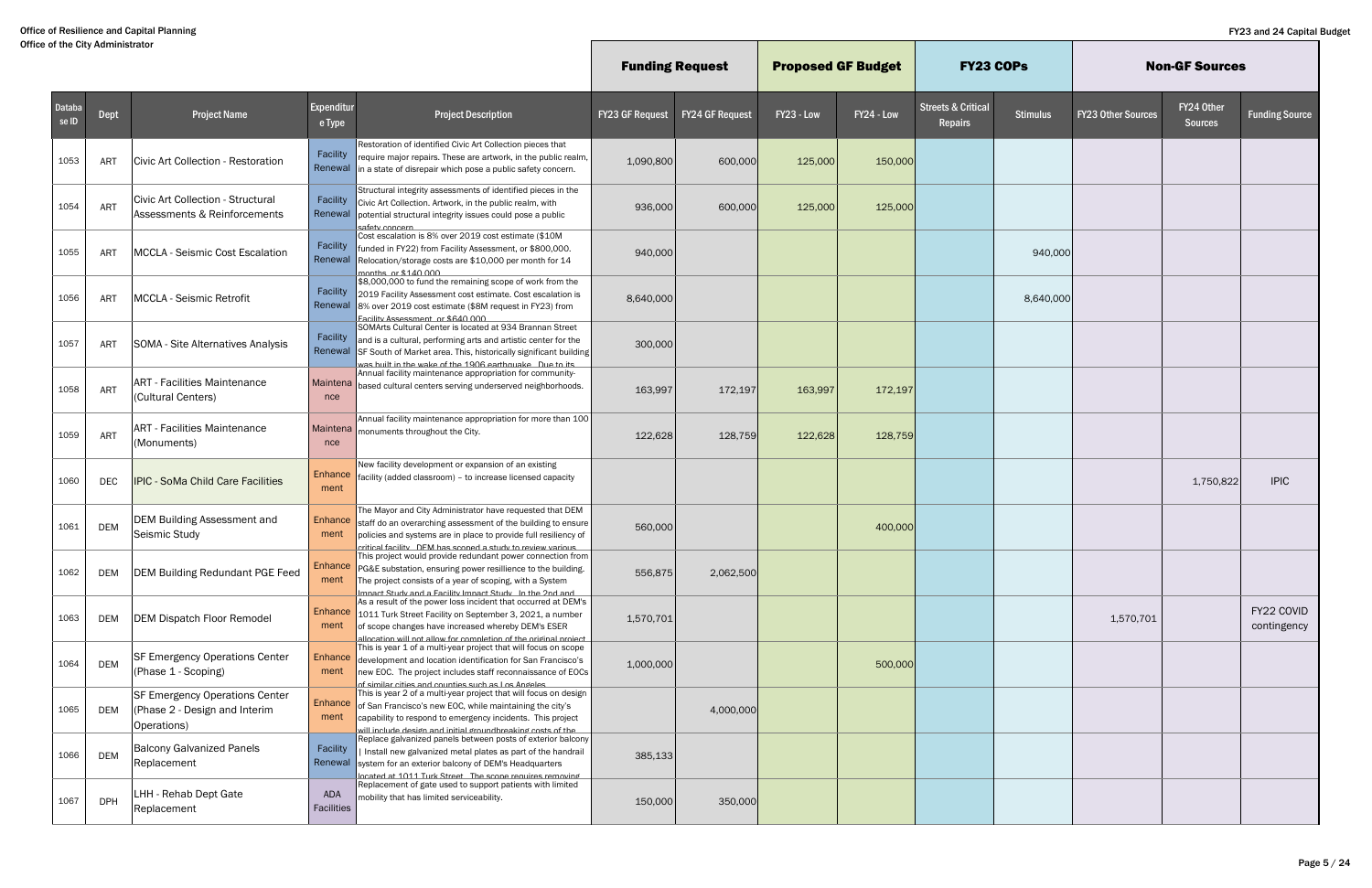|                 |            |                                                   |                                   |                                                                                                                                                                                                                                                                           | <b>Funding Request</b> |                        | <b>Proposed GF Budget</b> |            | <b>FY23 COPS</b>                         |                 |                           | <b>Non-GF Sources</b>        |                       |
|-----------------|------------|---------------------------------------------------|-----------------------------------|---------------------------------------------------------------------------------------------------------------------------------------------------------------------------------------------------------------------------------------------------------------------------|------------------------|------------------------|---------------------------|------------|------------------------------------------|-----------------|---------------------------|------------------------------|-----------------------|
| Databa<br>se ID | Dept       | <b>Project Name</b>                               | Expenditur<br>e Type              | <b>Project Description</b>                                                                                                                                                                                                                                                | <b>FY23 GF Request</b> | <b>FY24 GF Request</b> | FY23 - Low                | FY24 - Low | <b>Streets &amp; Critical</b><br>Repairs | <b>Stimulus</b> | <b>FY23 Other Sources</b> | FY24 Other<br><b>Sources</b> | <b>Funding Source</b> |
| 1068            | <b>DPH</b> | DPH - 2023 Pre-Bond Planning                      | Critical<br>Project<br><b>Ant</b> | DPH - 2023 Pre-Bond Planning   The proposed 2023 DPH<br>GO Bond includes the retrofit and renovation of Chinatown<br>Developm Public Health Center and Silver Avenue Family Health Center;<br>relocation of City Clinic: retrofit and renovation of Ruilding 3            | 8,000,000              |                        | 1,500,000                 |            |                                          |                 |                           |                              |                       |
| 1069            | <b>DPH</b> | <b>Clin Lab Automation System</b>                 | Enhance<br>ment                   | The original scope was described as an Equipment<br>Replacement Project (from Lab request to Cap Equipment).<br>Through the design process it was discovered that the new<br><u>muinment is annroximately 3X larger than the existing and</u>                             | 4,000,000              |                        |                           |            | 4,000,000                                |                 |                           |                              |                       |
| 1070            | <b>DPH</b> | DPH System Wide Security<br>Improvements          | Enhance<br>ment                   | Ongoing multiple year project to standardized security<br>systems across DPH clinical sites. Includes installation of<br>camera surveillance equipment, panic buttons and access<br>controls Fnahling security systems at maior clinical sites to                         | 300,000                | 300,000                |                           |            |                                          |                 |                           |                              |                       |
| 1071            | <b>DPH</b> | LHH - C3 and 4 Wing Remodels                      | <b>Enhance</b><br>ment            | Renovation of bathrooms and improvements for staff/tenant<br>use - includes hazardous abatement, IT infrastructure.                                                                                                                                                       | 1,200,000              | 1,500,000              |                           |            |                                          |                 |                           |                              |                       |
| 1072            | <b>DPH</b> | LHH - Electric Vehicle Chargers                   | Enhance<br>ment                   | Installation of electric vehicle chargers                                                                                                                                                                                                                                 | 500,000                | 1,000,000              |                           |            |                                          |                 |                           |                              |                       |
| 1073            | <b>DPH</b> | LHH - Hospital Kitchen Coil Re-<br>design Project | Enhance<br>ment                   | Original hospital kitchen refrigeration system (freezers and<br>refrigerators) design had all, seven (7) total, walk-in<br>refrigeration coolers and a blast chiller connected to a single<br>condenser coil The result is that if and when that coil                     | 700,000                | 600,000                |                           |            |                                          |                 |                           |                              |                       |
| 1074            | <b>DPH</b> | LHH - Parking                                     | Enhance<br>ment                   | Develop parking solution to accommodate growth in<br>occupancy driven by 1) Senior Living Facility and 2) re-<br>purposing of M&O Wings as part of 101 Grove Exit project<br>THE I of that will relocate $\Delta$                                                         | 1,000,000              | 8,000,000              |                           |            |                                          |                 |                           |                              |                       |
| 1075            | <b>DPH</b> | LHH - Power Transformers at Admin<br>Campus       | Enhance<br>ment                   | Installation of an additional Hetch Hetchy power transformer<br>for the Admin building (we know the M&O project is taking all<br>the remaining power we have left.) 1500 KVA                                                                                              | 500,000                | 2,000,000              |                           |            |                                          |                 |                           |                              |                       |
| 1076            | <b>DPH</b> | <b>LHH - Security Scanners</b>                    | Enhance<br>ment                   | The SFDPH has entered into an agreement with the<br>Department of Public Works for the installation of package<br>screening technology at each of the facility's entry points.<br>The screening process will include bandheld narcotic trace                              | 200,000                | 550,000                |                           |            |                                          |                 |                           |                              |                       |
| 1077            | <b>DPH</b> | LHH - Simon Cooling Center                        | Enhance<br>ment                   | Addition of Cooling (chillers) to an existing ventilation system<br>I Installation of cooling capability to an existing ventilation<br>system in order top convert the existing gathering space into<br>a safe snace for natients The HVAC undrades heind                 | 975,000                |                        |                           |            |                                          | 975,000         |                           |                              |                       |
| 1078            | <b>DPH</b> | LHH - Simon Theatre & Chapel A/V                  | Enhance<br>ment                   | Install A/V system for Simon Theatre and Moran Hall   Audio<br>visual system installation along with acoustic panel<br>installation and some mechanical corrections to reduce<br>noise Window renlacement to reduce noise from HVAC unit                                  | 800,000                |                        |                           |            |                                          |                 |                           |                              |                       |
| 1079            | <b>DPH</b> | <b>ZSFG Childcare Center</b>                      | Enhance<br>ment                   | New ZSFG Childcare Center                                                                                                                                                                                                                                                 | 3,000,000              |                        |                           |            |                                          |                 |                           |                              |                       |
| 1080            | <b>DPH</b> | LHH - Admin Campus Fire Alarm                     | Facility                          | Failing outdated alarm infrastructure needs to be replaced<br>as failing system parts are no longer available. The existing<br>Renewal system is a Siemens proprietary system and the<br>renlacement is only the head end. This is a Fire /I ife Safety                   | 250,000                |                        | 250,000                   |            |                                          |                 |                           |                              |                       |
| 1081            | <b>DPH</b> | LHH - Elevator Modernization at<br>Admin Campus   | Facility                          | Replace antiquated control systems that don't meet current<br>code standards in K,L,M,O, D&E. Modernize 9 and provide<br>Renewal cars for two empty shafts.                                                                                                               | 500,000                | 8,000,000              |                           |            |                                          |                 |                           |                              |                       |
| 1082            | <b>DPH</b> | LHH - Emergency Stair Egress<br>Repairs           |                                   | Repair of emergency exist/path of travel of all old campus<br>Facility buildings   Stairs used for emergency egress and life safety<br>Renewal are currently in disrepair due to deferred maintenance. As<br>hih ya hadzilamah ad at haluhadas yaritia ayaw zonihliud hla | 250,000                |                        | 250,000                   |            |                                          |                 |                           |                              |                       |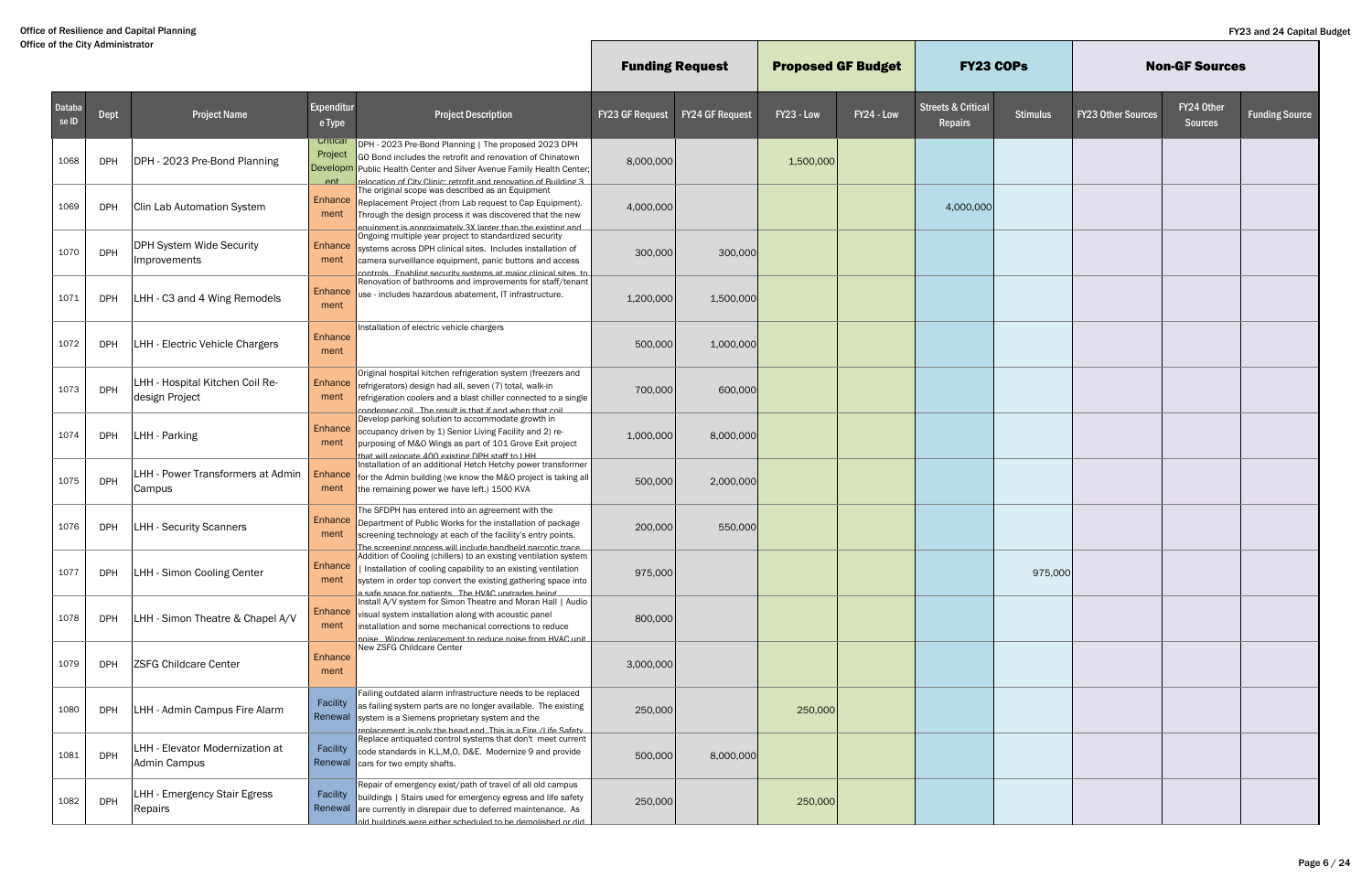|                 |            |                                                           |                      |                                                                                                                                                                                                                                                           | <b>Funding Request</b> |                        | <b>Proposed GF Budget</b> |            | <b>FY23 COPS</b>                         |                 |                           | <b>Non-GF Sources</b>        |                       |
|-----------------|------------|-----------------------------------------------------------|----------------------|-----------------------------------------------------------------------------------------------------------------------------------------------------------------------------------------------------------------------------------------------------------|------------------------|------------------------|---------------------------|------------|------------------------------------------|-----------------|---------------------------|------------------------------|-----------------------|
| Databa<br>se ID | Dept       | <b>Project Name</b>                                       | Expenditur<br>e Type | <b>Project Description</b>                                                                                                                                                                                                                                | <b>FY23 GF Request</b> | <b>FY24 GF Request</b> | FY23 - Low                | FY24 - Low | <b>Streets &amp; Critical</b><br>Repairs | <b>Stimulus</b> | <b>FY23 Other Sources</b> | FY24 Other<br><b>Sources</b> | <b>Funding Source</b> |
| 1083            | <b>DPH</b> | LHH - Exterior Building Repairs;<br>Admin Bldg's          | Facility<br>Renewal  | Exterior Building spalling repairs and paint   Deferred<br>maintenance of old campus buildings has reached a state<br>where not correcting water infiltration will take deterioration<br>to a dreater level allowind water to infiltrate and break down   | 450,000                | 450,000                |                           |            |                                          |                 |                           |                              |                       |
| 1084            | <b>DPH</b> | LHH - F Wing Structural Damage                            | Facility<br>Renewal  | Existing Administration Campus F Ward has developed a<br>structural break from West to East the full width of the<br>building.   The structural break in the building starts from<br>mof and directly imnacts offices in both the 6th and 5th             | 450,000                |                        |                           | 450,000    |                                          |                 |                           |                              |                       |
| 1085            | <b>DPH</b> | LHH - HVAC Supplemental Funding                           | Facility<br>Renewal  | Supplemental funding for a project already in place that will<br>require additional funds to complete.   Four (4) phased<br>project required to address insufficient air and cooling in the<br>new hosnital Phases 1-3 are diagnostic in nature while     |                        | 2,000,000              |                           |            |                                          |                 |                           |                              |                       |
| 1086            | <b>DPH</b> | LHH - IT Upgrades                                         | Facility<br>Renewal  | Wireless Access Points, Controller Upgrades, IDF Room<br>Ready, Network Equipment Upgrades, and Legacy<br>Application Decommission.                                                                                                                       | 2,500,000              | 2,500,000              |                           |            |                                          |                 |                           |                              |                       |
| 1087            | <b>DPH</b> | LHH - Multi-year Project to Replace<br>Roofs on Old Wings | Facility<br>Renewal  | Replace and/or repair existing roof and water diversion<br>systems that are past their life expectancy. Replace missing<br>or vandalized gutters, downspouts and water leaders.   Roof<br>and water diversion systems are in disrenair and are starting   | 800,000                | 800,000                |                           | 400,000    |                                          |                 |                           |                              |                       |
| 1088            | <b>DPH</b> | LHH - Pharmacy Auto Packagers                             | Facility<br>Renewal  | Replacement of two (2) aging auto packagers. OSHPD<br>project.                                                                                                                                                                                            | 350,000                |                        |                           | 350,000    |                                          |                 |                           |                              |                       |
| 1089            | <b>DPH</b> | LHH - Roof Replacements at<br>Hospital                    | Facility<br>Renewal  | Replace single-ply membrane roofing systems on the<br>hospital buildings (North, South and Pavilion).                                                                                                                                                     | 500,000                | 1,000,000              |                           |            |                                          |                 |                           |                              |                       |
| 1090            | <b>DPH</b> | <b>LHH - Security Camera Upgrades</b>                     | Facility<br>Renewal  | Campus security camera upgrades                                                                                                                                                                                                                           | 3,000,000              |                        |                           |            |                                          |                 |                           |                              |                       |
| 1091            | <b>DPH</b> | LHH - Security Upgrades; Card<br>Readers                  | Facility<br>Renewal  | Card access for old security systems in New Hospital. Install<br>additional card readers on several doors on each floor in the<br>resident towers and the pavilion mezzanine.                                                                             | 1,500,000              |                        |                           |            |                                          |                 |                           |                              |                       |
| 1092            | <b>DPH</b> | LHH - Server Room UPS<br>Replacement                      | Facility<br>Renewal  |                                                                                                                                                                                                                                                           | 200,000                |                        | 200,000                   |            |                                          |                 |                           |                              |                       |
| 1093            | <b>DPH</b> | LHH - Sterilizer Replacement                              | Facility<br>Renewal  | Replacement of existing sterilizer that is now past its useful                                                                                                                                                                                            | 150,000                | 350,000                | 150,000                   | 350,000    |                                          |                 |                           |                              |                       |
| 1094            | <b>DPH</b> | LHH - Window Replacement (Admin<br>Campus)                | Facility<br>Renewal  | Multi-year window repair and replacement project for admin<br>building                                                                                                                                                                                    | 1,200,000              | 1,200,000              |                           |            |                                          |                 |                           |                              |                       |
| 1095            | <b>DPH</b> | Window Replacement (CMHC, Silver<br>Ave, SEHC)            | Facility<br>Renewal  | Window Replacement (CMHC, Silver Ave., SEHC); replace<br>windows with energy efficient code compliant windows.                                                                                                                                            | 250,000                | 250,000                |                           |            |                                          |                 |                           |                              |                       |
| 1096            | <b>DPH</b> | ZSFG - Bldg 5 Kitchen Upgrade and<br>HVAC Upgrade         | Facility             | Kitchen last updated in 1982. Flooring, Ceiling, Mechanical<br>and electrical work required throughout. Food storage areas<br>Renewal require renovation and upgrade. Regulatory compliance<br>issue with ceiling type and air handling. This is an OSHPD | 1,500,000              |                        |                           |            | 1,500,000                                |                 |                           |                              |                       |
| 1097            | <b>DPH</b> | ZSFG - Fire alarm Backbone and<br>infrastructure          | Facility<br>Renewal  | Failing outdated Fire alarm infrastructure needs to be<br>replaced. The existing system was installed in the original<br>1970's project. Facilities staff have resorted to purchasing<br>renlacement narts for the old Autocall system on Fhay as it      | 850,000                | 3,500,000              |                           |            | 4,350,000                                |                 |                           |                              |                       |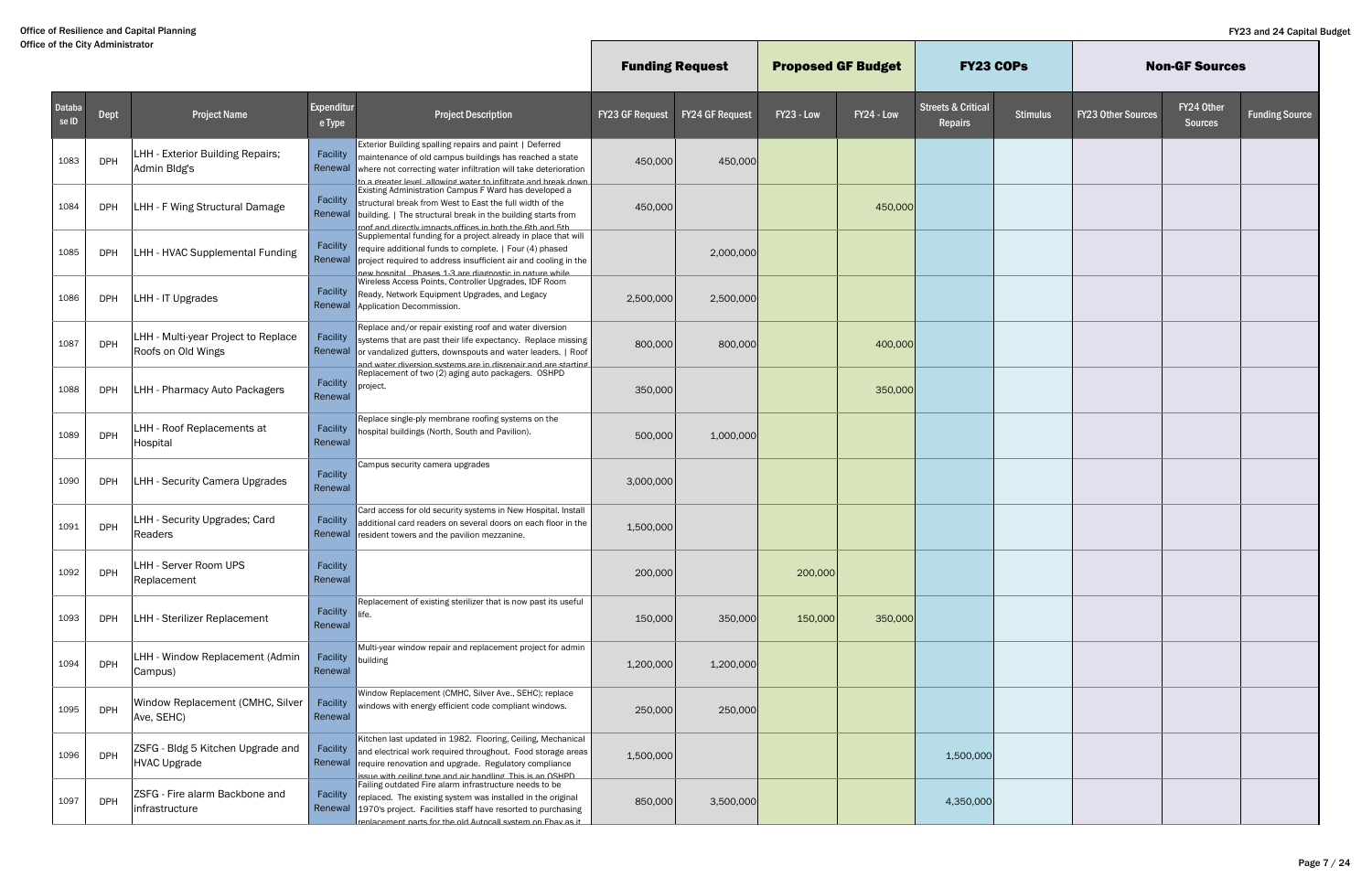|                 |            |                                                                           |                                          |                                                                                                                                                                                                                                                                  | <b>Funding Request</b> |                        | <b>Proposed GF Budget</b> |            | <b>FY23 COPs</b>                         |                 |                           | <b>Non-GF Sources</b>        |                       |
|-----------------|------------|---------------------------------------------------------------------------|------------------------------------------|------------------------------------------------------------------------------------------------------------------------------------------------------------------------------------------------------------------------------------------------------------------|------------------------|------------------------|---------------------------|------------|------------------------------------------|-----------------|---------------------------|------------------------------|-----------------------|
| Databa<br>se ID | Dept       | <b>Project Name</b>                                                       | Expenditur<br>e Type                     | <b>Project Description</b>                                                                                                                                                                                                                                       | <b>FY23 GF Request</b> | <b>FY24 GF Request</b> | FY23 - Low                | FY24 - Low | <b>Streets &amp; Critical</b><br>Repairs | <b>Stimulus</b> | <b>FY23 Other Sources</b> | FY24 Other<br><b>Sources</b> | <b>Funding Source</b> |
| 1098            | <b>DPH</b> | <b>ZSFG</b> - Freight Elevator<br>Modernization                           | Facility<br>Renewal                      | Freight elevator modernization, cab replacements(?),<br>security upgrades, loading dock security gates, point of entry<br>tracking. Architectural, Mechanical, Electrical, IT/IS, other<br>trades OSHPD Project This will remain the primary point of            | 400,000                | 750,000                |                           |            | 1,150,000                                |                 |                           |                              |                       |
| 1099            | <b>DPH</b> | <b>ZSFG</b> - Inpatient Pharmacy Carousel<br>Replacement                  | Facility<br>Renewal                      | Existing Inpatient Pharmacy Carousel is reaching end of life<br>in 2024 and will no longer be serviceable by<br>vendor/manufacturer. This request is for seed monies to<br>and assess the scone of work to develop an                                            | 450,000                |                        | 450,000                   |            |                                          |                 |                           |                              |                       |
| 1100            | <b>DPH</b> | ZSFG - Radiology Equipment<br>Replacement - X-ray                         | Facility                                 | Replace aged, non-functioning X Ray equipment in Building 5<br>1X61 that serves Outpatient Adult and Children's Clinics and<br>Renewal SPecialty Services.                                                                                                       | 750,000                | 1,500,000              |                           |            |                                          |                 |                           |                              |                       |
| 1101            | <b>DPH</b> | DPH - Facilities Maintenance (101<br>Grove)                               | nce                                      | Annual facility maintenance appropriation for DPH's<br>Maintena administration building at 101 Grove.                                                                                                                                                            | 86,874                 | 91,217                 | 86,874                    | 91,217     |                                          |                 |                           |                              |                       |
| 1102            | <b>DPH</b> | DPH - Facilities Maintenance (Acute<br>Care Building & Outpatient Clinic) | Maintena<br>nce                          | Request increase in FM funds (+400K) to accommodate the<br>addition of new Acute Care building and New Outpatient<br>Clinic Building                                                                                                                             | 1,792,160              | 1,881,766              | 1,792,160                 | 1,881,766  |                                          |                 |                           |                              |                       |
| 1103            | <b>DPH</b> | DPH - Facilities Maintenance<br>(behavioral & mental health<br>centers)   | nce                                      | Annual facility maintenance appropriation for<br>Maintena behavioral/mental health centers.                                                                                                                                                                      | 180,249                | 189,261                | 180,249                   | 189,261    |                                          |                 |                           |                              |                       |
| 1104            | <b>DPH</b> | DPH - Facilities Maintenance<br>(Laguna Honda)                            | nce                                      | Annual facility maintenance appropriation for DPH's Laguna<br>Maintena   Honda Hospital campus.                                                                                                                                                                  | 1,548,370              | 1,625,792              | 1,548,370                 | 1,625,792  |                                          |                 |                           |                              |                       |
| 1105            | <b>DPH</b> | DPH - Facilities Maintenance<br>(Primary Care Health Clinics)             | nce                                      | Annual facility maintenance appropriation for primary care<br>Maintena health clinics.                                                                                                                                                                           | 489,037                | 513,489                | 489,037                   | 513,489    |                                          |                 |                           |                              |                       |
| 1106            | <b>DPW</b> | Hallidie Plaza Accessibility and<br>Safety Improvements                   | ADA<br>Facilities                        | The project addresses accessibility and safety issues at<br>Hallidie Plaza. Improvements include construction of a new<br>accessible ramp at Hallidie Plaza to BART/MUNI station,<br>replace existing guardrails and bandrails and replace the                   | 4,100,000              | 24,000,000             |                           |            |                                          |                 |                           |                              |                       |
| 1107            | <b>DPW</b> | Curb Ramp Tile Inspection and<br>Replacement                              | <b>ADA</b><br>Right of                   | Inspection and replacement of broken and worn down<br>Streets $\&$ detectable tiles on curb ramps.                                                                                                                                                               | 604,800                | 635,000                | 472,828                   | 496,469    |                                          |                 |                           |                              |                       |
| 1108            | <b>DPW</b> | Curb Ramps Program                                                        | <b>Way</b><br>ADA<br><b>Right of</b>     | Planning, design, and construction of curb ramps as<br>Streets $\&$ prioritized by Public Works and the Mayor's Office of<br>Disability.                                                                                                                         | 5,059,158              | 7,508,933              | 3,000,000                 | 3,767,610  |                                          |                 |                           |                              |                       |
| 1109            | <b>DPW</b> | Curb Ramps with Basements                                                 | $May$ ADA<br><b>Right of</b>             | Planning, design, and construction of curb ramps with sub-<br>Streets & sidewalk basements.                                                                                                                                                                      | 2,000,000              | 8,509,000              |                           |            | 3,000,000                                |                 |                           |                              |                       |
| 1110            | <b>DPW</b> | Escolta Way Improvements                                                  | $May$ ADA<br><b>Right of</b>             | Installation of sidewalk widening on the Southside of Escolta<br>Streets & Way between 30th Avenue and 31st Avenue to create ADA<br>compliant pedestrian path of travel along the existing<br><u>sidewalk while nresen/ind and nrotectind the existind trees</u> | 224,000                |                        | 224,000                   |            |                                          |                 |                           |                              |                       |
| 1111            | <b>DPW</b> | Guerrero Plaza Ramps                                                      | <b>Way</b><br>ADA<br><b>Right of</b>     | Installation of new ramp and sidewalk to improve<br>Streets & accessibility to new Guerrero Plaza                                                                                                                                                                | 400,000                |                        |                           |            |                                          |                 |                           |                              |                       |
| 1112            | <b>DPW</b> | Public Works Yard Optimization                                            | Way<br>Critical<br>Project<br>$ext{ent}$ | Continue to conduct planning and develop business case<br>and conceptual design for optimization of Public Works<br>Developm Operation Yard and then transition to the full Yard<br><b>Ontimization project</b>                                                  | 3,700,000              | 14,500,000             |                           |            |                                          |                 |                           |                              |                       |

 $\mathbb{L}$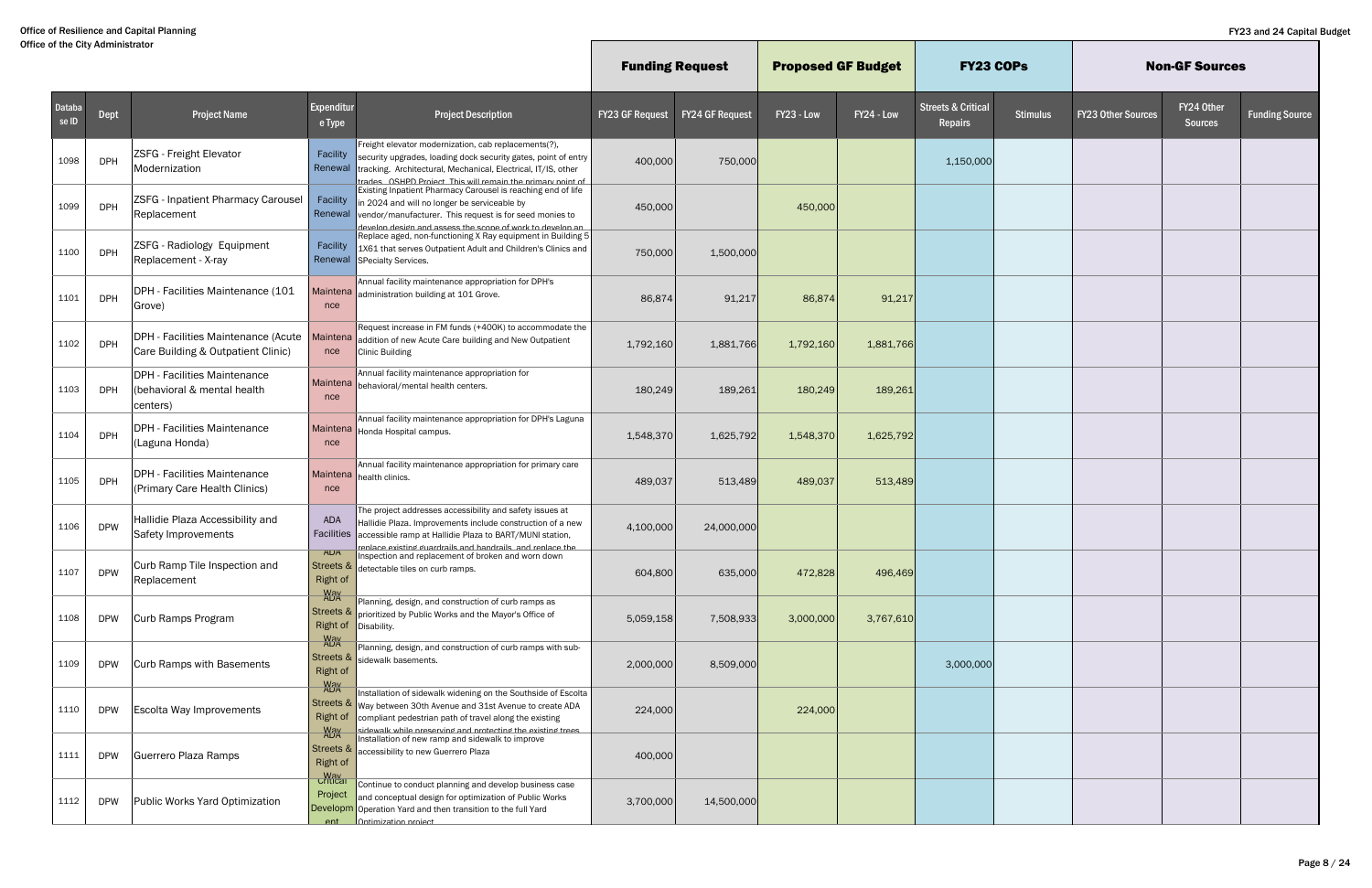|                 |             |                                                             |                                        |                                                                                                                                                                                                                                                               |                        | <b>Funding Request</b> |            | <b>Proposed GF Budget</b> | <b>FY23 COPS</b>                         |                 |                           | <b>Non-GF Sources</b>        |                       |
|-----------------|-------------|-------------------------------------------------------------|----------------------------------------|---------------------------------------------------------------------------------------------------------------------------------------------------------------------------------------------------------------------------------------------------------------|------------------------|------------------------|------------|---------------------------|------------------------------------------|-----------------|---------------------------|------------------------------|-----------------------|
| Databa<br>se ID | <b>Dept</b> | <b>Project Name</b>                                         | Expenditur<br>e Type                   | <b>Project Description</b>                                                                                                                                                                                                                                    | <b>FY23 GF Request</b> | <b>FY24 GF Request</b> | FY23 - Low | FY24 - Low                | <b>Streets &amp; Critical</b><br>Repairs | <b>Stimulus</b> | <b>FY23 Other Sources</b> | FY24 Other<br><b>Sources</b> | <b>Funding Source</b> |
| 1113            | <b>DPW</b>  | Streetscape Capital Planning Project                        | Critical<br>Project<br>Developm<br>ent | Implementation of the Streetscape Program, including<br>project management, planning for upcoming capital projects,<br>and participation in the street design group (a<br><u>recommendation of the Retter Streets Plan)</u>                                   | 100,000                | 100,000                |            |                           |                                          |                 |                           |                              |                       |
| 1114            | <b>DPW</b>  | 22nd Street Stairwell                                       | Enhance<br>ment                        | Installation of new stairwell and railing to improve<br>accessilibty and safety along northern edge of the Potrero<br>Hill Recreation Center to improve walkability and safety.                                                                               | 500,000                | 3,000,000              |            |                           |                                          |                 |                           |                              |                       |
| 1115            | <b>DPW</b>  | 25th Street Pedestrian Bridge                               | Enhance<br>ment                        | The 25th St Pedestrian Bridge Project will make essential<br>improvements to the area around a bridge that has been<br>closed to pedestrians for 15+ years.<br><u>Imnrovements include: widening sidewalks_onen un </u>                                       | 415,000                | 1,100,000              |            |                           |                                          |                 |                           |                              |                       |
| 1116            | <b>DPW</b>  | Alameda St and Hampshire St<br>Rockslide                    | Enhance<br>ment                        | Design and construction of mitigation measures to reduce<br>risk of rockslides at 2400 Alameda St. The project also<br>includes coordination with private property owner and City<br>agencies to determine ownershin responsibility and hest                  | 750,000                |                        |            |                           |                                          |                 |                           |                              |                       |
| 1117            | <b>DPW</b>  | Bayview Gateway Master Plan                                 | <b>Enhance</b><br>ment                 | Bayview Gateways Master Plans project is an effort to<br>lidentify and beautify the entrances to San Francisco's<br>southeast neighborhood. Scope of this request is to finalize<br>kit of narts" desion quidelines document and prepa."                      | 200,000                | 550,000                |            |                           |                                          |                 |                           |                              |                       |
| 1118            | <b>DPW</b>  | <b>Bridge and Pedestrian Overpass</b><br>Seismic Evaluation | Enhance<br>ment                        | Seismic evaluation of existing bridges and pedestrian<br>overpasses throughout the City. This would be a multi-year<br>project with on-going funding needs for 5 years.                                                                                       |                        | 500,000                |            |                           |                                          |                 |                           |                              |                       |
| 1119            | <b>DPW</b>  | Chinatown Alleyway Master Plan                              | Enhance<br>ment                        | Chinatown Alleyways Master Plans project is to improve the<br>overall lighting, improved sidewalk accessibility, roadway<br>improvements and streetscape enhancements. Scope of this<br><u>request is to plan and provide conceptual design / feasibility</u> | 160,000                | 550,000                |            |                           |                                          |                 |                           |                              |                       |
| 1120            | <b>DPW</b>  | Evans Streetscape (Freeway-3rd)                             | Enhance<br>ment                        | This is a project to improve roadway conditions, accessibility<br>for pedestrians and drivers, add streetscape features of<br>work.                                                                                                                           | 945,000                | 3,675,000              |            |                           |                                          |                 |                           |                              |                       |
| 1121            | <b>DPW</b>  | <b>Filbert Street Rockslide</b><br>Improvements             | Enhance netting.<br>ment               | Debris removal and slope stabilization with rock anchors and                                                                                                                                                                                                  | 400,000                | 2,600,000              |            |                           |                                          |                 |                           |                              |                       |
| 1122            | <b>DPW</b>  | Franconia Street and Powhattan<br>Avenue Improvements       | Enhance<br>ment                        | The installation of concrete sidewalk to complete the<br>pedestrian path of travel to existing sidewalk on Franconia<br>Street and Powhattan Avenue. Also includes the installation<br>of curb ramns at the intersection of Powhattan Avenue and              | 207,000                |                        |            |                           |                                          |                 |                           |                              |                       |
| 1123            | <b>DPW</b>  | <b>Great Highway Seawall</b>                                | <b>Enhance</b><br>ment                 | Construct new driveway/walkway leading to the existing<br>promenade and new vegetated berms along the Great<br>Highway near Noriega Street.                                                                                                                   | 2,500,000              | 2,625,000              |            |                           |                                          |                 |                           |                              |                       |
| 1124            | <b>DPW</b>  | <b>Infill Sidewalks</b>                                     | Enhance Francisco.<br>ment             | New program to address gaps in sidewalks throughout San                                                                                                                                                                                                       | 1,050,000              | 1,050,000              |            |                           |                                          |                 |                           |                              |                       |
| 1125            | <b>DPW</b>  | Innes Ave rebuild in Bayview<br>Hunters Point               | ment                                   | Entire segment of roadway between Toland and Rankin must<br>Enhance be redesigned and rebuilt to City standards, including<br>intersections at Innes/Toland, Innes/Selby, and<br>nness/lerrold/Rankin                                                         | 2,500,000              | 15,500,000             |            |                           |                                          | 5,000,000       |                           |                              |                       |
| 1126            | <b>DPW</b>  | Innes Street Catchment Fence                                | Enhance<br>ment                        | Installing pedestrian safety catchment fence along Innes<br>Street between Arelious Walker and Earl Street. There is<br>approximately 400 ft of hillside that experiences occasional<br>rockslide and soil erosion. Fence will protect debris from            | 600,000                |                        |            |                           |                                          |                 |                           |                              |                       |
| 1127            | <b>DPW</b>  | Islais Creek Bridge Rehabilitation                          | Enhance<br>ment                        | Bridge machine equipment and system repair and upgrade,<br>bridge deck and fender system replacement, bridge painting,<br>and other damage and corrosion repairs. General Fund local<br>match for Hidhway Rridde Federal Grant                                | 2,120,000              |                        |            | 2,120,000                 |                                          |                 |                           |                              |                       |

 $\mathbb{L}$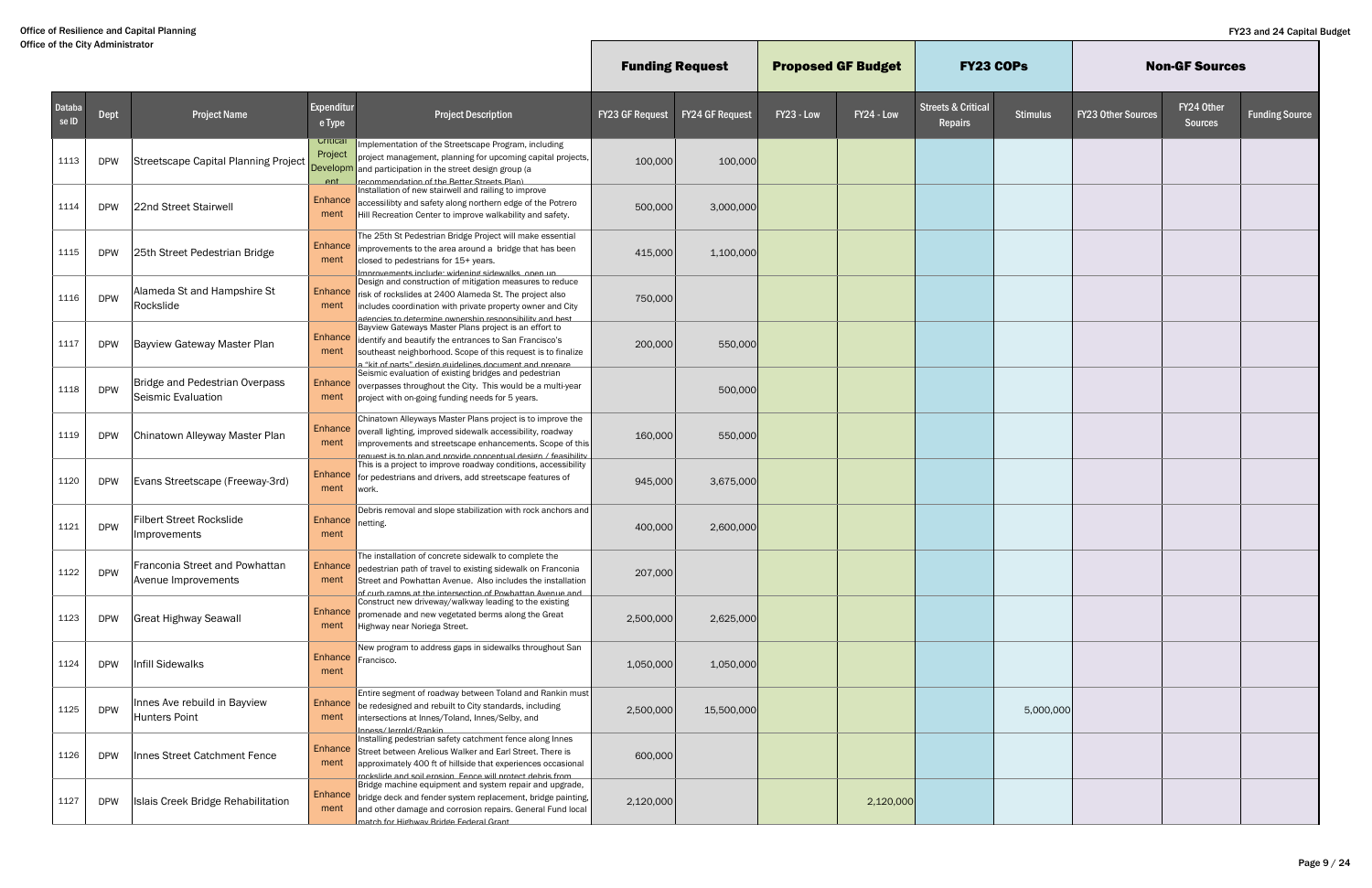|                        |            |                                                                                             |                        |                                                                                                                                                                                                                                                      | <b>Funding Request</b> |                        | <b>Proposed GF Budget</b> |            | <b>FY23 COPS</b>                         |                 |                           | <b>Non-GF Sources</b>        |                       |
|------------------------|------------|---------------------------------------------------------------------------------------------|------------------------|------------------------------------------------------------------------------------------------------------------------------------------------------------------------------------------------------------------------------------------------------|------------------------|------------------------|---------------------------|------------|------------------------------------------|-----------------|---------------------------|------------------------------|-----------------------|
| <b>Databa</b><br>se ID | Dept       | <b>Project Name</b>                                                                         | Expenditur<br>e Type   | <b>Project Description</b>                                                                                                                                                                                                                           | <b>FY23 GF Request</b> | <b>FY24 GF Request</b> | FY23 - Low                | FY24 - Low | <b>Streets &amp; Critical</b><br>Repairs | <b>Stimulus</b> | <b>FY23 Other Sources</b> | FY24 Other<br><b>Sources</b> | <b>Funding Source</b> |
| 1128                   | <b>DPW</b> | Japantown Buchanan Mall<br>Improvements Project                                             | Enhance<br>ment        | This is a project to implement improvements to the<br>Japantown Buchanan Mall, between Post and Sutter, a<br>culturally significant public plaza. Improvements included<br>replacing the side walkways landscaping with culturall                    | 1,500,000              | 500,000                |                           |            |                                          | 2,000,000       |                           |                              |                       |
| 1129                   | <b>DPW</b> | Jerrold Streetscape (Freeway-Quint,<br>Phelps-Third)                                        | <b>Enhance</b><br>ment | This is a project to improve roadway conditions, accessibility<br>for pedestrians and drivers, add streetscape features of<br>work.   This is a project to improve roadway conditions,<br>accessibility for nedestrians and drivers, add streetscane | 1,365,000              | 1,433,250              |                           |            |                                          |                 |                           |                              |                       |
| 1130                   | <b>DPW</b> | Lakeview Summit Steps                                                                       | Enhance<br>ment        | New pathways and stairs at Lakeview and Lee will be<br>provided that allow users to meander through the space and<br>enjoy the views from top of Summit Street. This project<br>would he an asset to the Oceanview neighborhood and will             | 500,000                | 1,300,000              |                           |            |                                          |                 |                           |                              |                       |
| 1131                   | <b>DPW</b> | Lincoln/9th Ave Streetscape<br>Improvements                                                 | <b>Enhance</b><br>ment | Gateway Improvement to 9th Ave GG Park entryway and<br>streetscape improvements along 9th near gateway, including<br>bulbouts, lighting, street furnishings                                                                                          | 200,000                | 1,700,000              |                           |            |                                          |                 |                           |                              |                       |
| 1132                   | <b>DPW</b> | Living Alleyways                                                                            | <b>Enhance</b><br>ment | Installation of new living alleyways in the Market Octavia<br>area. Installation of bulbouts, landscaping, sidewalk,<br>planting, etc                                                                                                                | 300,000                | 700,000                |                           |            |                                          |                 |                           |                              |                       |
| 1133                   | <b>DPW</b> | Mission-Excelsior Streetscape<br>Improvements Project                                       | Enhance<br>ment        | Streetscape improvements on Mission Street from Trumble<br>to Geneva streets. Full sidewalk repaving, infill trees, ped<br>lights - does not include bulbouts/sidewalk widening<br>hecause this is an add on to an MTA project that is funded        | 3,400,000              | 9,700,000              |                           |            |                                          |                 |                           |                              |                       |
| 1134                   | <b>DPW</b> | Ocean Beach Climate Adaptation<br>Project                                                   | Enhance<br>ment        | Design and construct an access road, parking lot on Great<br>Highway between SThis scope is only part of the larger<br>project, which also includes a structural wall to protect the<br>PHC LMT bulb-outs. ADA curb ramps, multi-use trail           | 1,000,000              | 2,250,000              |                           |            |                                          |                 |                           |                              |                       |
| 1135                   | <b>DPW</b> | <b>Operations Yard Tenant</b><br>Improvements - Prop B                                      | <b>Enhance</b><br>ment | Proposition B is a charter amendment that creates the new<br>Department of Sanitation and Streets (SAS), which will be<br>created on October 1, 2022. Public Works logos throughout<br>the 2323 Cesar Chavez vard campus are both street and         | 780,751                |                        |                           |            | 780,751                                  |                 |                           |                              |                       |
| 1136                   | <b>DPW</b> | Sickles Avenue Streetscape<br>Improvements                                                  | <b>Enhance</b><br>ment | Sickles Avenue bulb-out improvements including curb ramps,<br>sidewalk and also median island improvements between<br>San Jose Avenue and Mission Street.                                                                                            | 1,600,000              | 14,300,000             |                           |            |                                          |                 |                           |                              |                       |
| 1137                   | <b>DPW</b> | Stockton Street Sidewalk Widening                                                           | Enhance<br>ment        | Stockton Street sidewalk widening between Broadway and<br>Tunnel Entrance. This project will include the installation of<br>sidewalk widening, bulb-outs, new concrete bus pads at bus<br>stons, and naving hetween Rroadway and Tunnel Entrance     |                        | 15,562,000             |                           |            |                                          |                 |                           |                              |                       |
| 1138                   | <b>DPW</b> | <b>Street Structure Acceptance</b>                                                          | ment                   | Program to repair and/or replace existing unaccepted<br>Enhance stairways within the Public Right-of-Way so that they can be<br>accepted into the City's accepted street structures inventory.                                                       |                        | 2,500,000              |                           |            |                                          |                 |                           |                              |                       |
| 1139                   | <b>DPW</b> | <b>Street Tree Planting and</b><br>Establishment                                            | ment                   | Establish replacement trees that are lost to typical tree<br>Enhance   mortality, disease or vandalism.                                                                                                                                              | 6,942,600              | 7,289,730              | 400,000                   | 400,000    |                                          |                 |                           |                              |                       |
| 1140                   | <b>DPW</b> | <b>Street Tree Planting and</b><br><b>Establishment in Equity Priority</b><br>Neighborhoods | Enhance<br>ment        | Plant and establish new and replacement trees in equity<br>priority neighborhoods with low tree canopy coverage such<br>as the Tenderloin, Mission, SOMA, Excelsior, Bayview.                                                                        | 2,000,000              |                        |                           |            |                                          | 2,000,000       |                           |                              |                       |
| 1141                   | <b>DPW</b> | Streetscape Median Establishment<br>and Maintenance                                         | ment                   | Funding to support maintenance and plant establishment of<br>Enhance newly installed medians.                                                                                                                                                        | 150,000                | 150,000                |                           |            |                                          |                 |                           |                              |                       |
| 1142                   | <b>DPW</b> | Sunset Blvd Hosebib Installation                                                            | ment                   | Install or repair quick coupler hose bibs on median islands to<br>Enhance allow new trees and plants to be watered                                                                                                                                   | 935,000                |                        |                           |            |                                          | 935,000         |                           |                              |                       |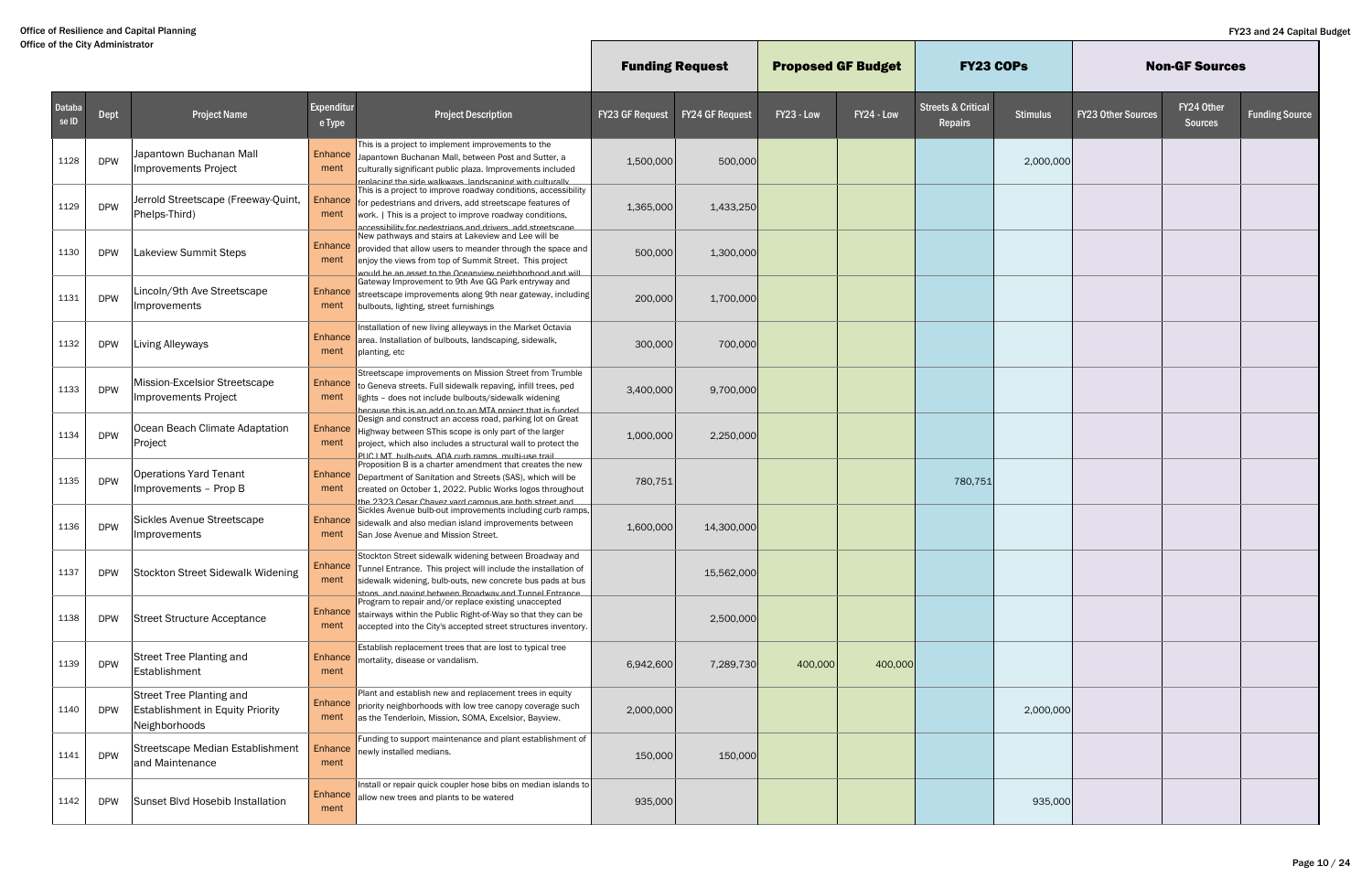|                 |            |                                                            |                             |                                                                                                                                                                                                                                                           |                        | <b>Funding Request</b> | <b>Proposed GF Budget</b> |            | <b>FY23 COPS</b>                         |                 |                           | <b>Non-GF Sources</b>        |                       |
|-----------------|------------|------------------------------------------------------------|-----------------------------|-----------------------------------------------------------------------------------------------------------------------------------------------------------------------------------------------------------------------------------------------------------|------------------------|------------------------|---------------------------|------------|------------------------------------------|-----------------|---------------------------|------------------------------|-----------------------|
| Databa<br>se ID | Dept       | <b>Project Name</b>                                        | Expenditur<br>e Type        | <b>Project Description</b>                                                                                                                                                                                                                                | <b>FY23 GF Request</b> | <b>FY24 GF Request</b> | FY23 - Low                | FY24 - Low | <b>Streets &amp; Critical</b><br>Repairs | <b>Stimulus</b> | <b>FY23 Other Sources</b> | FY24 Other<br><b>Sources</b> | <b>Funding Source</b> |
| 1143            | <b>DPW</b> | Sunset Boulevard Recycled Water<br>Irrigation Improvements | <b>Enhance</b><br>ment      | The objective of this project is to provide recycle water to the<br>Sunset Blvd. irrigation system. The SFPUC Oceanside<br>Recycle Water Treatment Plant (in construction) pumps<br>recycle water via a 16" force main (FM) to GGP This project           | 1,200,000              |                        |                           |            |                                          | 1,200,000       |                           |                              |                       |
| 1144            | <b>DPW</b> | UN Plaza Fountain Fence                                    | Enhance<br>ment             | Construct new fence around UN Plaza Fountain.                                                                                                                                                                                                             | 110,000                |                        | 110,000                   |            |                                          |                 |                           |                              |                       |
| 1145            | <b>DPW</b> | <b>Wallace Avenue Reconstruction</b>                       | Enhance<br>ment             | Reconstruction of Wallace Avenue from Keith Street to<br>Jennings Street, Jennings Street to Ingalls Street and Ingalls<br>Street to End.                                                                                                                 | 4,000,000              |                        |                           |            |                                          |                 |                           |                              |                       |
| 1146            | <b>DPW</b> | Winding Way Median Improvements                            | Enhance<br>ment             | Reconstructing the median along Winding Way, between<br>Drake and Prague. Scope will include removal of AC surface,<br>new planting, irrigation, retaining walls, and new vehicular<br><b><i><u>suardrails</u></i></b>                                    | 440,000                | 2,000,000              |                           |            |                                          |                 |                           |                              |                       |
| 1147            | <b>DPW</b> | Operations Yard HVAC system<br>upgrade                     | Facility<br>Renewal         | Engineering and the installation of a new HVAC system in<br>building A, to include adding a new air filtration system.                                                                                                                                    | 1,800,000              |                        |                           |            | 1,800,000                                |                 |                           |                              |                       |
| 1148            | <b>DPW</b> | <b>Operations Yard Near-Term</b><br>Improvements           | Facility<br>Renewal         | Various facilities improvements in Public Works' Operations<br>Yard.<br>Indrades include but are not limited to:                                                                                                                                          | 3,100,000              |                        |                           |            |                                          |                 |                           |                              |                       |
| 1149            | <b>DPW</b> | Public Works - Operations Yard<br>Repaving                 | Facility                    | The pavement condition in the Operations Yard is in poor<br>condition. Because the pavement has not been<br>Renewal rehabilitated in many years and is subjected to heavy<br>equinment traffic throughout the day the asnhalt has areas                   | 637,000                | 623,000                |                           |            |                                          |                 |                           |                              |                       |
| 1150            | <b>DPW</b> | Emergency Landslide/Rockfall<br>Response                   | nce                         | Annual maintenance appropriation for investigations of<br>Maintena   landslide/rockfall incidents at various locations citywide.                                                                                                                          | 165,000                | 173,250                | 165,000                   | 173,250    |                                          |                 |                           |                              |                       |
| 1151            | <b>DPW</b> | <b>Public Works - Facilities</b><br>Maintenance            | Maintena facilities.<br>nce | Annual facility maintenance appropriation for Public Works'                                                                                                                                                                                               | 514,989                | 540,738                | 514,989                   | 540,738    |                                          |                 |                           |                              |                       |
| 1152            | <b>DPW</b> | Public Works - Urgent Repairs                              | Maintena<br>nce             | Annual appropriation for citywide urgent repairs.                                                                                                                                                                                                         | 442,378                | 464,497                | 442,378                   | 464,497    |                                          |                 |                           |                              |                       |
| 1153            | <b>DPW</b> | Street Tree Set-Aside                                      | Other                       |                                                                                                                                                                                                                                                           | 5,843,000              | 6,135,000              | 5,843,000                 | 6,135,000  |                                          |                 |                           |                              |                       |
| 1154            | <b>DPW</b> | <b>Accelerated Sidewalk Abatement</b><br>Program           | ROW<br>Renewal              | Inspect and repair sidewalk damage outside of areas<br>covered by Sidewalk Improvement and Repair Program.                                                                                                                                                | 1,307,666              | 1,373,049              | 234,792                   | 271,532    |                                          |                 |                           |                              |                       |
| 1155            | <b>DPW</b> | <b>Accelerated Sidewalk Abatement</b><br>Program           | ROW<br>Renewal              | Inspect and repair sidewalk damage outside of areas<br>covered by Sidewalk Improvement and Repair Program.                                                                                                                                                |                        |                        |                           |            |                                          |                 | 428,542                   | 449,969                      | State                 |
| 1156            | <b>DPW</b> | Fence Installations, Repairs,<br>Reinforcements            | ROW<br>Renewal              | Annual Installation of fences to eliminate or reduce illegal<br>dumping and illegal activities. Annual repairs of city owned<br>fencing due to vandalism and trespassing on City Property.<br>Annual reinforcement of existing fences to reduce/eliminate | 150,646                | 158,178                | 150,646                   | 158,178    |                                          |                 |                           |                              |                       |
| 1157            | <b>DPW</b> | Median Backflow Repair and<br>Maintenance                  | ROW<br>Renewal              | Maintenance of median landscape projects citywide.                                                                                                                                                                                                        | 254,663                | 267,396                | 154,663                   | 162,396    |                                          |                 |                           |                              |                       |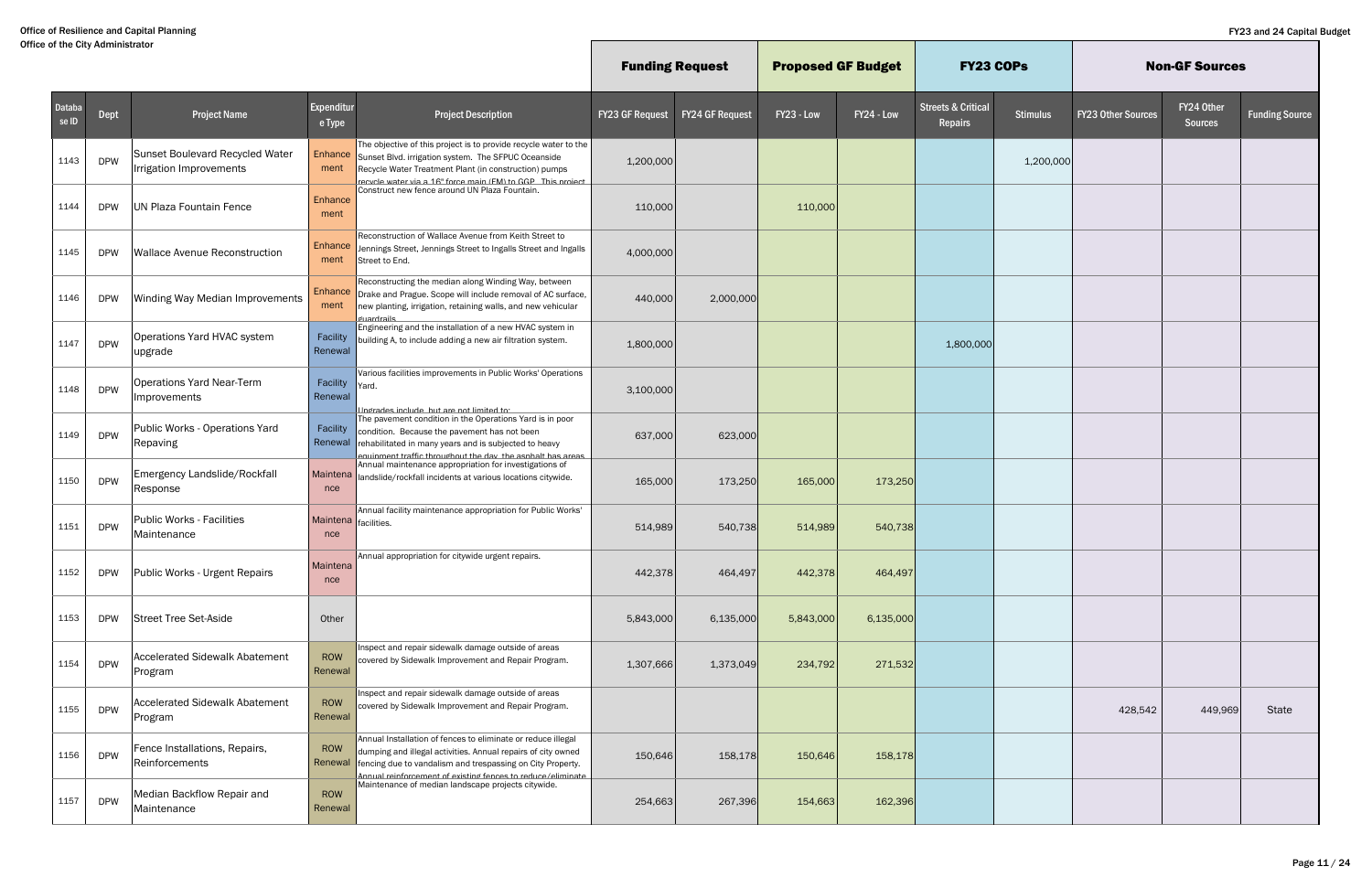|                 |            |                                                         |                                  |                                                                                                                                                                                                                                                   | <b>Funding Request</b> |                 | <b>Proposed GF Budget</b> |            | <b>FY23 COPs</b>                                |                 |                           | <b>Non-GF Sources</b>        |                       |
|-----------------|------------|---------------------------------------------------------|----------------------------------|---------------------------------------------------------------------------------------------------------------------------------------------------------------------------------------------------------------------------------------------------|------------------------|-----------------|---------------------------|------------|-------------------------------------------------|-----------------|---------------------------|------------------------------|-----------------------|
| Databa<br>se ID | Dept       | <b>Project Name</b>                                     | Expenditur<br>e Type             | <b>Project Description</b>                                                                                                                                                                                                                        | <b>FY23 GF Request</b> | FY24 GF Request | FY23 - Low                | FY24 - Low | <b>Streets &amp; Critical</b><br><b>Repairs</b> | <b>Stimulus</b> | <b>FY23 Other Sources</b> | FY24 Other<br><b>Sources</b> | <b>Funding Source</b> |
| 1158            | <b>DPW</b> | Plaza Inspection and Repair<br>Program                  | ROW<br>Renewal                   | Annual appropriation for inspection and renewal of Public<br>Works-maintained plazas.                                                                                                                                                             | 479,489                | 503,463         | 200,000                   | 135,963    |                                                 |                 |                           |                              |                       |
| 1159            | <b>DPW</b> | Public Works - Emergency Capital<br>Repairs             | ROW                              | Annual appropriation for general improvements to street<br>structures, city buildings, and other structures in the public<br>Renewal right-of-way.                                                                                                | 586,676                | 616,010         |                           |            |                                                 |                 |                           |                              |                       |
| 1160            | <b>DPW</b> | Public Works - Pothole Repair                           | ROW<br>Renewal                   | Pothole repairs and patch paving repairs to street defects as<br>reported by the public and internally.                                                                                                                                           | 2,736,544              | 2,873,372       | 1,368,270                 | 1,436,684  |                                                 |                 |                           |                              |                       |
| 1161            | <b>DPW</b> | Sidewalk Improvements and Repair                        | ROW<br>Renewal                   | The Sidewalk Improvement and Repair Program proactively<br>inspects and makes necessary repairs to approximately 200<br>square blocks of the City's most heavily traveled sidewalks.                                                              | 2,690,940              | 2,825,487       | 1,355,025                 | 1,428,902  |                                                 |                 |                           |                              |                       |
| 1162            | <b>DPW</b> | Sidewalk Improvements and Repair                        | ROW<br>Renewal                   | The Sidewalk Improvement and Repair Program proactively<br>inspects and makes necessary repairs to approximately 200<br>square blocks of the City's most heavily traveled sidewalks.                                                              |                        |                 |                           |            |                                                 |                 | 1,435,192                 | 1,506,952                    | State                 |
| 1163            | <b>DPW</b> | <b>Street Structure Inspection Program</b>              | ROW<br>Renewal                   | Annual inspection of city-owned street structures including<br>stairways, retaining walls, bridges, underpasses, tunnels,<br>and others.                                                                                                          | 410,000                | 430,500         | 410,000                   | 378,000    |                                                 |                 |                           |                              |                       |
| 1164            | <b>DPW</b> | <b>Street Structure Repairs</b>                         | ROW<br>Renewal                   | Annual repair of city-owned street structures including<br>stairways, retaining walls, bridges, underpasses, tunnels,<br>and others.                                                                                                              | 2,000,000              | 2,100,000       | 250,000                   | 500,000    |                                                 |                 |                           |                              |                       |
| 1165            | <b>DPW</b> | Vehicular Guardrail Repairs                             | ROW<br>Renewal                   | Repair existing city-owned and maintained vehicular<br>guardrails                                                                                                                                                                                 | 300,000                | 315,000         |                           |            |                                                 |                 |                           |                              |                       |
| 1166            | <b>DPW</b> | Street Resurfacing and<br>Reconstruction - GF           | <b>Street</b><br>Resurfaci<br>ng | To reach and maintain a "good" rating, on accepted city<br>streets. Work entails repairing, repaving, and preserving<br>blocks and installing or upgrading curb ramps where no<br><u>ramns exist or where existing ramns are deficien</u>         | 30,000,000             | 30,000,000      |                           |            | 30,000,000                                      |                 |                           |                              |                       |
| 1167            | <b>DPW</b> | <b>Street Resurfacing and</b><br>Reconstruction - State | <b>Street</b><br>Resurfaci<br>ng | To reach and maintain a "good" rating, on accepted city<br>streets. Work entails repairing, repaving, and preserving<br>blocks and installing or upgrading curb ramps where no<br>ramns exist or where existing ramns are deficient               |                        |                 |                           |            |                                                 |                 | 43,000,000                | 44,290,000                   | State                 |
| 1168            | FAM        | de Young Cafe Door Closers                              | Enhance<br>ment                  | Replace door closers to add hold-open feature                                                                                                                                                                                                     |                        | 50,000          |                           |            |                                                 |                 |                           |                              |                       |
| 1169            | FAM        | de Young Cooling Tower Rails                            | Enhance<br>ment                  | Install rails on top of cooling tower enclosure   Maintenance<br>workers at the cooling tower currently have no protection<br>while working at the top of the equipment. Work would<br>nrovide OSHA compliance                                    | 30,000                 |                 |                           |            |                                                 |                 |                           |                              |                       |
| 1170            | FAM        | Legion Laylight Shades                                  | ment                             | Install shades at laylights to reduce light exposure to artwork<br>Enhance in galleries                                                                                                                                                           | 500,000                | 500,000         | 175,000                   | 290,000    |                                                 |                 |                           |                              |                       |
| 1171            | FAM        | Legion North Glass Door                                 | Enhance<br>ment                  | Replace north glass door assembly to accommodate art<br>movement.   The temporary exhibition galleries are on the<br>terrace level of the museum, there is an entrance on that<br>evel that consists of glass doors, glass sidelights and a glass | 150,000                |                 |                           |            |                                                 |                 |                           |                              |                       |
| 1172            | FAM        | Legion Restroom Exhaust                                 | ment                             | Upgrade exhaust in public restrooms. Ideally combine with<br>Enhance entire restroom remodel.                                                                                                                                                     | 100,000                |                 |                           |            |                                                 |                 |                           |                              |                       |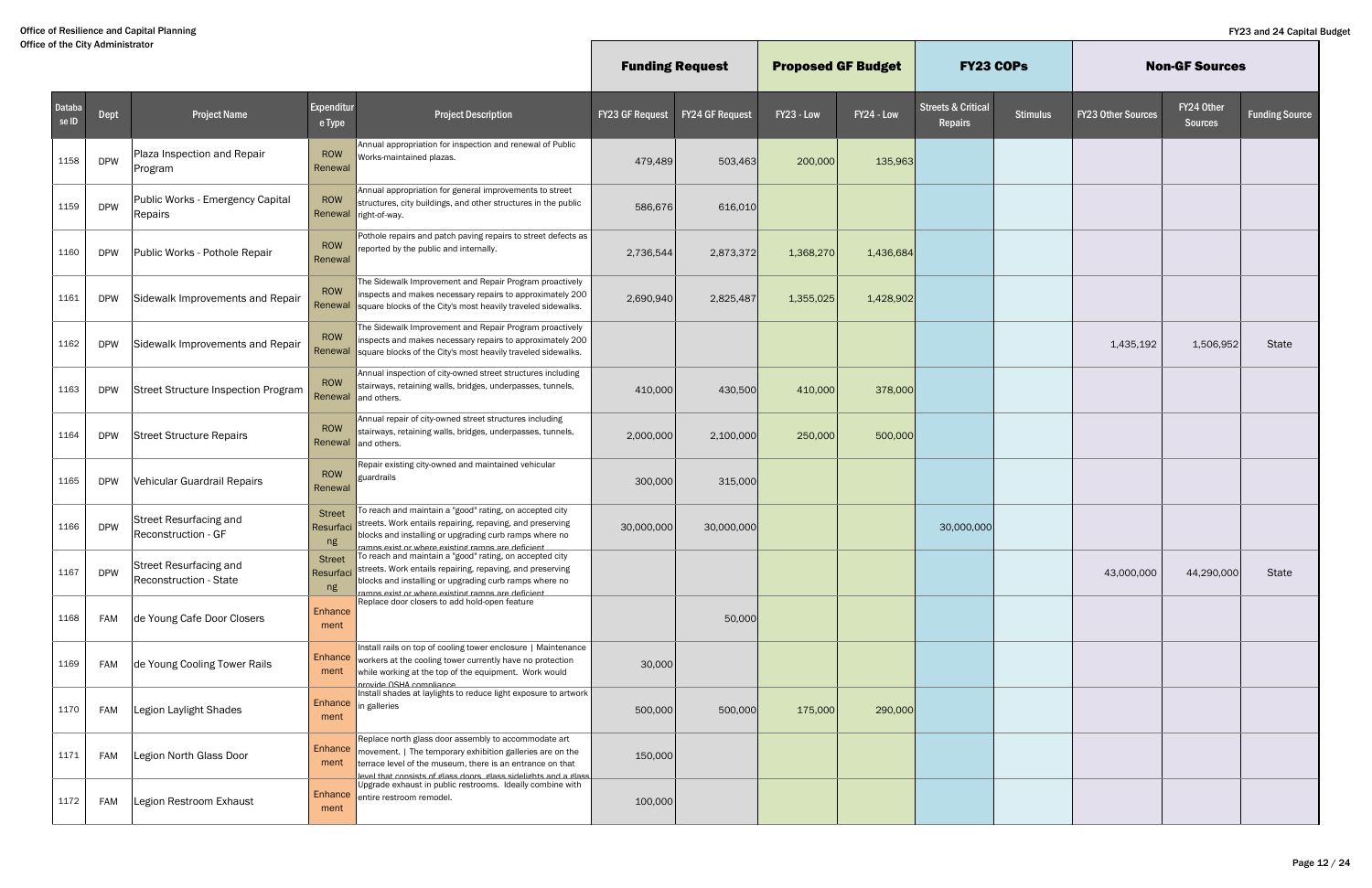|                 |            |                                       |                            |                                                                                                                                                                                                                                               | <b>Funding Request</b> |                        | <b>Proposed GF Budget</b> |            | <b>FY23 COPs</b>                         |                 |                           | <b>Non-GF Sources</b>        |                       |
|-----------------|------------|---------------------------------------|----------------------------|-----------------------------------------------------------------------------------------------------------------------------------------------------------------------------------------------------------------------------------------------|------------------------|------------------------|---------------------------|------------|------------------------------------------|-----------------|---------------------------|------------------------------|-----------------------|
| Databa<br>se ID | Dept       | <b>Project Name</b>                   | Expenditur<br>e Type       | <b>Project Description</b>                                                                                                                                                                                                                    | <b>FY23 GF Request</b> | <b>FY24 GF Request</b> | FY23 - Low                | FY24 - Low | <b>Streets &amp; Critical</b><br>Repairs | <b>Stimulus</b> | <b>FY23 Other Sources</b> | FY24 Other<br><b>Sources</b> | <b>Funding Source</b> |
| 1173            | FAM        | de Young Base Isolators               | Facility<br>Renewal        | Evaluate, test, repair or replace base isolators                                                                                                                                                                                              | 100,000                |                        |                           |            |                                          |                 |                           |                              |                       |
| 1174            | FAM        | de Young Chiller 1 & 2 Components     | Facility                   | Inspect and replace components of 2 chillers to extend<br>lifespan of equipment critical for climate control necessary<br>Renewal for the protection of the collections.                                                                      | 300,000                |                        | 115,000                   | 185,000    |                                          |                 |                           |                              |                       |
| 1175            | FAM        | de Young Cooling Tower Sand Filter    | Facility<br>Renewal        | Replace sand filter at cooling tower                                                                                                                                                                                                          | 250,000                |                        |                           |            |                                          |                 |                           |                              |                       |
| 1176            | FAM        | de Young Elevator Panels              | Facility<br>Renewal damage | Replace stainless steel elevator panels in 7 public elevators<br>Project would include graffiti coating to prevent future                                                                                                                     |                        | 140,000                |                           |            |                                          |                 |                           |                              |                       |
| 1177            | FAM        | de Young Entry Drainage               | Facility<br>Renewal        | Repairs to drainage at main, east and west entrances to<br>museum   Pavers sit on a sand bed and are not grouted.<br>Dirt and debris have lodged between and underneath<br>navers preventing the drainage system from working as              | 150,000                |                        |                           |            |                                          |                 |                           |                              |                       |
| 1178            | FAM        | de Young Exterior Lighting            | Facility<br>Renewal        | Replace exterior lighting fixtures that have failed.   New<br>fixtures will accommodate LEDs or other energy efficiency<br>products                                                                                                           | 125,000                |                        |                           |            |                                          |                 |                           |                              |                       |
| 1179            | FAM        | de Young Fall Protection              | Facility<br>Renewal        | Evaluate and replace main building fall protection                                                                                                                                                                                            | 100,000                | 900,000                |                           |            |                                          |                 |                           |                              |                       |
| 1180            | FAM        | de Young Fire Damper Testing          | Facility<br>Renewal        | Redesign and replace fire damper testing and control system                                                                                                                                                                                   |                        | 100,000                |                           |            |                                          |                 |                           |                              |                       |
| 1181            | FAM        | de Young Fire Doors                   | Facility<br>Renewal        | Replace or repair fire doors                                                                                                                                                                                                                  | 150,000                | 1,000,000              |                           | 150,000    |                                          |                 |                           |                              |                       |
| 1182            | <b>FAM</b> | de Young Kitchen Floor<br>Replacement | Facility<br>Renewal        | Replace floor in cafe kitchen                                                                                                                                                                                                                 | 250,000                |                        |                           |            |                                          |                 |                           |                              |                       |
| 1183            | FAM        | de Young Landscape Paths              | Facility<br>Renewal        | Repair or replace paving as necessary                                                                                                                                                                                                         | 100,000                |                        |                           |            |                                          |                 |                           |                              |                       |
| 1184            | FAM        | de Young Main Gate                    | Facility<br>Renewal        | Replace or redesign gate at main entry                                                                                                                                                                                                        | 35,000                 | 115,000                |                           |            |                                          |                 |                           |                              |                       |
| 1185            | FAM        | de Young Main Switchgear              | Facility<br>Renewal        | Evaluate, test, repair or replace main switchgear                                                                                                                                                                                             |                        | 75,000                 |                           |            |                                          |                 |                           |                              |                       |
| 1186            | FAM        | de Young Mech Enclosure Doors         | Facility<br>Renewal        | Replace failed doors and hardware at mechanical equipment<br>enclosure                                                                                                                                                                        |                        | 50,000                 |                           |            |                                          |                 |                           |                              |                       |
| 1187            | FAM        | de Young Pest Exclusion               | Facility                   | Replace or improve pest exclusion at building exterior.  <br>Project would replace or improve pest exclusion measures<br>Renewal on the building exterior. Work funded in FY 17 was deferred<br>to fund chiller 3 renlacement \$50K for FY 23 | 50,000                 |                        |                           |            |                                          |                 |                           |                              |                       |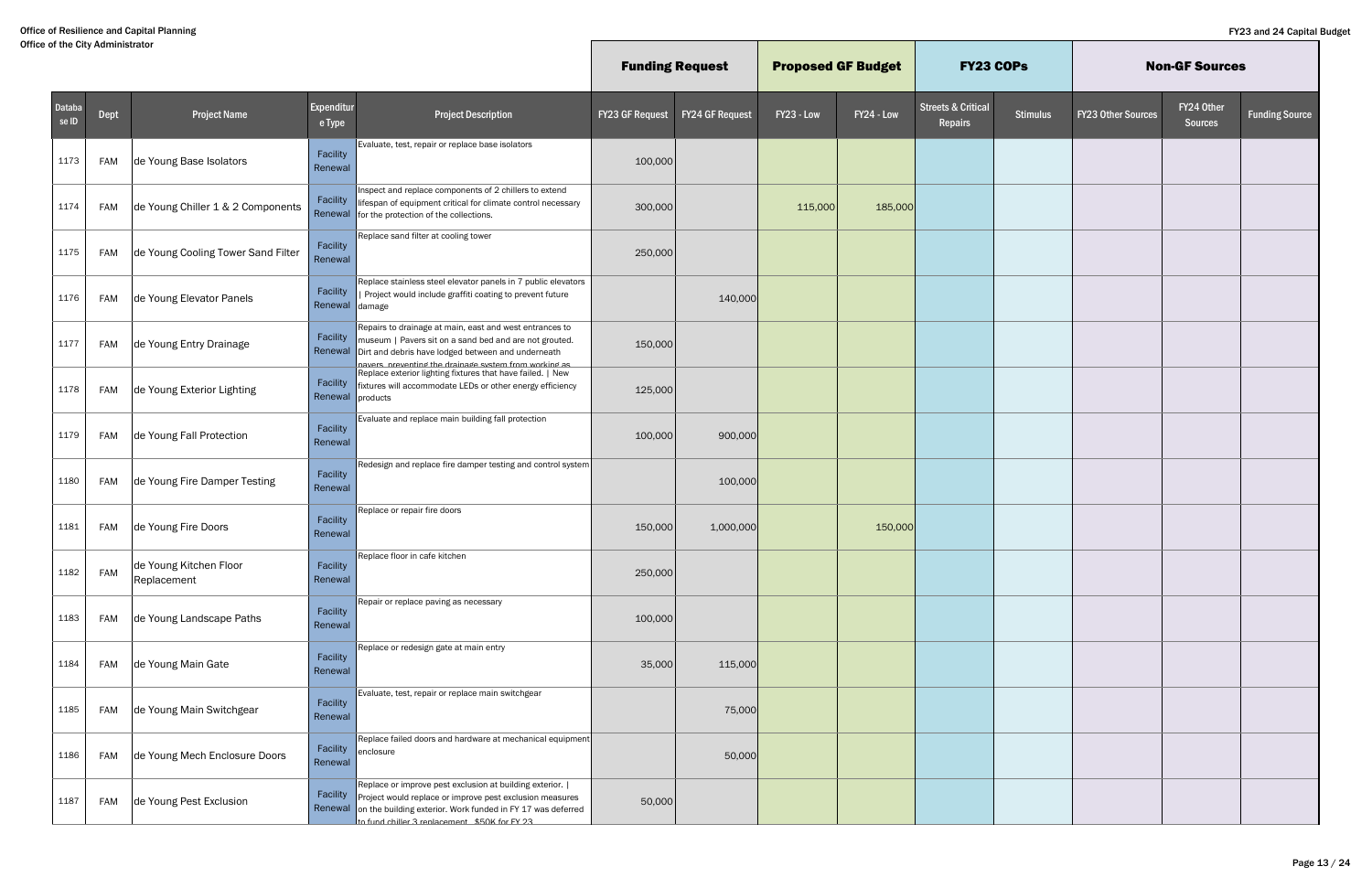|                 |            |                                         |                              |                                                                                                                                                                                                                                       | <b>Funding Request</b> |                        | <b>Proposed GF Budget</b> |            | <b>FY23 COPs</b>                         |                 |                           | <b>Non-GF Sources</b>        |                       |
|-----------------|------------|-----------------------------------------|------------------------------|---------------------------------------------------------------------------------------------------------------------------------------------------------------------------------------------------------------------------------------|------------------------|------------------------|---------------------------|------------|------------------------------------------|-----------------|---------------------------|------------------------------|-----------------------|
| Databa<br>se ID | Dept       | <b>Project Name</b>                     | Expenditur<br>e Type         | <b>Project Description</b>                                                                                                                                                                                                            | <b>FY23 GF Request</b> | <b>FY24 GF Request</b> | FY23 - Low                | FY24 - Low | <b>Streets &amp; Critical</b><br>Repairs | <b>Stimulus</b> | <b>FY23 Other Sources</b> | FY24 Other<br><b>Sources</b> | <b>Funding Source</b> |
| 1188            | <b>FAM</b> | de Young Porphyry                       | Facility<br>Renewal          | Replace porphyry (granite) in Wilsey Court/Gallery 10 and<br>Hellman Hall outside of Herbst Galleries                                                                                                                                 | 75,000                 | 250,000                |                           |            |                                          |                 |                           |                              |                       |
| 1189            | <b>FAM</b> | de Young Restroom Fixtures              | Facility                     | Replace restroom faucets, toilets, etc.   Fixtures are no<br>longer serviceable or parts no longer available. Replace with<br>Renewal   more modern low flow devices.                                                                 | 300,000                |                        |                           |            |                                          |                 |                           |                              |                       |
| 1190            | <b>FAM</b> | de Young Restroom Partitions            | Facility<br>Renewal          | Replace partitions damaged due to graffiti                                                                                                                                                                                            |                        | 75,000                 |                           |            |                                          |                 |                           |                              |                       |
| 1191            | <b>FAM</b> | de Young Restroom Tile Floors           | Facility<br>Renewal          | Replace tile floors that are failing                                                                                                                                                                                                  |                        | 500,000                |                           |            |                                          |                 |                           |                              |                       |
| 1192            | FAM        | de Young Roof Repairs at Exhaust<br>Fin | Facility<br>Renewal          | Perform roofing repairs at roof penetrations where<br>conservation fume hoods exhaust                                                                                                                                                 |                        | 100,000                |                           |            |                                          |                 |                           |                              |                       |
| 1193            | <b>FAM</b> | de Young Security Shutters              | Facility<br>Renewal          | Replace security shutters throughout building                                                                                                                                                                                         |                        | 1,000,000              |                           |            |                                          |                 |                           |                              |                       |
| 1194            | <b>FAM</b> | de Young Tower Drainage                 | Facility<br>Renewal          | Regrade tower landings to drain away from building.                                                                                                                                                                                   |                        | 300,000                |                           |            |                                          |                 |                           |                              |                       |
| 1195            | FAM        | de Young Tower Exterior                 | Facility<br>Renewal          | Repairs to steel pipe supports where copper panels are<br>fastened to the tower   Steel pipe supports that are the<br>attachment for the perforated copper panels on the tower<br>have extensive corrosion that could lead to failure |                        | 1,000,000              |                           |            |                                          |                 |                           |                              |                       |
| 1196            | <b>FAM</b> | Legion AHU 1                            | Facility<br>Renewal          | Replace AHU 1                                                                                                                                                                                                                         | 500,000                |                        |                           |            |                                          |                 |                           |                              |                       |
| 1197            | <b>FAM</b> | Legion Boiler Room HVAC                 | Facility<br>Renewal          | Add cooling or exhaust fan in boiler room                                                                                                                                                                                             | 85,000                 |                        |                           |            |                                          |                 |                           |                              |                       |
| 1198            | FAM        | Legion Chiller 1 and 2                  | Facility<br>Renewal          | Replace chillers 1 and 2                                                                                                                                                                                                              |                        | 500,000                |                           |            |                                          |                 |                           |                              |                       |
| 1199            | <b>FAM</b> | Legion Clerestory Windows               | Facility<br>Renewal          | Replace clerestory windows in gallery 10                                                                                                                                                                                              |                        | 200,000                |                           |            |                                          |                 |                           |                              |                       |
| 1200            | <b>FAM</b> | Legion Domestic Water System            | Facility                     | Replace domestic water system   Study performed. Need to<br>review recommendations and quote. Requesting funding in<br>Renewal   FY 24 to implement recommendations.                                                                  |                        | 500,000                |                           |            |                                          |                 |                           |                              |                       |
| 1201            | <b>FAM</b> | Legion Fan Motors                       | Facility                     | Replace fan motors, add VFDs on supply fans   Replace fan<br>motors and add VFDs on supply fans 1, 2, 3 and return fan $1$<br>Renewal (SF1, FR1 FY 23; SF2, SF3 FY 24).                                                               | 300,000                | 400,000                |                           |            |                                          |                 |                           |                              |                       |
| 1202            | <b>FAM</b> | Legion Humidification System            | Facility<br>Renewal of Honor | Evaluate and replace humidification system   Project would<br>evaluate and replace the humidification system at the Legion                                                                                                            |                        | 225,000                |                           |            |                                          |                 |                           |                              |                       |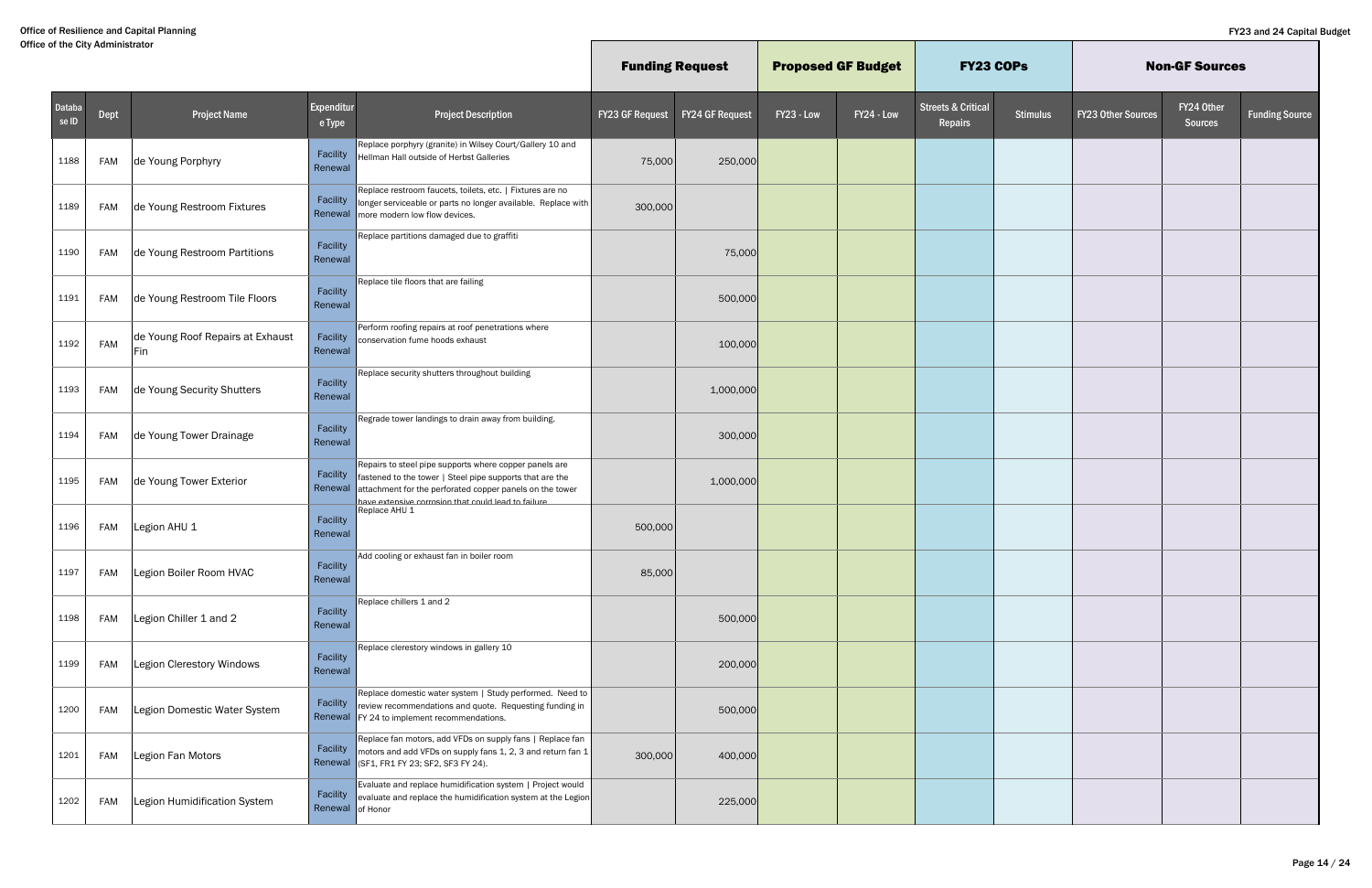|                 |            |                                           |                                                    |                                                                                                                                                                                                                                                                |                        | <b>Funding Request</b> | <b>Proposed GF Budget</b> |            | <b>FY23 COPs</b>                         |                 |                           | <b>Non-GF Sources</b>        |                       |
|-----------------|------------|-------------------------------------------|----------------------------------------------------|----------------------------------------------------------------------------------------------------------------------------------------------------------------------------------------------------------------------------------------------------------------|------------------------|------------------------|---------------------------|------------|------------------------------------------|-----------------|---------------------------|------------------------------|-----------------------|
| Databa<br>se ID | Dept       | <b>Project Name</b>                       | Expenditur<br>e Type                               | <b>Project Description</b>                                                                                                                                                                                                                                     | <b>FY23 GF Request</b> | <b>FY24 GF Request</b> | FY23 - Low                | FY24 - Low | <b>Streets &amp; Critical</b><br>Repairs | <b>Stimulus</b> | <b>FY23 Other Sources</b> | FY24 Other<br><b>Sources</b> | <b>Funding Source</b> |
| 1203            | FAM        | Legion Main Electrical Bus                | Facility<br>Renewal                                | Evaluation and replace main electrical bus                                                                                                                                                                                                                     | 100,000                | 700,000                |                           |            |                                          |                 |                           |                              |                       |
| 1204            | <b>FAM</b> | Legion Main Entrance Wooden<br>Doors      | Facility<br>Renewal                                | Redesign/modify or replace historic wooden sliding doors at<br>main entry.                                                                                                                                                                                     | 150,000                |                        |                           | 150,000    |                                          |                 |                           |                              |                       |
| 1205            | <b>FAM</b> | Legion Main Gate Replacement              | Facility<br>Renewal                                | Replace front gate at Court of Honor                                                                                                                                                                                                                           | 75,000                 | 200,000                |                           |            |                                          |                 |                           |                              |                       |
| 1206            | <b>FAM</b> | Legion Masonry Restoration                | Facility                                           | Repairs to masonry in Court of Honor   Masonry is cracking<br>due to water intrusion and rebar spalling. Chunks of plaster<br>Renewal fall from the building on a regular basis. Falling masonry<br>presents a hazard to the public, masonry must be restored. | 500,000                | 100,000                | 500,000                   |            |                                          |                 |                           |                              |                       |
| 1207            | <b>FAM</b> | <b>Legion Masonry Sealing</b>             | Facility<br>Renewal                                | Seal masonry to protect recently restored masonry in the<br>Court of Honor                                                                                                                                                                                     |                        | 150,000                |                           |            |                                          |                 |                           |                              |                       |
| 1208            | FAM        | Legion Restroom Remodel                   | Facility<br>Renewal                                | Remodel public restrooms   Restrooms would be remodeled<br>with new fixtures and tile.                                                                                                                                                                         | 400,000                |                        |                           |            |                                          |                 |                           |                              |                       |
| 1209            | <b>FAM</b> | Legion Security Control Room HVAC         | Facility                                           | Modify HVAC in security control room.   HVAC in the security<br>control room needs to be modified due to inadequate<br>Renewal service to the room. This request is for \$30K in FY 23 for<br>study and planning: \$70K in FY 24 to implement                  | 30,000                 | 70,000                 |                           |            |                                          |                 |                           |                              |                       |
| 1210            | <b>FAM</b> | <b>Legion Security Shutters</b>           | Facility<br>Renewal hours.                         | Replace security shutters, paint new shutters   Shutters<br>provide hard barrier over windows for museum security after                                                                                                                                        | 200,000                |                        |                           |            |                                          |                 |                           |                              |                       |
| 1211            | <b>FAM</b> | Legion Sump Pumps                         | Facility<br>Renewal                                | Replace sump pumps                                                                                                                                                                                                                                             | 200,000                |                        |                           |            |                                          |                 |                           |                              |                       |
| 1212            | <b>FAM</b> | Legion Upper Roof Single Ply              | Facility<br>Renewal                                | Replace single ply roofing on upper level roof                                                                                                                                                                                                                 | 250,000                |                        |                           |            |                                          |                 |                           |                              |                       |
| 1213            | <b>FAM</b> | Legion Water Table Coating                | Facility<br>Renewal                                | Replace membrane and copper flashing on water table.                                                                                                                                                                                                           |                        | 200,000                |                           |            |                                          |                 |                           |                              |                       |
| 1214            | <b>FAM</b> | <b>FAM - Facilities Maintenance</b>       | Maintena<br>nce                                    | Annual facilities maintenance appropriation                                                                                                                                                                                                                    | 245,258                | 257,521                | 245,258                   | 257,521    |                                          |                 |                           |                              |                       |
| 1215            | <b>FIR</b> | <b>SFFD Bureau of Equipment Study</b>     | Critical<br>Project<br>Developm                    | Study to develop future plans for the Bureau of Equipment<br>including 1415 Evans and 25th St. sites.                                                                                                                                                          | 500,000                |                        |                           |            |                                          |                 |                           |                              |                       |
| 1216            | <b>FIR</b> | <b>SFFD Electrical &amp; Wiring Study</b> | <mark>ਰੀ ਹ</mark> ਜੀ<br>Project<br>Developm<br>ent | In-depth Studies of IT and electrical cabling/wiring<br>infrastructure upgrades needed to support fire station<br>communications and operations.   This allocation would<br>fund an in-denth study of the Denartmental needs for IT and                        | 500,000                |                        |                           |            |                                          |                 |                           |                              |                       |
| 1217            | <b>FIR</b> | <b>Building Certifications</b>            | Enhance<br>ment                                    | This allocation would fund annual maintenance<br>requirements for such items as fire alarm certifications, fire<br>escape inspections, sprinkler testing, and emergency<br>lighting Other systems such as elevator maintenance                                 | 250,000                | 250,000                |                           |            |                                          |                 |                           |                              |                       |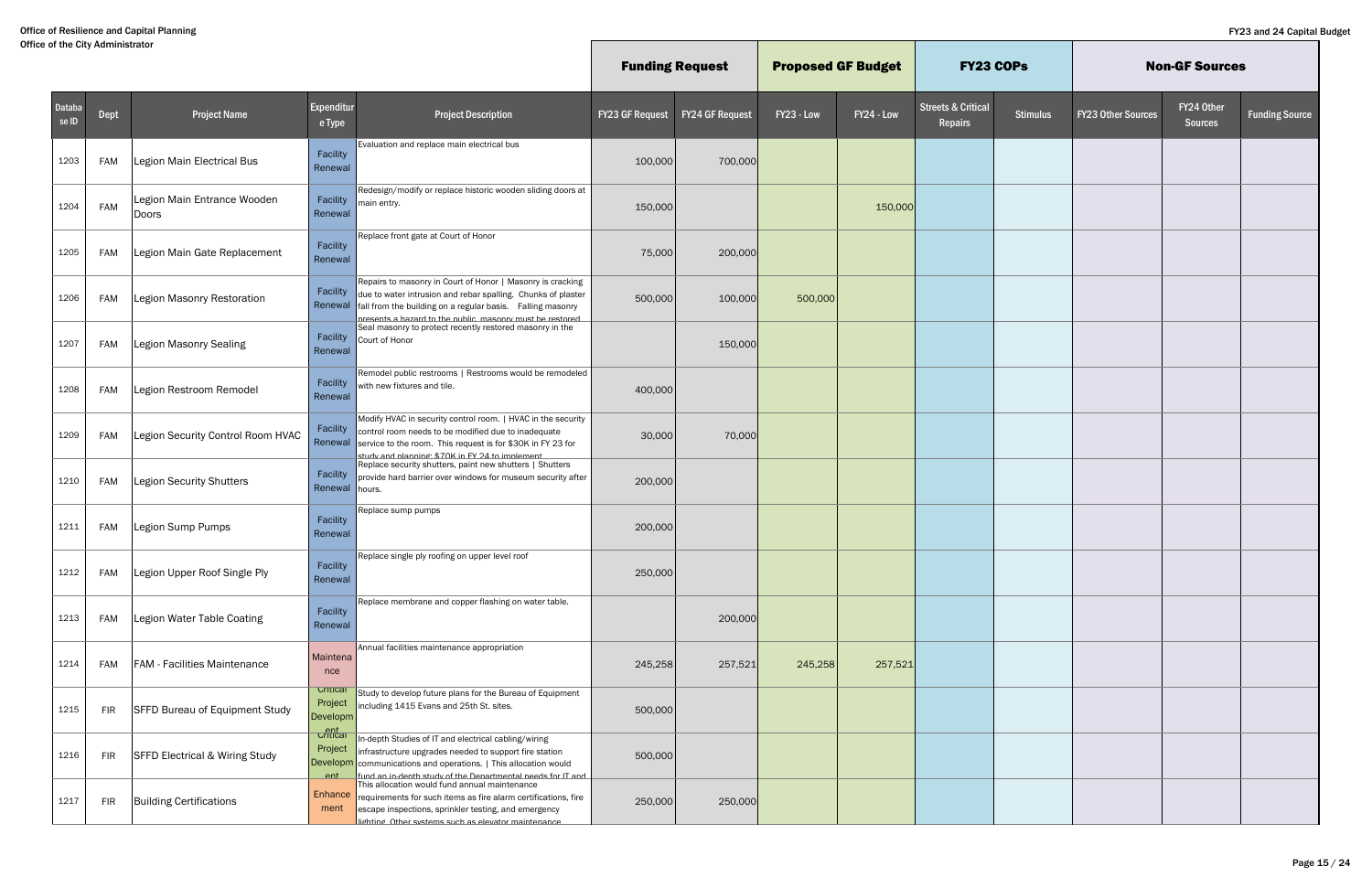|                 |            |                                            |                      |                                                                                                                                                                                                                                                                            | <b>Funding Request</b> |                        | <b>Proposed GF Budget</b> |            | <b>FY23 COPS</b>                                |                 |                           | <b>Non-GF Sources</b>        |                       |
|-----------------|------------|--------------------------------------------|----------------------|----------------------------------------------------------------------------------------------------------------------------------------------------------------------------------------------------------------------------------------------------------------------------|------------------------|------------------------|---------------------------|------------|-------------------------------------------------|-----------------|---------------------------|------------------------------|-----------------------|
| Databa<br>se ID | Dept       | <b>Project Name</b>                        | Expenditur<br>e Type | <b>Project Description</b>                                                                                                                                                                                                                                                 | <b>FY23 GF Request</b> | <b>FY24 GF Request</b> | FY23 - Low                | FY24 - Low | <b>Streets &amp; Critical</b><br><b>Repairs</b> | <b>Stimulus</b> | <b>FY23 Other Sources</b> | FY24 Other<br><b>Sources</b> | <b>Funding Source</b> |
| 1218            | <b>FIR</b> | Chief's Residence Repairs                  | Facility<br>Renewal  | Repair the Chief's Residence at 870 Bush Street. Due to<br>deferred maintenance, many of the building's systems are in<br>need of repair.   The Chief's Residence serves as a<br>secondary Onerations Center (FOC) in the event of a                                       | 256,832                | 1,124,609              |                           |            |                                                 |                 |                           |                              |                       |
| 1219            | <b>FIR</b> | Data Infrastructure Upgrades               | Facility<br>Renewal  | Upgrade the IT infrastructure at all Fire Stations to<br>accommodate today's technological systems.   The<br>technology infrastructure currently supporting fire stations is<br>triamension to has abstenu to been ni bos betshtun etiur                                   | 5,553,000              | 3,804,000              |                           |            |                                                 |                 |                           |                              |                       |
| 1220            | <b>FIR</b> | <b>Electrical Upgrades</b>                 | Facility<br>Renewal  | Update and replace aging electrical systems at 24<br>Department fire stations.   The electrical systems at most<br>Department fire stations are in need of major upgrades. As<br>urrently existing the systems cannot handle the electrical                                | 14,605,000             | 25,385,000             |                           |            |                                                 |                 |                           |                              |                       |
| 1221            | <b>FIR</b> | <b>Emergency Generator</b><br>Replacements | Facility             | Back-up power is an integral part of emergency response.<br>Each fire station has a backup generator. Many of these<br>Renewal generators are inefficient and cannot power many of the<br>current systems in the fire houses including the annaratus                       | 2,550,000              | 2,550,000              | 250,000                   | 250,000    |                                                 |                 |                           |                              |                       |
| 1222            | <b>FIR</b> | Fire Station Sidewalk/Sitework             | Facility             | This project would repair the damaged sidewalks and<br>concrete surrounding various fire stations. In most cases,<br>Renewal these areas are accessed by the public on a daily basis. This<br>s a liahility for the Denartment and the City, as there is the               | 208,068                | 649,021                |                           |            |                                                 |                 |                           |                              |                       |
| 1223            | <b>FIR</b> | <b>HVAC Systems Repair</b>                 | Facility<br>Renewal  | Funding request for upgrading outdated HVAC systems and<br>inefficient boilers used for heating at various Fire<br>Department facilities. HVAC systems throughout the<br>Denartment are extremely outdated and in frequent need of                                         | 5,087,529              | 7,030,000              | 250,000                   | 250,000    |                                                 |                 |                           |                              |                       |
| 1224            | <b>FIR</b> | Kitchen Repairs and Upgrades               | Facility<br>Renewal  | Replacement and repair of kitchens in 14 Fire Stations.  <br>Fire Stations are staffed by members on a 24-hours-a-day/7-<br>days-a-week basis, and therefore need to have fully<br>functional kitchens. Due to many vears of deferred                                      | 2,170,000              | 1,647,414              |                           |            |                                                 |                 |                           |                              |                       |
| 1225            | <b>FIR</b> | Paint/Exterior Envelopes                   | Facility<br>Renewal  | Due to much deferred maintenance, many fire station<br>exteriors are deteriorating. The cracks in the concrete need<br>to be painted and active leaks need to be addressed in order<br>to prevent further damage throughout the building Repair                            | 9,520,000              | 6,080,000              |                           |            |                                                 |                 |                           |                              |                       |
| 1226            | <b>FIR</b> | <b>Roof Replacements</b>                   | Facility<br>Renewal  | Repair of roofs at various SFFD facilities. These leaks lead<br>to a variety of water and other damage throughout the<br>buildings as water often falls on electrical panels or<br>equinment I Roofs at numerous fire stations are leaking                                 | 3,666,230              | 3,758,350              |                           |            |                                                 |                 |                           |                              |                       |
| 1227            | FIR        | Shower Pan Replacement                     |                      | Repair and replace leaking shower pans at various Fire<br>Facility Stations. These shower pans leaks are causing water<br>Renewal related damage throughout the rest of the facility. Fire<br>Station members must be able to wash after being exposed                     | 150,000                | 250,000                | 50,000                    | 50,000     |                                                 |                 |                           |                              |                       |
| 1228            | <b>FIR</b> | <b>Window Replacements</b>                 | Facility             | Replacement of windows at various SFFD facilities.   Over<br>half of SFFD stations have significant to severe window<br>Renewal failures resulting in numerous health and safety issues, as<br>well as several workman's comp claims from fire fighters                    | 396,000                | 663,000                |                           |            |                                                 |                 |                           |                              |                       |
| 1229            | FIR        | Apparatus Door Maintenance                 | nce                  | Ongoing annual maintenance funding for SFFD apparatus<br>Maintena bay doors which are not covered under warranty,                                                                                                                                                          | 500,000                | 500,000                |                           |            |                                                 |                 |                           |                              |                       |
| 1230            | FIR        | <b>Exhaust Extractors Maintenance</b>      | Maintena<br>nce      | The maintenance of recently installed exhaust extractors at<br>Fire Department stations. The Department recently<br>upgraded the exhaust extractors at its stations as part of a<br>Federal Emergency Management Agency (FFMA) grant The                                   | 500,000                | 500,000                |                           |            |                                                 |                 |                           |                              |                       |
| 1231            | FIR        | <b>FIR</b> - Facilities Maintenance        | nce                  | Annual facility maintenance appropriation for 50 SFFD<br>$\vert$ Maintena $\vert$ facilities.   Additionally, we have old boilers that break down<br>multiple times during the winter months; at least 1 water<br>heater failure ner vear: windows that break and multinle | 989,895                | 1,039,390              | 989,895                   | 1,039,390  |                                                 |                 |                           |                              |                       |
| 1232            | <b>FIR</b> | FIR - Underground Storage Tank             | nce                  | Annual appropriation for legally required maintenance and<br>Maintena monitoring of underground storage tanks.                                                                                                                                                             | 447,669                | 470,052                | 447,669                   | 470,052    |                                                 |                 |                           |                              |                       |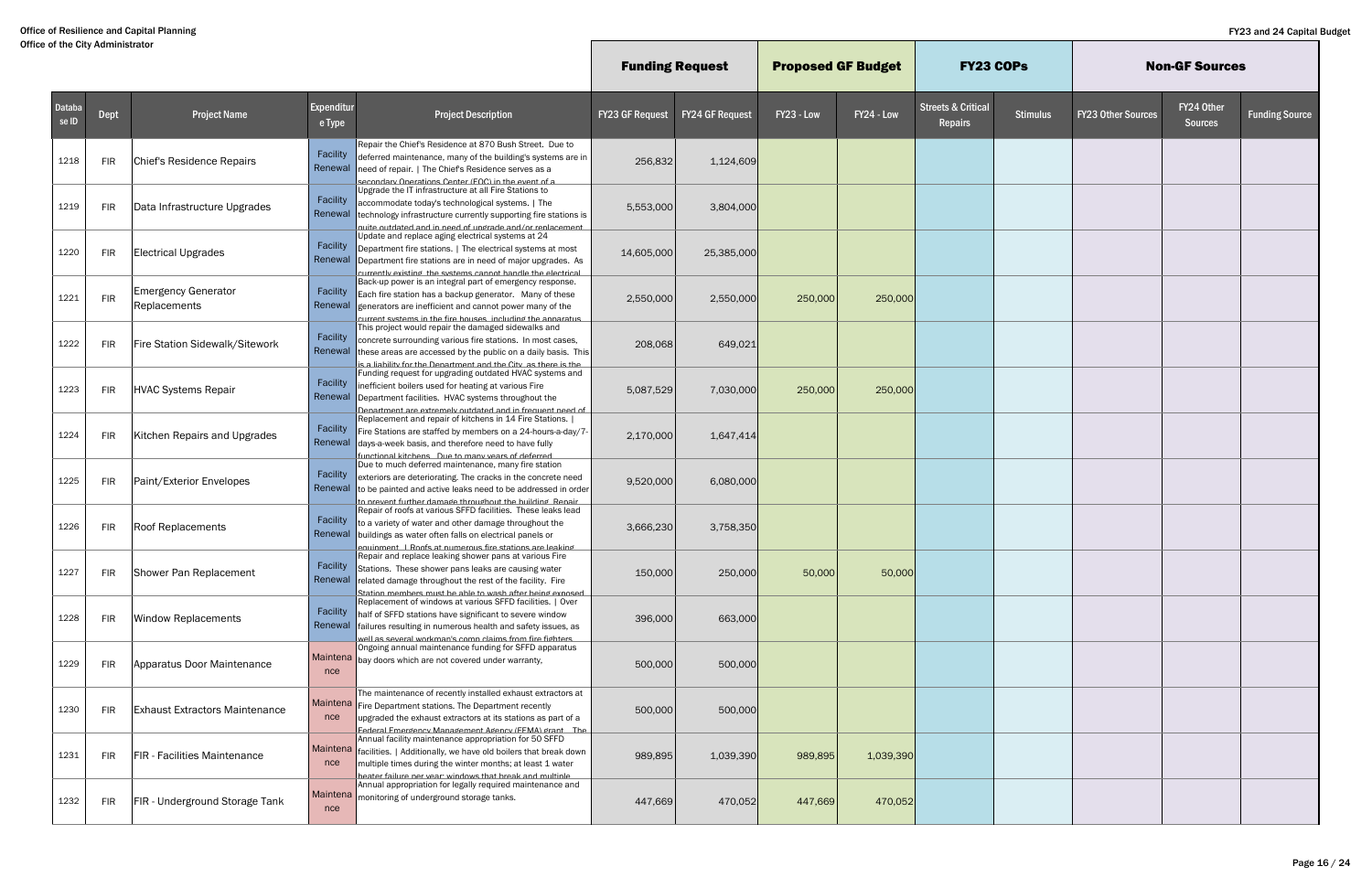|                                 |            |                                                              |                                                    |                                                                                                                                                                                                                                                                  | <b>Funding Request</b> |                        | <b>Proposed GF Budget</b> |            | <b>FY23 COPS</b>                         |                 |                           | <b>Non-GF Sources</b>        |                       |
|---------------------------------|------------|--------------------------------------------------------------|----------------------------------------------------|------------------------------------------------------------------------------------------------------------------------------------------------------------------------------------------------------------------------------------------------------------------|------------------------|------------------------|---------------------------|------------|------------------------------------------|-----------------|---------------------------|------------------------------|-----------------------|
| Databa<br>$\sqrt{\text{se}}$ ID | Dept       | <b>Project Name</b>                                          | <b>Expenditur</b><br>e Type                        | <b>Project Description</b>                                                                                                                                                                                                                                       | <b>FY23 GF Request</b> | <b>FY24 GF Request</b> | FY23 - Low                | FY24 - Low | <b>Streets &amp; Critical</b><br>Repairs | <b>Stimulus</b> | <b>FY23 Other Sources</b> | FY24 Other<br><b>Sources</b> | <b>Funding Source</b> |
| 1233                            | <b>FIR</b> | <b>Generator Maintenance &amp; Testing</b>                   | Maintena<br>nce                                    | Emergency Generator Maintenance and annual load testing<br>service because back-up power is such an integral part of<br>emergency response. Unexpected and unplanned for<br>hreakdowns need timely renairs so the generators are                                 | 250,000                | 250,000                |                           |            |                                          |                 |                           |                              |                       |
| 1234                            | HOM        | 260 GG Seismic                                               | Critical<br>Project<br>Developm                    | Family shelter seismic retrofit planning and design                                                                                                                                                                                                              | 535,023                |                        | 535,023                   |            |                                          |                 |                           |                              |                       |
| 1235                            | HOM        | 525 5th St.& 1001 Polk Seismic                               | Critical<br>Project<br>Developm<br>P <sub>nt</sub> | Programming and conceptual design of adult shelter<br>replacements                                                                                                                                                                                               | 1,557,538              |                        |                           |            |                                          |                 |                           |                              |                       |
| 1236                            | <b>HRD</b> | 1 SVN 4th Floor Workspace<br>Efficiency Improvements         | Enhance<br>ment                                    | Significant workspace efficiency improvements to DHR's<br>office at 1 South Van Ness, 4th Floor, to remove obstructive<br>nistoric structures in order to create a more efficient floor<br>alan that accommodates existing staff and allows for staff            | 15,848,438             |                        |                           |            |                                          |                 |                           |                              |                       |
| 1237                            | <b>HSA</b> | 1235 Mission - HVAC<br>Refurbishment                         | Facility<br>Renewal                                | In early 2020, HSA needed to take on an HVAC<br>refurbishment project after not finding success in asking our<br>landlord, SFUSD, to perform the work. At the time, both of<br><u>the huildings nriman/ chilling units failed and required</u>                   | 347,519                |                        | 347,519                   |            |                                          |                 |                           |                              |                       |
| 1238                            | <b>HSA</b> | 1235 Mission Elevator<br>Modernization                       | Facility<br>Renewal                                | Modernization of elevators 1 and 3 at 1235 Mission Street  <br>Requesting modernization of two (2) elevators (one<br>passenger and one freight) at HSA's 1235 Mission Street<br>facility First (nassenger) elevator to be modernized in FY                       | 720,000                |                        | 720,000                   |            |                                          |                 |                           |                              |                       |
| 1239                            | JUV        | Juvenile Hall Replacement Study                              | Critical<br>Project<br>Developm<br><b>Ant</b>      | The Juvenile Probation Department is requesting \$500,000<br>to hire a consultant(s) to create a conceptual design for the<br>replacement of the Juvenile Justice Center (Juvenile Hall), so<br>that the City can hedin the process of movind forward toward     | 500,000                |                        | 500,000                   |            |                                          |                 |                           |                              |                       |
| 1240                            | <b>JUV</b> | YGC Admin Bldg Window<br><b>Replacement Project</b>          | Facility<br>Renewal                                | Broken window glass throughout building, missing sections<br>of glass, with sharp broken shards remaining in window<br>frames. Presents a serious risk of significant injury to the<br>nublic_employees_and youth in the building   IPD                          | 500,000                |                        |                           |            |                                          |                 |                           |                              |                       |
| 1241                            | JUV        | YGC Air Exchange & Exhaust Fans                              | Facility<br>Renewal                                | YGC Air Exchange Handler and Exhaust Fans Replacement<br>The Juvenile Probation Department's air exchange handler<br>and exhaust fans are the original equipment, dated 1949,<br>and is functioning at less than 50% canacity in numerous.                       | 476,000                |                        |                           |            | 476,000                                  |                 |                           |                              |                       |
| 1242                            | JUV        | YGC Elevator Modernization - East &<br><b>West Elevators</b> | Facility                                           | YGC Elevator Modernization - East and West Elevators<br>Capital funding was provided to modernize only one (1) of<br>Renewal three (3) elevators in the Juvenile Probation Administration<br>Ridd that serves the deneral nublic including ADA members           | 1,000,000              |                        |                           |            | 1,000,000                                |                 |                           |                              |                       |
| 1243                            | JUV        | <b>YGC Land Erosion Remediation</b>                          | Facility                                           | After a series of rainstorms in 2018, the hillside above the<br>YGC parking lot had eroded and slid into the parking lot. JUV<br>Renewal requested and received capital funding for remediation work<br>over two vears ago and the project was completed in 2021 | 300,000                |                        |                           |            |                                          |                 |                           |                              |                       |
| 1244                            | JUV        | JUV - Facilities Maintenance                                 | nce                                                | "Annual facility maintenance appropriation for the JUV.   The<br>Maintena Juvenile Probation Department Administration Building,<br>Service Building, and Juvenile Justice Center are very mature<br>facilities and in constant need of maintenance and renairs  | 378,346                | 397,263                | 378,346                   | 397,263    |                                          |                 |                           |                              |                       |
| 1245                            | LIB        | LIB Chinatown Branch Renovation<br>Project                   | Enhance<br>ment                                    | Chinatown Branch Library is one of the three branches<br>included in Library Non-BLIP Project- Library Improvements<br>for Tomorrow (LIFT). Its will be the next branch renovation<br><u>nroiect after Mission Branch Libran/ (since Ocean View</u>              |                        |                        |                           |            |                                          |                 | 7,956,045                 | 3,000,000                    | <b>Library Fund</b>   |
| 1246                            | LIB        | LIB Mission Branch Renovation<br>Project                     | Enhance<br>ment                                    | Mission Branch Library is one of the three branches<br>included in Library Non-BLIP Project- Library Improvements<br>for Tomorrow (LIFT). It is the first branch library renovation<br>project before Chinatown Branch Library. The renovation of                |                        |                        |                           |            |                                          |                 | 3,000,000                 |                              | <b>Library Fund</b>   |
| 1247                            | LIB        | LIB Ocean View Branch Project                                | Enhance<br>ment                                    | Ocean View Branch Library is one of three branches in the<br>Non-BLIP Program - Library Improvements for Tomorrow<br>(LIFT). Ocean View Branch Library's project scope has<br>evolved from fully funded in FY20 as a renovation to a new                         |                        |                        |                           |            |                                          |                 | 3,500,000                 | 15,000,000                   | <b>Library Fund</b>   |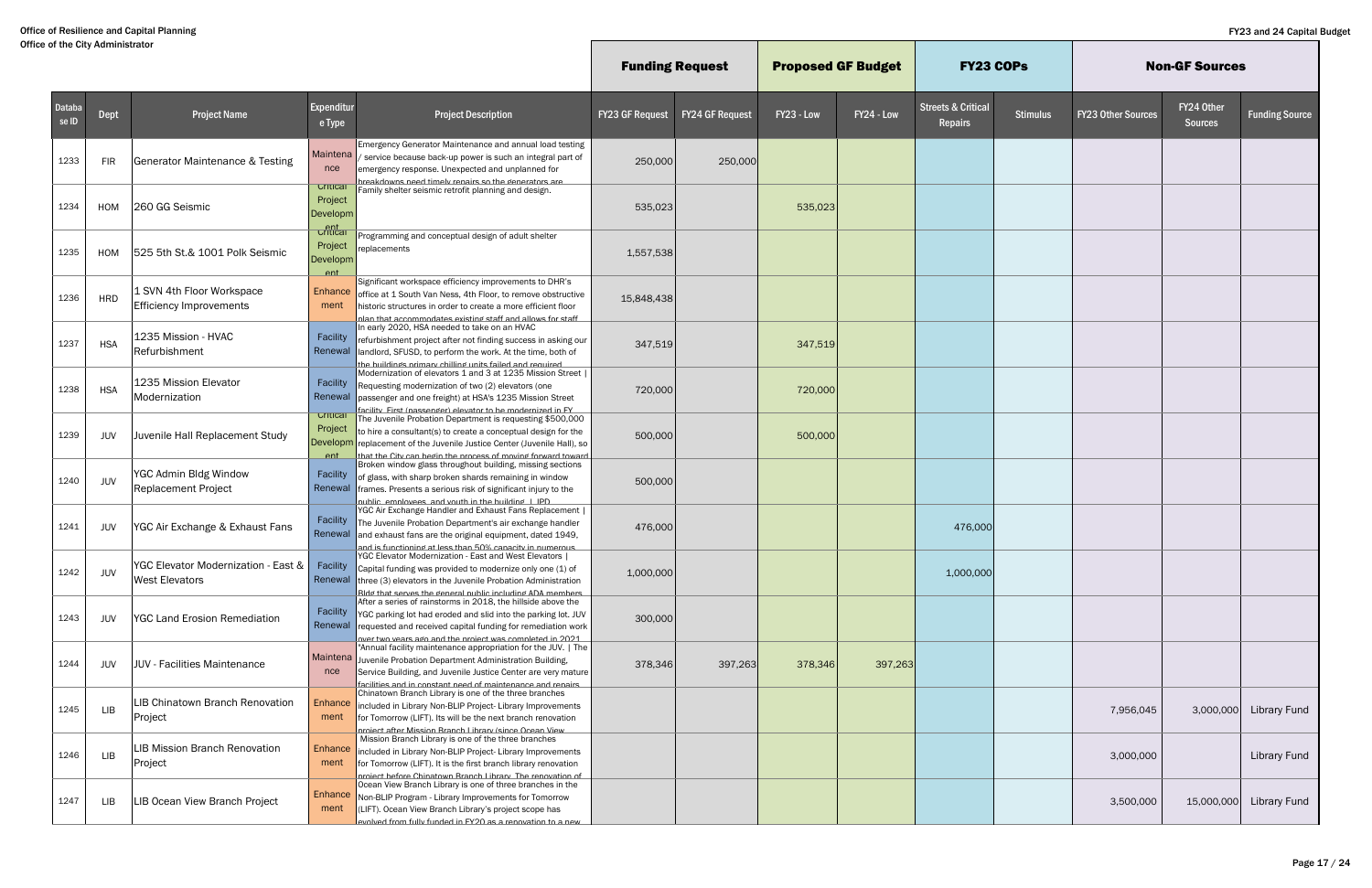|                 |      |                                                                       |                                               |                                                                                                                                                                                                                                                              | <b>Funding Request</b> |                        | <b>Proposed GF Budget</b> |            | <b>FY23 COPs</b>                         |                 |                           | <b>Non-GF Sources</b>        |                       |
|-----------------|------|-----------------------------------------------------------------------|-----------------------------------------------|--------------------------------------------------------------------------------------------------------------------------------------------------------------------------------------------------------------------------------------------------------------|------------------------|------------------------|---------------------------|------------|------------------------------------------|-----------------|---------------------------|------------------------------|-----------------------|
| Databa<br>se ID | Dept | <b>Project Name</b>                                                   | Expenditur<br>e Type                          | <b>Project Description</b>                                                                                                                                                                                                                                   | <b>FY23 GF Request</b> | <b>FY24 GF Request</b> | FY23 - Low                | FY24 - Low | <b>Streets &amp; Critical</b><br>Repairs | <b>Stimulus</b> | <b>FY23 Other Sources</b> | FY24 Other<br><b>Sources</b> | <b>Funding Source</b> |
| 1248            | LIB  | LIB Branch Building Envelope<br>Project                               | Facility<br>Renewal                           | Upgrade building envelopes of branch libraries as needed                                                                                                                                                                                                     |                        |                        |                           |            |                                          |                 | 250,000                   | 250,000                      | <b>Library Fund</b>   |
| 1249            | LIB  | <b>LIB Branch Elevator Modernization</b><br>Project                   | Facility<br>Renewal                           | Modernize older elevators at branch libraries and Support<br>Services Building.                                                                                                                                                                              |                        |                        |                           |            |                                          |                 | 100,000                   | 500,000                      | <b>Library Fund</b>   |
| 1250            | LIB  | LIB Building Systems Assessment<br>and Upgrades Project               | Facility<br>Renewal                           | Assess library building systems including steam boilers, fire<br>life safety systems, HVAC, BMS controls, etc., and upgrade or<br>modernize or electrify as determined.                                                                                      |                        |                        |                           |            |                                          |                 | 500,000                   | 2,000,000                    | <b>Library Fund</b>   |
| 1251            | LIB  | LIB Capital Improvement Program                                       | Facility<br>Renewal                           | Provides funding for various capital improvement projects at<br>the Main Library, branch libraries, and support facilities.                                                                                                                                  |                        |                        |                           |            |                                          |                 | 1,500,000                 |                              | <b>Library Fund</b>   |
| 1252            | LIB  | LIB Park Branch Building Envelope<br>Project                          | Facility<br>Renewal                           | Upgrade building envelope of Park Branch Library.                                                                                                                                                                                                            |                        |                        |                           |            |                                          |                 | 2,500,000                 |                              | <b>Library Fund</b>   |
| 1253            | POL  | POL Facilities Master Planning                                        | Critical<br>Project<br>Developm<br><b>Ant</b> | POL Facilities Master Planning                                                                                                                                                                                                                               | 350,000                |                        | 350,000                   |            |                                          |                 |                           |                              |                       |
| 1254            | POL  | <b>Crime Reduction Unit Relocation</b>                                | Enhance<br>ment                               | The Crime Reduction Unit needs a space to operate from,<br>and needs to be relocated from HOJ and the Academy.                                                                                                                                               | 330,000                | 300,000                |                           |            |                                          |                 |                           |                              |                       |
| 1255            | POL  | <b>Electrical Vehicle Chargers</b><br>Installation and Infrastructure | Enhance<br>ment                               | SFPD Fleet has more EV vehicles than chargers, and the<br>department nee                                                                                                                                                                                     | 500,000                | 400,000                |                           |            |                                          |                 |                           |                              |                       |
| 1256            | POL  | <b>Police Station Access Card</b><br>Management System                | Enhance<br>ment                               | Install an interface able Security Card Management System<br>at police district stations, and other essential facilities. Cost<br>of installing new systems is \$60k per station.   Install an<br>interface able Security Card Management System at nolice   | 220,000                | 150,000                |                           | 150,000    |                                          |                 |                           |                              |                       |
| 1257            | POL  | <b>Police Station Security Cameras</b>                                | Enhance<br>ment                               | Upgrade existing camera system at all police stations and<br>satellite locations. The new system will include ExacqVision<br>video Management System running on multiple network<br>ideo recorders using Arecont Vision meganixel fixed IP                   | 500,000                | 500,000                | 75,000                    |            |                                          |                 |                           |                              |                       |
| 1258            | POL  | <b>Police Stations Security</b><br>Enhancement                        | ment                                          | Address security deficiencies at all Police Station facilities.  <br><b>Enhance</b> The San Francisco Police department has recently<br>undergone a extensive review of the station security. The<br>consultant commissioned by the 2014 FSFR Rond has found | 125,000                | 150,000                | 25,000                    | 100,000    |                                          |                 |                           |                              |                       |
| 1259            | POL  | Academy HVAC Air Handler Units<br><b>Boilers</b>                      | Facility<br>Renewal                           | Provide heating and cooling to non regulated interior areas,<br>better ventilation                                                                                                                                                                           | 500,000                | 500,000                | 500,000                   |            |                                          |                 |                           |                              |                       |
| 1260            | POL  | <b>Central Station Furnace</b><br>Replacement                         | Facility<br>Renewal                           | Central Station is under-sized for the number of officers and<br>investigators assigned to the station. The womens locker<br>room is in a makeshift space in the garage. Central Station<br>needs additional snace to onerate/function properly Station      | 250,000                |                        | 250,000                   |            |                                          |                 |                           |                              |                       |
| 1261            | POL  | Fire Panel Replacements                                               | Facility<br>Renewal                           | Fire Panel Replacements   IN Fiscal Year 1920 SFPD had a<br>assessment done by Siemens and it was determined that<br>Northern Richmond Mission Taraval were nonfunctional, and<br>not compliant: and Tenderloin fire panels were in need of                  | 200,000                | 200,000                |                           | 400,000    |                                          |                 |                           |                              |                       |
| 1262            | POL  | Golden Gate Stables Paddock<br><b>Grading and Drainage</b>            | Facility<br>Renewal                           | Increased soil stabilization in the paddock area for the<br>health and safety of SFPD staff and horses.                                                                                                                                                      | 300,000                | 200,000                |                           |            |                                          |                 |                           |                              |                       |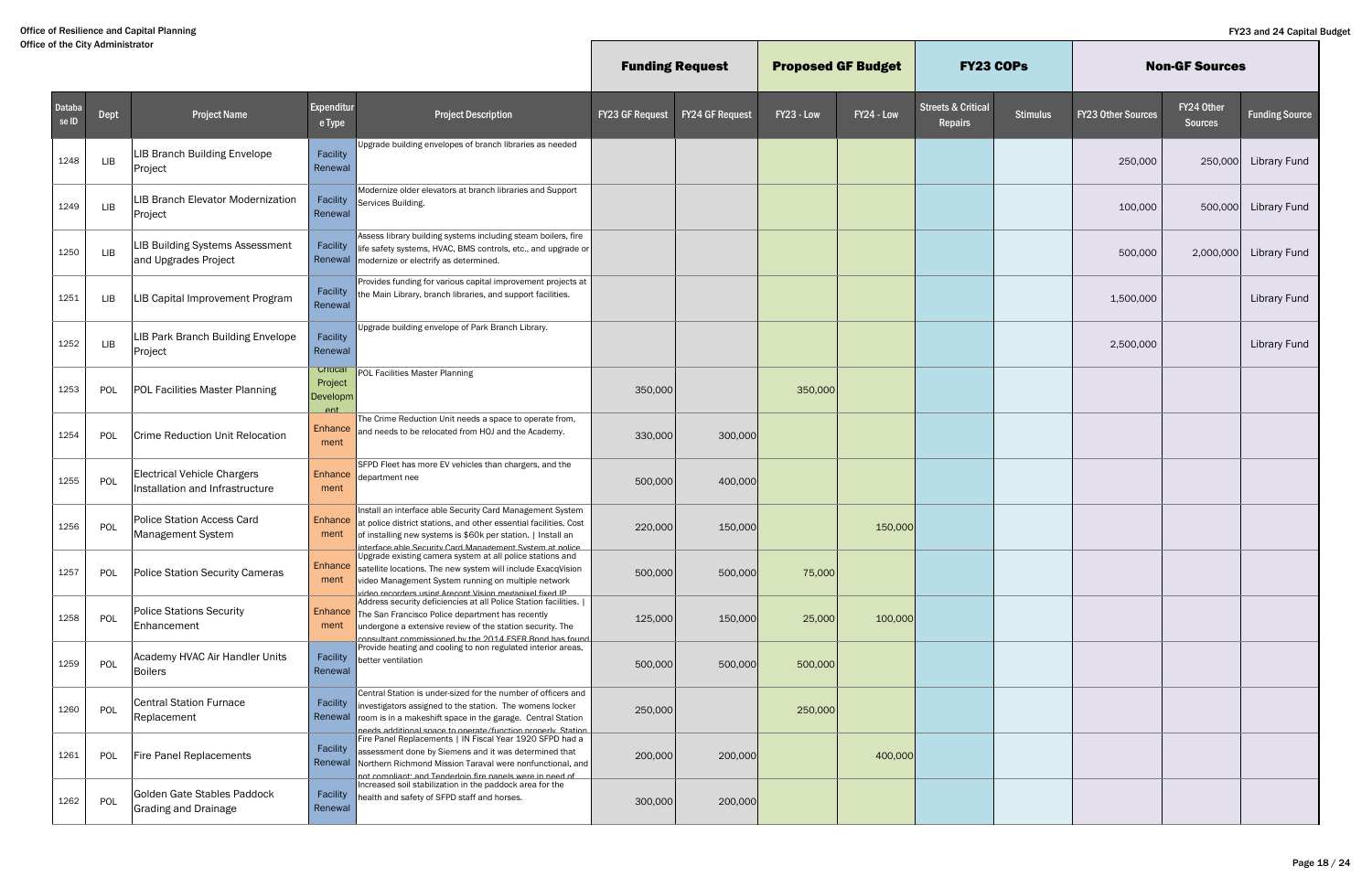|                 |            |                                                                  |                                               |                                                                                                                                                                                                                                                                                           | <b>Funding Request</b> |                        | <b>Proposed GF Budget</b> |            | <b>FY23 COPs</b>                         |                 |                           | <b>Non-GF Sources</b>        |                       |
|-----------------|------------|------------------------------------------------------------------|-----------------------------------------------|-------------------------------------------------------------------------------------------------------------------------------------------------------------------------------------------------------------------------------------------------------------------------------------------|------------------------|------------------------|---------------------------|------------|------------------------------------------|-----------------|---------------------------|------------------------------|-----------------------|
| Databa<br>se ID | Dept       | <b>Project Name</b>                                              | Expenditur<br>e Type                          | <b>Project Description</b>                                                                                                                                                                                                                                                                | <b>FY23 GF Request</b> | <b>FY24 GF Request</b> | FY23 - Low                | FY24 - Low | <b>Streets &amp; Critical</b><br>Repairs | <b>Stimulus</b> | <b>FY23 Other Sources</b> | FY24 Other<br><b>Sources</b> | <b>Funding Source</b> |
| 1263            | POL        | <b>HVAC Test and Balance Air for</b><br><b>District Stations</b> | Facility<br>Renewal                           | DPW to test and balance the air flow in the district stations<br>HVAC and air handler units to ensure proper ventilation and<br>healthy air standards.                                                                                                                                    | 450,000                | 300,000                | 100,000                   | 100,000    |                                          |                 |                           |                              |                       |
| 1264            | POL        | POL-Exterior Perimeter and Parking<br>Lot Lighting               | Facility<br>Renewal                           | District Station Parking Lot Safety and Security<br>Improvements   District Station parking lots are where we<br>load our weapons, secure them in our vehicle and do<br>searches of subjects who are in custody before bringing                                                           | 200,000                | 200,000                |                           |            |                                          |                 |                           |                              |                       |
| 1265            | POL        | Police Facilities - Roofs                                        | Facility                                      | Roof repairs are required at Northern, Bayview, Lake Merced<br>Range, and the Golden Gate Park Stables.   SFPD is in need<br>Renewal of on going roof repairs throughout the rainy season. Leaks<br>ot abamah aldarahiznon hazıran hora hatzafiriran ayar                                 | 125,000                | 125,000                |                           | 100,000    |                                          |                 |                           |                              |                       |
| 1266            | POL        | <b>Police Station Painting and Weather</b><br>Proofing           | Facility                                      | Funding to paint/waterproof police station exteriors. Bayview<br>station is top priority for painting/waterproofing. The exterior<br>Renewal of the building has not been completely painted since it was<br>remodeled. The interior has been touched un in areas that                    | 50,000                 | 100,000                |                           |            |                                          |                 |                           |                              |                       |
| 1267            | POL        | Range Truss Replacement                                          | Facility                                      | To replace aging truss system. Installed 25 years ago and is<br>currently exhibiting truss member failures.   We have been<br>Renewal repairing the truss system for the last year. The range is<br>haan lliw hns nonhtuo zi ti azusaad ztnamala adt of hazonrya                          | 200,000                | 200,000                | 200,000                   | 200,000    |                                          |                 |                           |                              |                       |
| 1268            | POL        | <b>POL-Facilities Maintenance</b>                                | nce                                           | Annual Facility Maintenance appropriation for 10 district<br>Maintena stations and 23 additional facilities that SFPD occupies  <br>The SFPD is responsible for all maintenance and repairs to<br>our adind district stations The averade ade of our district                             | 161,116                | 169,172                | 161,116                   | 169,172    |                                          |                 |                           |                              |                       |
| 1269            | POL        | <b>POL-Hazmat Abatement</b>                                      | nce                                           | Annual Hazmat Abatement for Police Facilities   Due to the<br>$\sqrt{\frac{1}{10}}$ Maintena $\sqrt{\frac{1}{10}}$ age of many of SFPD facilities, there are frequently<br>repairs/construction that require sampling of tests<br>narticles/sustances) for health and safety construction | 30,956                 | 32,504                 | 30,956                    | 32,504     |                                          |                 |                           |                              |                       |
| 1270            | PRT        | Waterfront-Wide Adaptation<br>Planning                           | Critical<br>Project<br>Developm<br><b>Ant</b> | Develop waterfront wide adaptation strategies for the City's<br>Bay shoreline from Aquatic Park to Islais Creek/Bayview,<br>including future coastal flood defenses that can be analyzed<br>the ILS Army Corns of Endineers Flood Study that will                                         | 3,975,000              |                        |                           |            |                                          |                 |                           |                              |                       |
| 1271            | <b>REC</b> | <b>ADA Compliance Budget</b>                                     | ADA<br><b>Facilities</b>                      | Disabled access improvements to specific sites and facilities<br>as cited for ADA complaints and barrier removals not<br>covered by Recreation Bonds or facility funding.   Disabled<br>access improvements to specific sites and facilities as cited                                     | 600,000                | 800,000                | 600,000                   | 800,000    |                                          |                 |                           |                              |                       |
| 1272            | <b>REC</b> | <b>RP ADA TPC Harding Park</b>                                   | ADA<br>Facilities                             | The project at Harding Park is being conducted as part of the<br>City and County of San Francisco's ADA Transition Plan to<br>meet the requirements of the Americans with Disabilities Act<br>ner 28 CFR Part 35 of Title II                                                              | 1,800,000              |                        |                           |            | 900,000                                  |                 |                           |                              |                       |
| 1273            | <b>REC</b> | Dolores Playground Reserve                                       | Enhance  <br>ment                             | RPD entered into a cooperative agreement with the<br>Neighborhood Parks Council and Friends of Dolores Park<br>Playground to design and fund the \$3 million renovation of<br>the nlavernund The aereement includes a maintenance                                                         | 15,000                 | 15,000                 | 15,000                    | 15,000     |                                          |                 |                           |                              |                       |
| 1274            | REC        | <b>IPIC - Vis Valley Rec Open Space</b>                          | ment                                          | development fees for Herz Playground/Rec Center (VV: Rec<br>Enhance Open Space: Planning & Near Term Improvements)                                                                                                                                                                        |                        |                        |                           |            |                                          |                 | 1,336,000                 |                              | <b>IPIC</b>           |
| 1275            | REC        | Kelloch Velasco Fitness Equipment                                | Enhance<br>ment                               | Address an identified community need by planning and<br>design with community outreach for a new, accessible<br>outdoor fitness court to complement the existing amenities<br>at Kelloch Vellasco                                                                                         | 100,000                |                        | 100,000                   |            |                                          |                 |                           |                              |                       |
| 1276            | REC        | Noe Valley Town Square Restroom                                  | Enhance<br>ment                               | Complete the Noe Valley Town Square by planning and<br>design with community outreach for a new, single stall,<br>accessible restroom at Noe Valley Town Square                                                                                                                           | 200,000                |                        | 200,000                   |            |                                          |                 |                           |                              |                       |
| 1277            | REC        | OS - Acquisitions                                                | <b>Enhance</b><br>ment                        | 5% of the Controller's Projection of the Open Space Fund for<br>Acquisition of new open space and park sites per Legislation.<br>5% of the Controller's Projection of the Open Space Fund<br><u>for Acquisition of new onen snace and nark sites ner</u>                                  |                        |                        |                           |            |                                          |                 | 3,665,500                 | 3,866,800                    | Open Space            |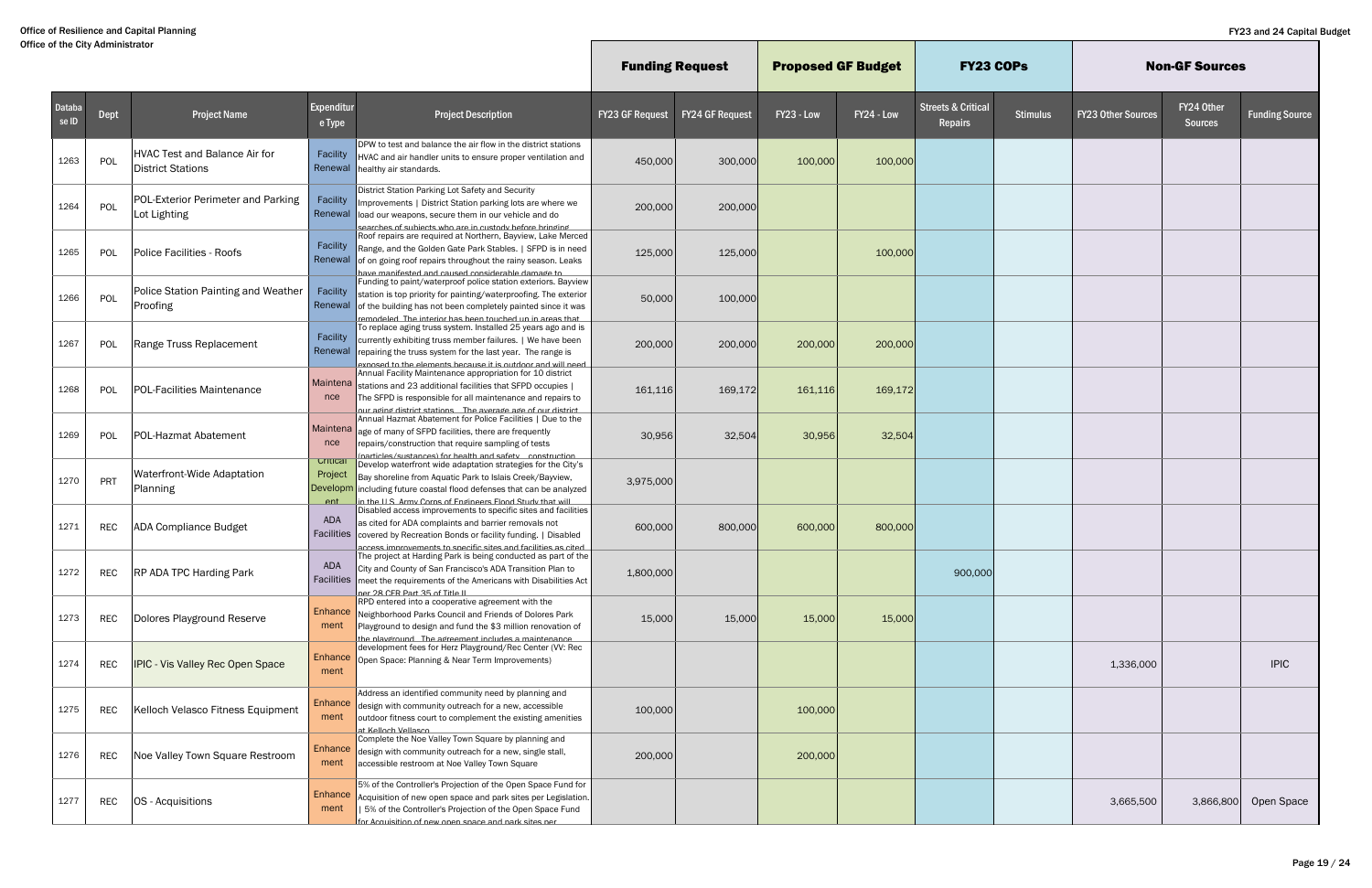|                 |            |                                              |                        |                                                                                                                                                                                                                                                                   |                        | <b>Funding Request</b> | <b>Proposed GF Budget</b> |            | <b>FY23 COPS</b>                         |                 |                           | <b>Non-GF Sources</b>        |                       |
|-----------------|------------|----------------------------------------------|------------------------|-------------------------------------------------------------------------------------------------------------------------------------------------------------------------------------------------------------------------------------------------------------------|------------------------|------------------------|---------------------------|------------|------------------------------------------|-----------------|---------------------------|------------------------------|-----------------------|
| Databa<br>se ID | Dept       | <b>Project Name</b>                          | Expenditur<br>e Type   | <b>Project Description</b>                                                                                                                                                                                                                                        | <b>FY23 GF Request</b> | <b>FY24 GF Request</b> | FY23 - Low                | FY24 - Low | <b>Streets &amp; Critical</b><br>Repairs | <b>Stimulus</b> | <b>FY23 Other Sources</b> | FY24 Other<br><b>Sources</b> | <b>Funding Source</b> |
| 1278            | <b>REC</b> | Precita Park Restroom                        | <b>Enhance</b><br>ment | Address an identified community need by planning and<br>design with community outreach for a new, single stall,<br>accessible restroom at Precita Park.                                                                                                           | 200,000                |                        | 200,000                   |            |                                          |                 |                           |                              |                       |
| 1279            | REC        | Signage and Information System               | ment                   | General tasks related to replacing failing interpretive<br>Enhance signage, regulatory signage replacement projects, and<br>special projects like GGP entry boulders and park id signs.<br>These projects have been really impactful and important for            | 150,000                | 200,000                | 150,000                   | 200,000    |                                          |                 |                           |                              |                       |
| 1280            | <b>REC</b> | Alarm Maintenance                            | Facility<br>Renewal    | This project funds the annual costs of alarm maintenance in<br>Recreation and Park facilities. This budget is based off of<br>current and past year actuals and was previously funded by<br>facility maintenance I This project funds the annual costs of         | 200,000                | 220,000                | 200,000                   | 220,000    |                                          |                 |                           |                              |                       |
| 1281            | <b>REC</b> | Angelo J. Rossi Pool                         | Facility<br>Renewal    |                                                                                                                                                                                                                                                                   |                        |                        |                           |            |                                          |                 | 70,000                    |                              | <b>Bond Revenue</b>   |
| 1282            | <b>REC</b> | <b>Community Garden Maintenance</b>          | Facility<br>Renewal    | Annual funding for community garden maintenance.  <br>Annual funding for community garden maintenance.                                                                                                                                                            | 25,000                 | 25,000                 | 25,000                    | 25,000     |                                          |                 |                           |                              |                       |
| 1283            | <b>REC</b> | <b>Concession Maintenance</b>                | Facility<br>Renewal    | Fund ongoing and emerging needs at RPDs revenue<br>generating concessions and attractions including Coit Tower,<br>Beach Chalet, Stow Lake, Sunnyside Conservatory, Palace of<br>Fine Arts, and the Jananese Tea Garden, These sites                              | 300,000                | 400,000                | 300,000                   | 400,000    |                                          |                 |                           |                              |                       |
| 1284            | <b>REC</b> | Courts Resurfacing                           | Facility<br>Renewal    | Annual funding to resurface courts at department<br>playgrounds. \$700k funds roughly 7-10 sport courts.  <br>Annual funding to resurface courts at department<br>nlavernunds. Future work includes projects at India Rasin                                       | 500,000                | 700,000                | 500,000                   | 700,000    |                                          |                 |                           |                              |                       |
| 1285            | <b>REC</b> | <b>East Harbor Sediment Remediation</b>      | Facility<br>Renewal    | Remediation of toxic material in the East Harbor.                                                                                                                                                                                                                 |                        |                        |                           |            |                                          |                 | 1,817,590                 | 1,817,590                    | Marina Fund           |
| 1286            | <b>REC</b> | <b>Emergency Repairs</b>                     | Facility<br>Renewal    | The annual emergency reserve is used for unanticipated<br>project expenses or delays. It is the only reserve available to<br>the RPD Capital Division outside of bond project contingency.<br>I The annual emergency reserve is used for unanticinated            | 500,000                | 500,000                | 500,000                   | 500,000    |                                          |                 |                           |                              |                       |
| 1287            | <b>REC</b> | <b>Erosion Control &amp; Retaining Walls</b> | Facility<br>Renewal    | Maintenance and repair work associated with the erosion of<br>hillsides and turf within the City's parks.   Maintenance and<br>repair work associated with the erosion of hillsides and turf<br>within the City's narks Anticinated projects include the          | 525,000                | 600,000                | 525,000                   | 600,000    |                                          |                 |                           |                              |                       |
| 1288            | REC        | Fencing                                      | Facility               | Many of the fencing elements at park sites are original and<br>are in need of replacement. These amenities are essential<br>Renewal   for the security and safety of park facilities, visitors, and<br>neighhors I Many of the fencing elements at nark sites are | 350,000                | 700,000                | 350,000                   | 700,000    |                                          |                 |                           |                              |                       |
| 1289            | <b>REC</b> | <b>Field Rehabilitation</b>                  | Facility               | Annual maintenance appropriation for grass athletic and<br>recreation fields located within the City's parks.   Annual<br>Renewal   maintenance appropriation for grass athletic and recreation<br>fields located within the City's narks. Future work will take  | 550,000                | 525,000                | 550,000                   | 525,000    |                                          |                 |                           |                              |                       |
| 1290            | REC        | <b>Floor Resurfacing</b>                     | Facility<br>Renewal    | Funds annual floor resurfacing in the department.   Funds<br>annual floor resurfacing in the department. Sites identified<br>include Kezar, Eureka Valley, Palega, Joseph Lee, and Upper<br><u> Nne</u>                                                           | 100,000                | 600,000                | 100,000                   | 600,000    |                                          |                 |                           |                              |                       |
| 1291            | REC        | Forestry                                     | Facility               | The Department's urban forest contains approximately<br>130,000 trees, many of which have not received attention<br>Renewal since the original planting.   The Department's urban forest<br>contains annroximately 130,000 trees, many of which have              | 450,000                | 550,000                | 450,000                   | 550,000    |                                          |                 |                           |                              |                       |
| 1292            | REC        | Gateways, Borders, and Bollards              | Facility<br>Renewal    | Many of the boundary and access elements on park sites are<br>original and in need of replacement. These amenities are<br>essential for the providing multiple uses at a park   Many of<br>the houndary and access elements on nark sites are original            | 273,000                | 550,000                | 273,000                   | 550,000    |                                          |                 |                           |                              |                       |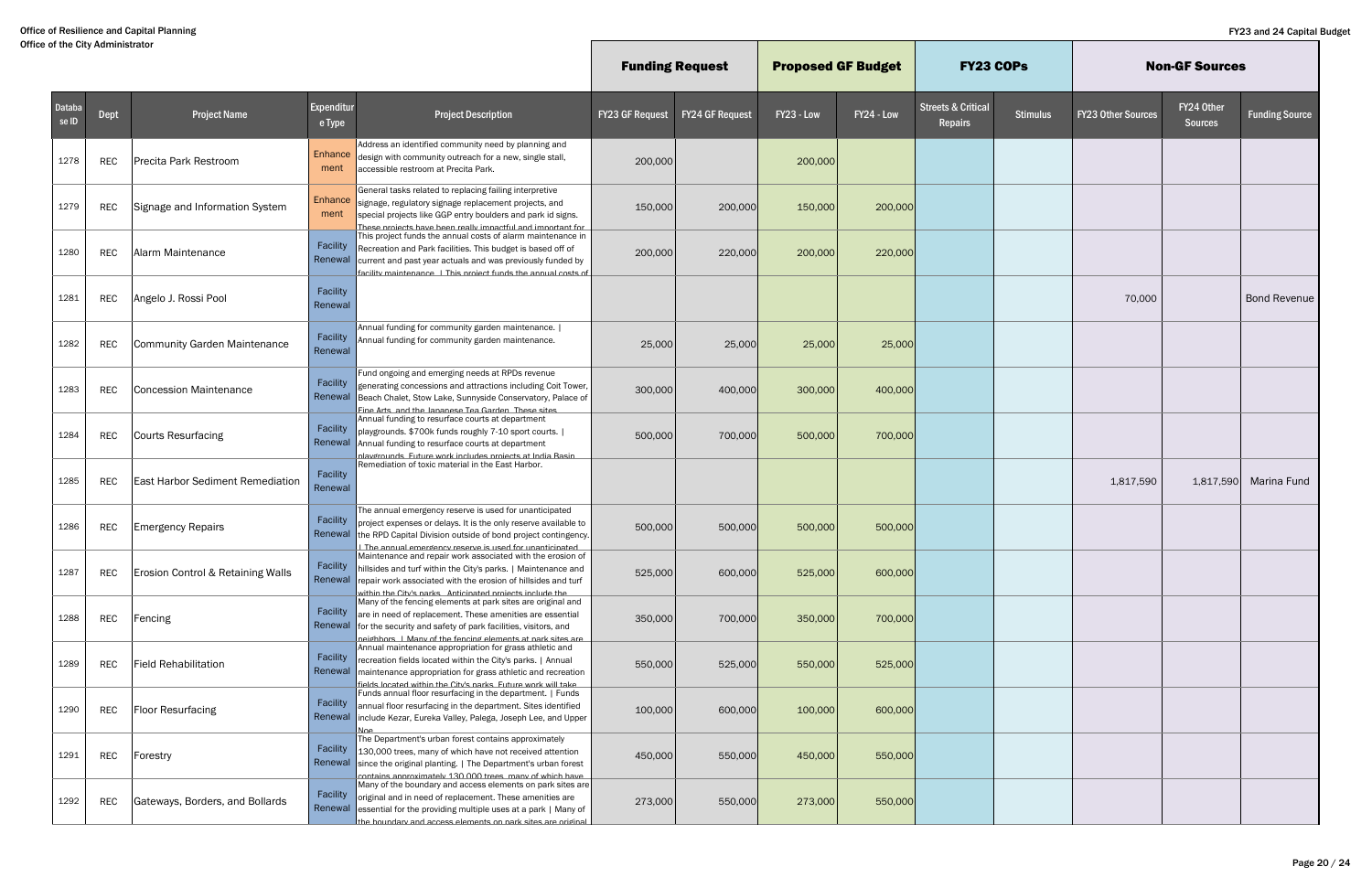|                        |            |                                                  |                      |                                                                                                                                                                                                                                                                      |                        | <b>Funding Request</b> | <b>Proposed GF Budget</b> |            | <b>FY23 COPS</b>                         |                 |                           | <b>Non-GF Sources</b>        |                                 |
|------------------------|------------|--------------------------------------------------|----------------------|----------------------------------------------------------------------------------------------------------------------------------------------------------------------------------------------------------------------------------------------------------------------|------------------------|------------------------|---------------------------|------------|------------------------------------------|-----------------|---------------------------|------------------------------|---------------------------------|
| <b>Databa</b><br>se ID | Dept       | <b>Project Name</b>                              | Expenditur<br>e Type | <b>Project Description</b>                                                                                                                                                                                                                                           | <b>FY23 GF Request</b> | <b>FY24 GF Request</b> | FY23 - Low                | FY24 - Low | <b>Streets &amp; Critical</b><br>Repairs | <b>Stimulus</b> | <b>FY23 Other Sources</b> | FY24 Other<br><b>Sources</b> | <b>Funding Source</b>           |
| 1293                   | <b>REC</b> | Irrigation System Modernization                  | Facility<br>Renewal  | Repair, replace and modernize many of RPD's aging<br>irrigation systems.   Repair, replace and modernize many of<br>RPD's aging irrigation systems. The program goal is to<br>replace 2 to 3 systems per year. Currently using the funds                             | 500,000                | 500,000                | 500,000                   | 500,000    |                                          |                 |                           |                              |                                 |
| 1294                   | REC        | Palace of Fine Arts Roof                         | Facility<br>Renewal  | Funds will be used to repair the roof of the Palace of Fine<br>arts                                                                                                                                                                                                  | 6,000,000              |                        |                           |            |                                          |                 |                           |                              |                                 |
| 1295                   | REC        | Paving                                           | Facility<br>Renewal  | Many of the 220 parks have a paving element - parking lots,<br>roads, and pathways - and are essential for safe travel within<br>a park. For the safety of visitors and equipment, this project<br>will renair and renlace small navement areas within narks         | 500,000                | 600,000                | 500,000                   | 600,000    |                                          |                 |                           |                              |                                 |
| 1296                   | <b>REC</b> | Playground Maintenance                           | Facility<br>Renewal  | Project funds needed state of good repair maintenance at<br>two playgrounds annually.   Project funds needed state of<br>good repair maintenance at two playgrounds annually.<br>Future work will take place at Sue Beirman and IP                                   | 700,000                | 700,000                | 700,000                   | 700,000    |                                          |                 |                           |                              |                                 |
| 1297                   | <b>REC</b> | Playing Fields Turf Replacement                  | <b>Facility</b>      | Replace Synthetic Turf and related infrastructure, such as<br>pad and irrigation, to promote longevity and utility of playing<br>Renewal fields. This program has resulted in significantly more play<br>time on the fields and dramatically lower maintenance costs | 5,151,000              | 3,650,000              | 5,151,000                 | 3,650,000  |                                          |                 |                           |                              |                                 |
| 1298                   | REC        | Pump and Boiler Replacement                      | Facility<br>Renewal  | Replace major water system pumps that are integral to<br>water delivery throughout city parks for irrigation, fire<br>suppression, water feature operaions, and other water-<br>denendent nark onerations. Renlace hoilers out of                                    | 300,000                | 500,000                | 300,000                   | 500,000    |                                          |                 |                           |                              |                                 |
| 1299                   | <b>REC</b> | <b>RP</b> - Gardens of GGP                       | Facility             | As agreed to with the San Francisco Botanical Garden<br>Society, excess admissions revenue will be kept in reserve<br>Renewal for capital improvements at the Botanical Garden, Japanese<br>Tea Garden, and Conservatory of Flowers, I As agreed to                  |                        |                        |                           |            |                                          |                 | 251,678                   | 251,678                      | <b>Botanical</b><br>Garden Fund |
| 1300                   | <b>REC</b> | <b>RPD</b> - Facilities Renewal - Camp<br>Mather | Facility<br>Renewal  | Annual facility renewal appropriation for Camp Mather.  <br>Annual facility renewal appropriation for Camp Mather.                                                                                                                                                   | 496,000                | 700,000                | 496,000                   | 700,000    |                                          |                 |                           |                              |                                 |
| 1301                   | REC        | <b>RPD</b> - Facilities Renewal - General        | Facility<br>Renewal  | Annual facility renewals appropriation for RPD facilities.  <br>Annual facility renewals appropriation for RPD facilities.                                                                                                                                           | 750,000                | 750,000                | 750,000                   | 750,000    |                                          |                 |                           |                              |                                 |
| 1302                   | <b>REC</b> | Security and Lighting                            | Facility             | General tasks related to the maintenance of security<br>systems and lighting at City parks and squares, recreation<br>Renewal centers, clubhouses and other recreation facilities.   General<br>tasks related to the maintenance of security systems and             | 200,000                | 300,000                | 200,000                   | 300,000    |                                          |                 |                           |                              |                                 |
| 1303                   | REC        | Waste Receptacles/Park Furniture                 | Facility<br>Renewal  | Many park furnishings and waste receptacles at park sites<br>are in need of replacement. These amenities promote use of<br>public spaces and encourage stewardship of the park by<br>visitors and neighbors. Projects are throughout the nark                        | 100,000                | 100,000                | 100,000                   | 100,000    |                                          |                 |                           |                              |                                 |
| 1304                   | <b>REC</b> | Civic Center Playground<br>Maintenance           | nce                  | Allocation for the maintenance of the Helen Diller Civic<br>Maintena Center Playgrounds at Civic Center Plaza.   Allocation for the<br>maintenance of the Helen Diller Civic Center Playgrounds at<br>Civic Center Plaza This project was completed in partnership   | 15,000                 | 15,000                 | 15,000                    | 15,000     |                                          |                 |                           |                              |                                 |
| 1305                   | REC        | MYH - Facilities Maintenance                     | nce                  | Annual facility maintenance funding for the East and West<br>Maintena   Harbors.   Annual facility maintenance funding for the East<br>and West Harbors. This budget funds annual state of good<br>renair maintenance at the Marina Yacht Harhor                     |                        |                        |                           |            |                                          |                 | 338,000                   | 338,000                      | Marina Fund                     |
| 1306                   | <b>REC</b> | <b>RPD - Facilities Maint - Camp</b><br>Mather   | Maintena<br>nce      | Annual facility maintenance appropriation for Camp Mather.<br>  Annual facility maintenance appropriation for Camp<br>Mather.                                                                                                                                        | 202,000                | 250,000                | 202,000                   | 250,000    |                                          |                 |                           |                              |                                 |
| 1307                   | REC        | <b>RPD - General Facilities</b><br>Maintenance   | Maintena<br>nce      | Annual facility maintenance appropriation for RPD facilities.<br>Annual facility maintenance appropriation for RPD<br>facilities.                                                                                                                                    | 548,000                | 550,000                | 548,000                   | 550,000    |                                          |                 |                           |                              |                                 |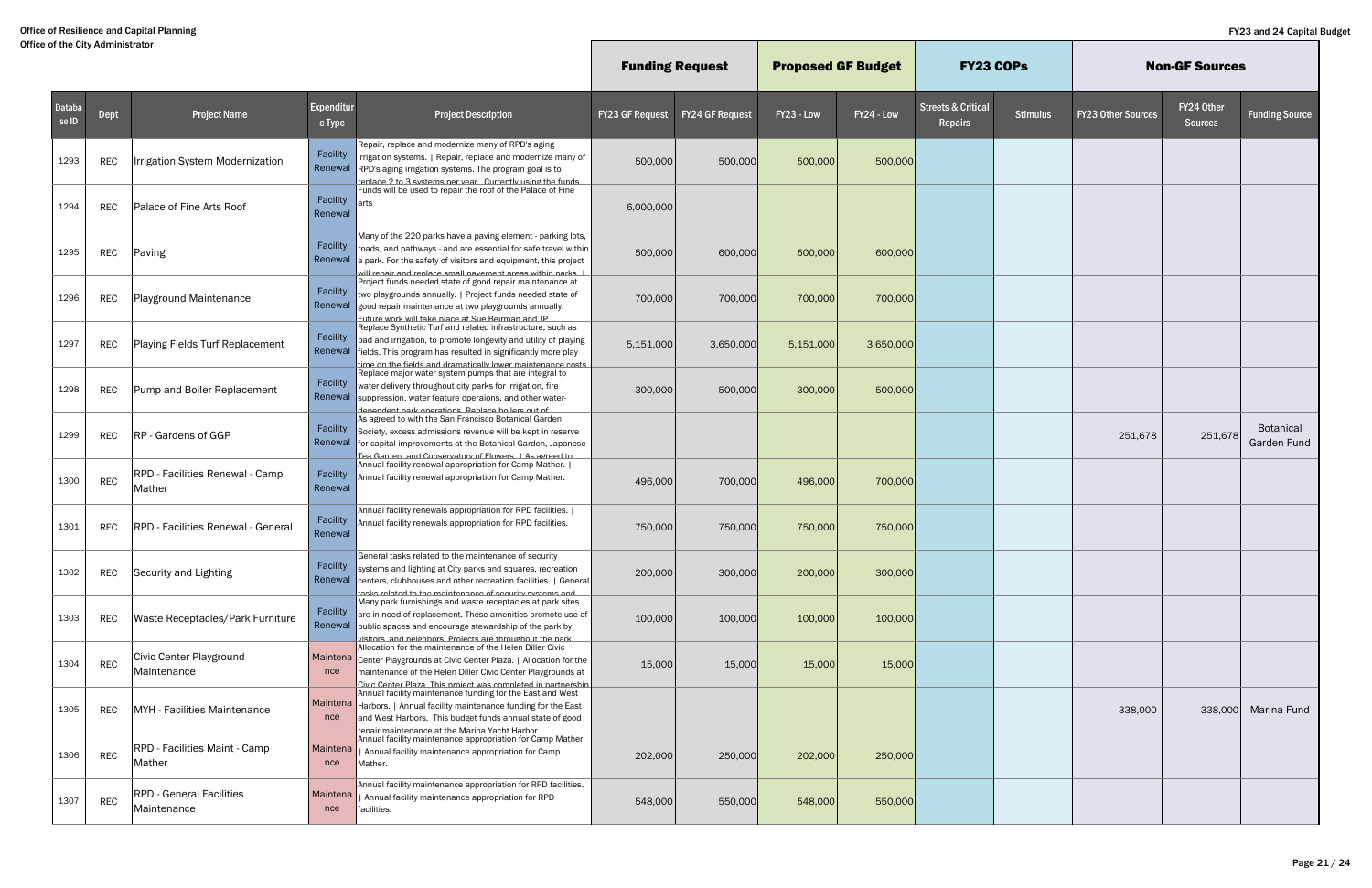|                        |            |                                                     |                      |                                                                                                                                                                                                                                                                      | <b>Funding Request</b> |                        | <b>Proposed GF Budget</b> |            | <b>FY23 COPS</b>                         |                 |                           | <b>Non-GF Sources</b>        |                       |
|------------------------|------------|-----------------------------------------------------|----------------------|----------------------------------------------------------------------------------------------------------------------------------------------------------------------------------------------------------------------------------------------------------------------|------------------------|------------------------|---------------------------|------------|------------------------------------------|-----------------|---------------------------|------------------------------|-----------------------|
| <b>Databa</b><br>se ID | Dept       | <b>Project Name</b>                                 | Expenditur<br>e Type | <b>Project Description</b>                                                                                                                                                                                                                                           | <b>FY23 GF Request</b> | <b>FY24 GF Request</b> | FY23 - Low                | FY24 - Low | <b>Streets &amp; Critical</b><br>Repairs | <b>Stimulus</b> | <b>FY23 Other Sources</b> | FY24 Other<br><b>Sources</b> | <b>Funding Source</b> |
| 1308                   | SCI        | ADA Employee Accessibility<br>Enhancement           | ADA<br>Facilities    | This project retrofits many of our back-of-house doors with<br>electric openers, which will make our staff and business<br>spaces ever more inclusive. We are in ADA compliance, but<br>have received suddestions from the Mavor's Office on                         |                        | 230,000                |                           |            |                                          |                 |                           |                              |                       |
| 1309                   | SCI        | Public Floor Bathroom ADA Retrofit                  | ADA                  | After 11 years, the Academy is in need of refurbishing the<br>bathrooms on the public floor for our guests use. This<br>Facilities includes remodeling to become more ADA friendly per the<br>Mavor's Office on Disabilities recommendations   On an                 | 40,000                 |                        |                           | 40,000     |                                          |                 |                           |                              |                       |
| 1310                   | SCI        | Animal Holding/Quarantine Room<br>Equipment         | Enhance<br>ment      | Charter associated items for the Steinhart Aquarium for<br>animal care. The aquarium has numerous back of house<br>holding and quarantine spaces with aging life support, HVAC,<br>and nlumhing systems. Hindates are needed to holding tanks                        | 262,000                |                        |                           | 262,000    |                                          |                 |                           |                              |                       |
| 1311                   | SCI        | <b>Reclaimed Water</b>                              | Enhance<br>ment      | SFPUC has informed us that the current piping configuration<br>we have to supply critical back-up water to the Living Roof<br>will not be acceptable once GGP irrigation water transitions<br>to reclaimed water. In consultation with SEPHC and                     | 255,000                |                        | 200,000                   |            |                                          |                 |                           |                              |                       |
| 1312                   | SCI        | Acrylic Polishing                                   | Facility<br>Renewal  | The acrylic tank viewing windows built into the Academy's<br>iconic aquatic exhibits are damaged by fine cracks. Polishing<br>will extend the longevity of the windows.                                                                                              |                        | 259,000                |                           |            |                                          |                 |                           |                              |                       |
| 1313                   | SCI        | Aquarium Lighting                                   | Facility<br>Renewal  | Charter associated items for the Steinhart Aquarium for<br>lighting and animal care. Specialty Lighting is an essential<br>element of animal life support in the Academy's live exhibits.<br>Metal halide Snecialty Lighting fixtures and hallasts installed         | 447,102                |                        | 447,102                   |            |                                          |                 |                           |                              |                       |
| 1314                   | SCI        | <b>BMS Software Upgrade</b>                         | Facility<br>Renewal  | The Building Management System is used to ensure the<br>proper operation of critical animal life support and HVAC<br>systems throughout the Academy. The Siemens<br>nsidht/Anndee software currently in use is obsolete and has                                      | 130,000                |                        |                           |            |                                          |                 |                           |                              |                       |
| 1315                   | SCI        | <b>Boiler Plant Renewal</b>                         | Facility<br>Renewal  | The Academy's boiler plant is at the end of service life and<br>oversized for the Academy's demand for hot water.<br>Replacing end of life, inefficient boilers with fewer and more<br>efficient hoilers will extend the service life of the hoiler nlant            |                        | 250,000                |                           |            |                                          |                 |                           |                              |                       |
| 1316                   | SCI        | <b>Egress Lighting</b>                              | Facility<br>Renewal  | Some of the Academy's egress lighting is subject to water<br>intrusion leading to chronic failure. These funds will allow the<br>Academy to replace these fixtures with high efficiency and<br>resilient fixtures                                                    |                        | 250,000                |                           |            |                                          |                 |                           |                              |                       |
| 1317                   | SCI        | Firewall Technology Replacement                     | Facility             | The Academy's current firewalls cannot meet critical<br>information security needs. New firewalls are needed to<br>Renewal support segmentation to protect the Academy network,<br>including Aguarium Life Safety and Ruilding Management                            | 206,000                |                        |                           |            |                                          |                 |                           |                              |                       |
| 1318                   | SCI        | Structural Steel Rust-Proofing and<br>Paint Renewal | Facility             | The Academy building is now 13 years old and is in need of<br>rust remediation and paint on its exterior steel columns and<br>Renewal beams which support the structural integrity of the building.<br><u>Given our provimity to the ocean and the wet and windy</u> | 150,000                |                        |                           |            |                                          |                 |                           |                              |                       |
| 1319                   | SCI        | <b>SCI</b> - Facilities Maintenance                 | nce                  | Annual facilitiy maintenance appropriation for the California<br>Maintena Academy of Sciences.                                                                                                                                                                       | 334,496                | 351,221                | 334,496                   | 351,221    |                                          |                 |                           |                              |                       |
| 1320                   | SHF        | Sheriff's ACM+ Transitional Housing<br>Project      | Enhance<br>ment      | This project sponsored by the Sheriff and the assistance of<br>Supervisor Mandelman to provide transitional housing with<br>wrap around services and transitional housing on the San<br>Rruno Complex where participants will be immersed with                       | 500,000                |                        |                           |            |                                          |                 |                           |                              |                       |
| 1321                   | <b>SHF</b> | 425 7th St - Building Management<br>System          | Facility<br>Renewal  | 425 7th street is in need of a modern BMS to coordinate<br>and conduct day to day operations in an efficient manner.                                                                                                                                                 | 1,400,000              |                        |                           |            | 1,400,000                                |                 |                           |                              |                       |
| 1322                   | SHF        | 425 7th St - Water Heater<br>Installation           | Facility<br>Renewal  | Electric water heater Installation to remove dependency on<br>HOJ.                                                                                                                                                                                                   | 217,000                |                        |                           |            |                                          |                 |                           |                              |                       |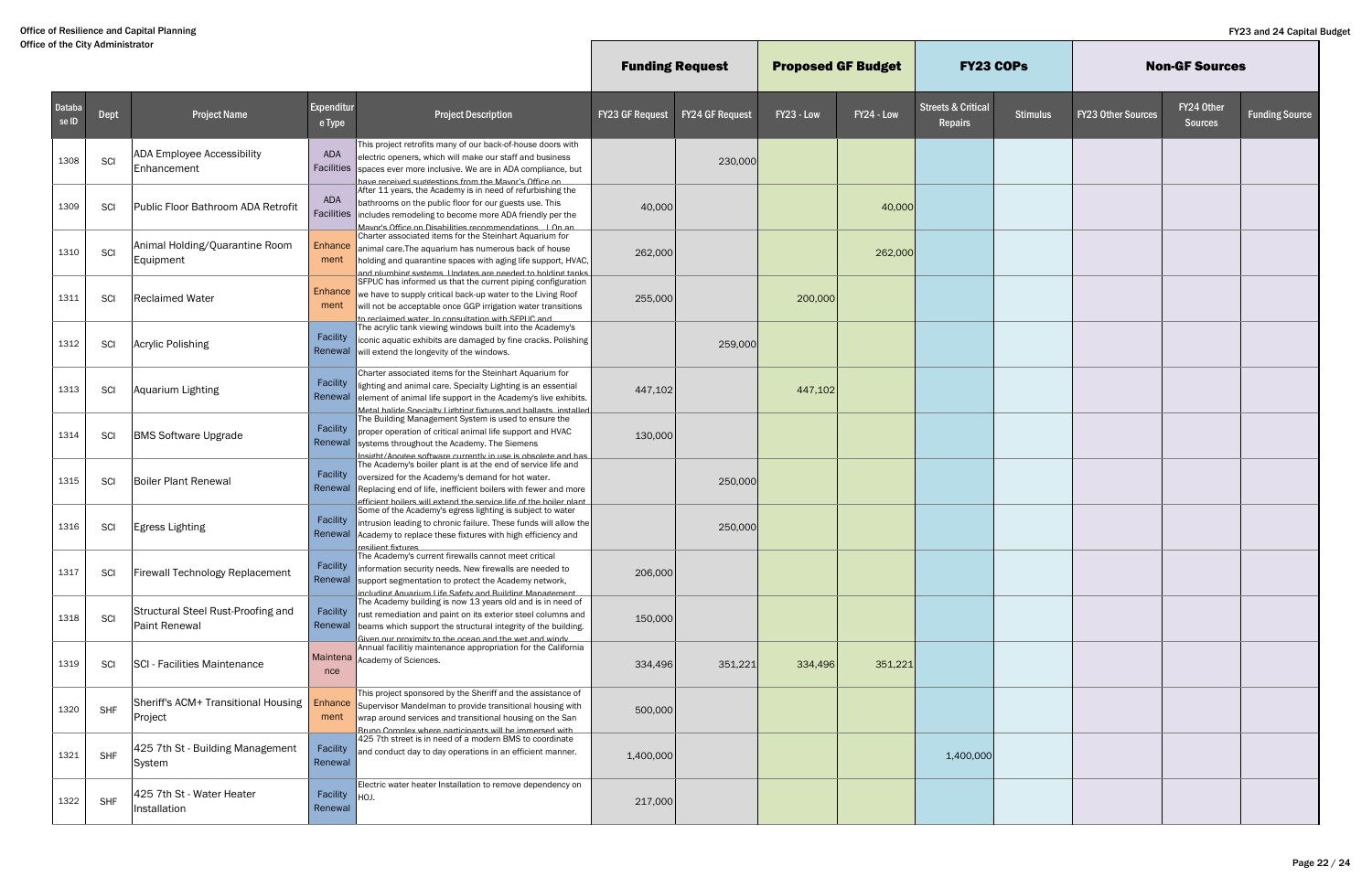|                        |            |                                                        |                        |                                                                                                                                                                                                                                                                 | <b>Funding Request</b> |                        | <b>Proposed GF Budget</b> |            | <b>FY23 COPS</b>                                |                 |                           | <b>Non-GF Sources</b>        |                       |
|------------------------|------------|--------------------------------------------------------|------------------------|-----------------------------------------------------------------------------------------------------------------------------------------------------------------------------------------------------------------------------------------------------------------|------------------------|------------------------|---------------------------|------------|-------------------------------------------------|-----------------|---------------------------|------------------------------|-----------------------|
| <b>Databa</b><br>se ID | Dept       | Project Name                                           | Expenditur<br>e Type   | <b>Project Description</b>                                                                                                                                                                                                                                      | <b>FY23 GF Request</b> | <b>FY24 GF Request</b> | FY23 - Low                | FY24 - Low | <b>Streets &amp; Critical</b><br><b>Repairs</b> | <b>Stimulus</b> | <b>FY23 Other Sources</b> | FY24 Other<br><b>Sources</b> | <b>Funding Source</b> |
| 1323                   | <b>SHF</b> | 425 7th St. Generator Day Tank and<br>Controls         |                        | The Fuel Tank for the main back up generator requires a<br>Facility smaller fuel tank and control system that fuels the initial<br>Renewal transfer when the generator is needed in emergency<br>situations and then continues to control the flow of fuel from | 100,000                |                        | 100,000                   |            |                                                 |                 |                           |                              |                       |
| 1324                   | <b>SHF</b> | 425 7th St. Roof Replacement                           | Facility<br>Renewal    |                                                                                                                                                                                                                                                                 | 3,425,000              |                        |                           |            | 3,425,000                                       |                 |                           |                              |                       |
| 1325                   | <b>SHF</b> | 425 7th Street Boiler                                  | Facility<br>Renewal    | To sever from the Hall of Justice boilers, the Sheriff's would<br>install new boilers on the roof of 425 7th street in order to<br>provide hot water to the housing units, Intake and release<br>Center and the Kitchen                                         | 427,608                |                        |                           | 427,608    |                                                 |                 |                           |                              |                       |
| 1326                   | SHF        | <b>Carpet Replacements</b>                             | Facility<br>Renewal    | Carpet replacement at San Bruno (450k) and 425 7th St<br>(300k) facilities                                                                                                                                                                                      | 750,000                |                        |                           |            |                                                 |                 |                           |                              |                       |
| 1327                   | <b>SHF</b> | CJ1 Sallyport Doors Replacement                        | Facility               | The entrance doors to the vehicle sallyport at the Intake and<br>Release Center are beyond end of life and require<br>Renewal replacement                                                                                                                       | 250,000                |                        | 250,000                   |            |                                                 |                 |                           |                              |                       |
| 1328                   | <b>SHF</b> | CJ2 - Exiting HOJ - Weatherproofing                    | Facility<br>Renewal    | The roof and all the associated roof equipment is in need of<br>replacement   Public Works has funded and received formal<br>reports to plan the replacement of the roof over County Jail<br>#2 The first nhase ner the renort will he to renair with           | 250,000                |                        |                           | 250,000    |                                                 |                 |                           |                              |                       |
| 1329                   | <b>SHF</b> | CJ3 AC Replacement                                     | Renewal repair.        | The AC Units on the roof of CJ3 are in need of replacement.<br>Facility $\ $ They are beyond end of life and are regularly in need of                                                                                                                           | 2,000,000              |                        |                           |            |                                                 |                 |                           |                              |                       |
| 1330                   | <b>SHF</b> | CJ3 Annex & Learning Center -<br><b>Exterior Paint</b> | Facility<br>Renewal    | CJ3 Annex and the Learning Center are both in need of<br>painting and sealing of the exterior of both facilities. The<br>marine air has caused severe peeling and water intrusion<br>along walls and window areas of both facilities                            | 581,596                |                        |                           | 581,596    |                                                 |                 |                           |                              |                       |
| 1331                   | <b>SHF</b> | CJ3 Annex Roof Coating                                 | Facility<br>Renewal    | CJ3 Annex needs a new roof coat in order to keep water out<br>of the building.                                                                                                                                                                                  | 97,000                 |                        |                           | 97,000     |                                                 |                 |                           |                              |                       |
| 1332                   | <b>SHF</b> | CJ3 Roof - Painting HVAC Equipment                     | Facility               | The HVAC equipment on the CJ3 roof at San Bruno is being<br>damaged by the marine air and is limiting its projected life<br>Renewal span. This is creating higher and higher maintenance and<br>renair cost                                                     | 459,000                |                        |                           | 459,000    |                                                 |                 |                           |                              |                       |
| 1333                   | SHF        | CJ5 - Site Maintenance                                 |                        | General site maintenance of road repairs, tree cutting,<br>Facility drainage maintenance.   This project supersedes previous<br>Renewal entries for site funding for the general roads, fences and risk<br>mitidation for fires trees and other such site work  | 100,000                | 100,000                | 50,000                    | 50,000     |                                                 |                 |                           |                              |                       |
| 1334                   | <b>SHF</b> | San Bruno Facilities Boiler Repair                     | Renewal                | Boilers at the San Bruno complex are at end of life and need<br>Facility $\vert$ to be repaired.                                                                                                                                                                | 68,074                 |                        |                           | 68,074     |                                                 |                 |                           |                              |                       |
| 1335                   | <b>SHF</b> | CJ #3,#4 HOJ:Maintenance                               | nce                    | County Jails 3 & 4 (HOJ) Maintenance   County Jails 3 & 4<br>Maintena (HOJ) Maintenance                                                                                                                                                                         | 177,295                | 186,160                | 177,295                   | 186,160    |                                                 |                 |                           |                              |                       |
| 1336                   | <b>SHF</b> | SHF - Facilities Maintenance                           | nce                    | Annual facility maintenance appropriation for SHF facilities.<br>$M$ aintena $ $ This is the annual funding for general maintenance of all<br><b>SFSD</b> facilities                                                                                            | 543,140                | 570,297                | 543,140                   | 570,297    |                                                 |                 |                           |                              |                       |
| 1337                   | <b>TIS</b> | DT CRS Radio Site Electronic Fence                     | <b>Enhance</b><br>ment | In order to enhance security at the CRS (Twin Peaks) Central<br>Radio Site, this project would install an electronic fence to<br>supplement the existing wire fence and security cameras.                                                                       | 210,000                |                        |                           |            |                                                 |                 |                           |                              |                       |